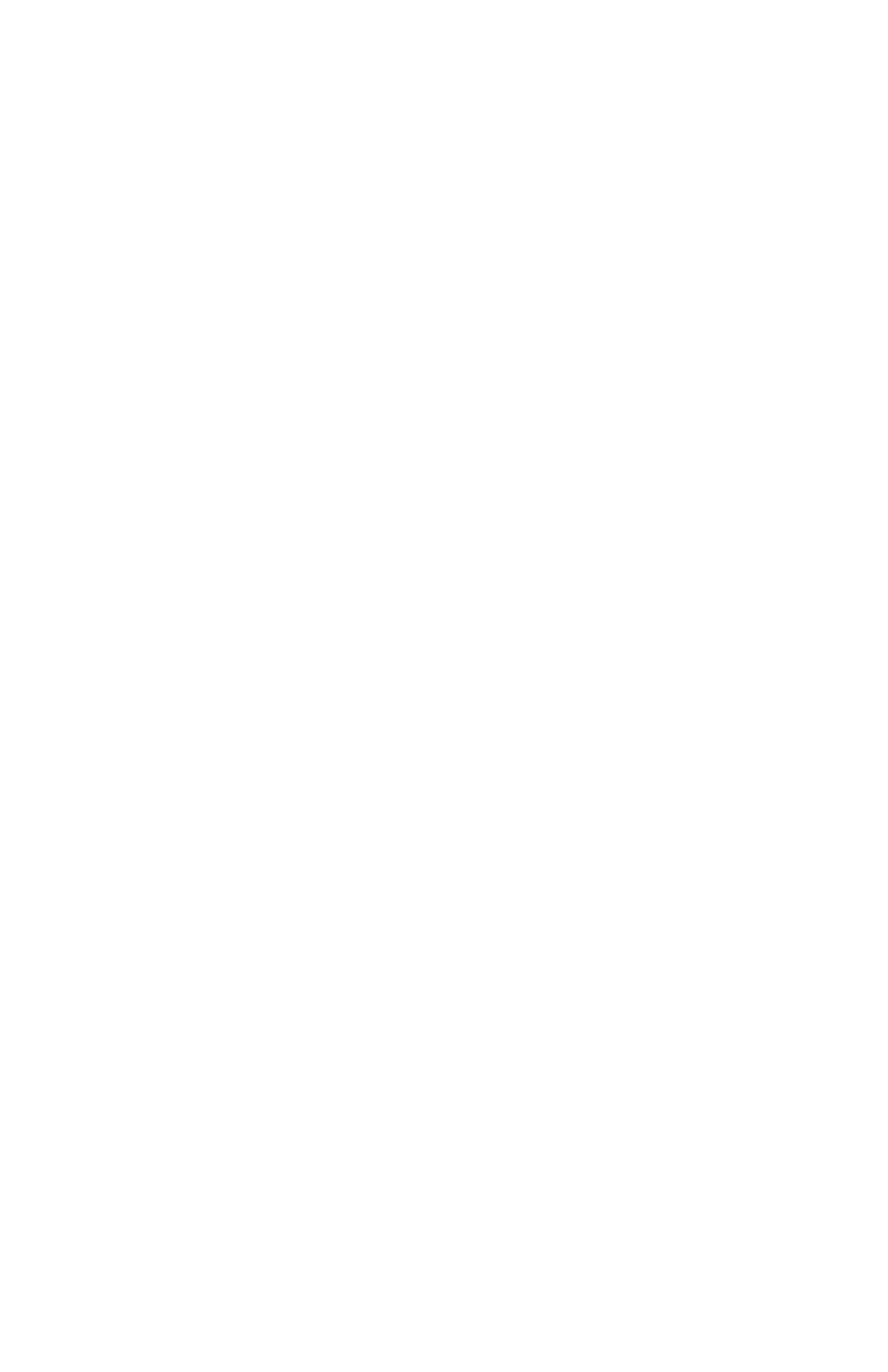# USA PICKLEBALL & IFP OFFICIAL RULEBOOK

The USA Pickleball Association (USA PICKLEBALL) and the International Federation of Pickleball (IFP) were organized to perpetuate the growth and advancement of pickleball on an international level and to set goals for worldwide play and recognition. USA PICKLEBALL and IFP are committed to furthering the growth and development of pickleball among all players.

USA PICKLEBALL and IFP are the governing bodies of American and international pickleball that formulate and interpret all the rules of the sport in a manner that preserves the traditional nature and character of the sport and the skills traditionally required to play the sport. All such decisions by USA PICKLEBALL and IFP are final and not appealable.

The purpose of the rulebook is to provide pickleball players with the rules necessary for organized league and tournament play. Some sections of this rulebook are designed to be used only for the conduct of sanctioned tournaments. A sanctioned tournament allows players to be ranked on a national or international basis.

Non-sanctioned tournaments may also use these sections as guidelines. Tournament Directors for non-sanctioned tournaments may be flexible in the use of these guidelines to better fit the skills, ages, and diversity of their players. USA PICKLEBALL and IFP enthusiastically encourage these non-sanctioned tournaments to promote knowledge and growth of the sport, skill development, and having fun while playing pickleball.

USA PICKLEBALL published the first rulebook in March 1984. The first IFP rulebook was adapted, with permission, from the March 28, 2010, version of the USA PICKLEBALL rulebook.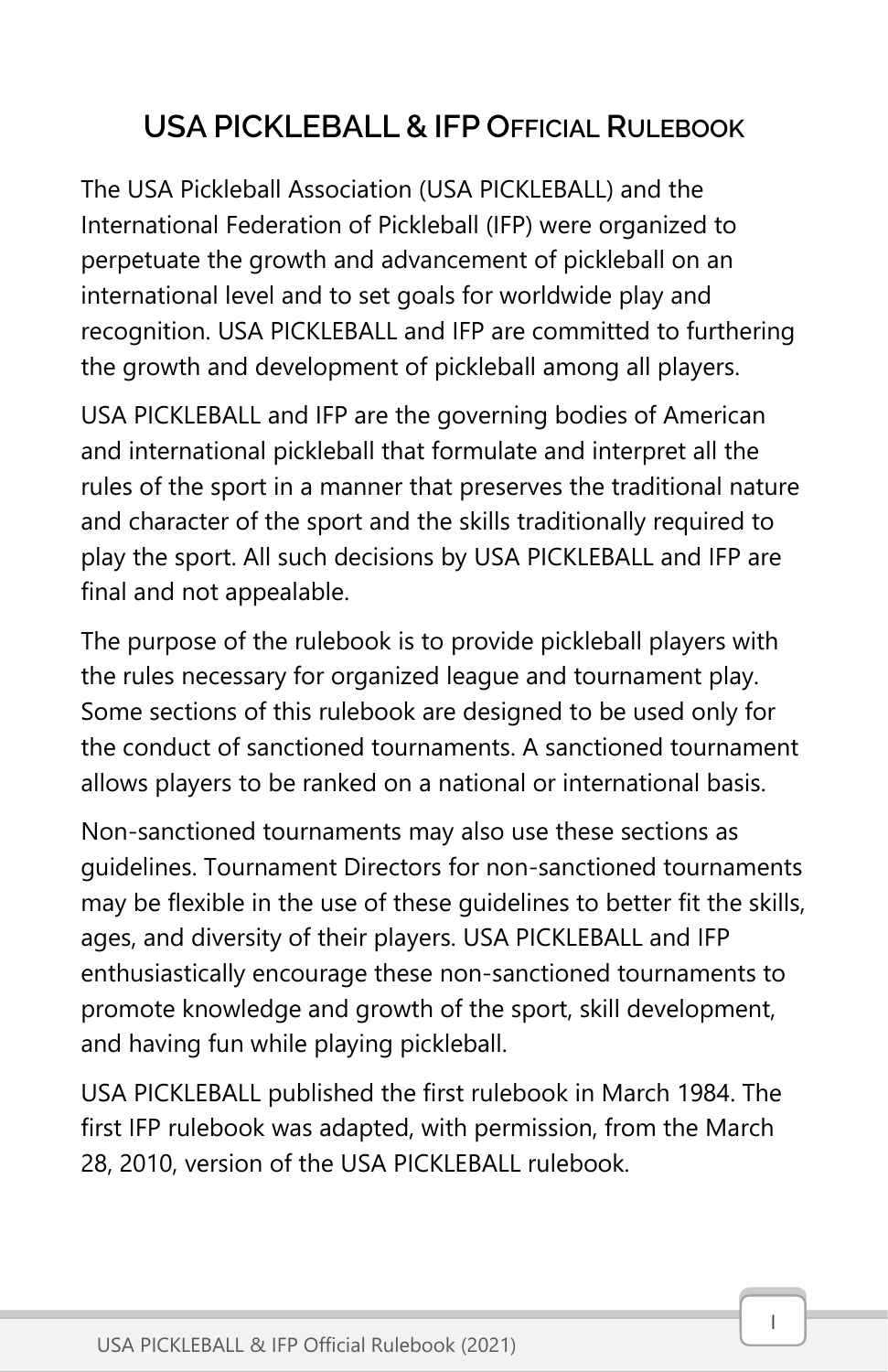The IFP invites national pickleball organizations from all countries to become members of the IFP and to observe these rules as the international rules of pickleball.

These rules will not be changed without good cause. Comments and opinions are always welcome. If you have any questions in regard to the rules, please visit:

## USA Pickleball Association (USA PICKLEBALL)

#### *Website:* [usapickleball.org](https://d.docs.live.net/2e4cd7f38f24dc10/Desktop/usapickleball.org)

## International Federation of Pickleball (IFP)

## *Website:* ipickleball.org

Cover Photo Credits: Joey Jones, Craig Jones and Pickleball Magazine.

© 2010, revised 2021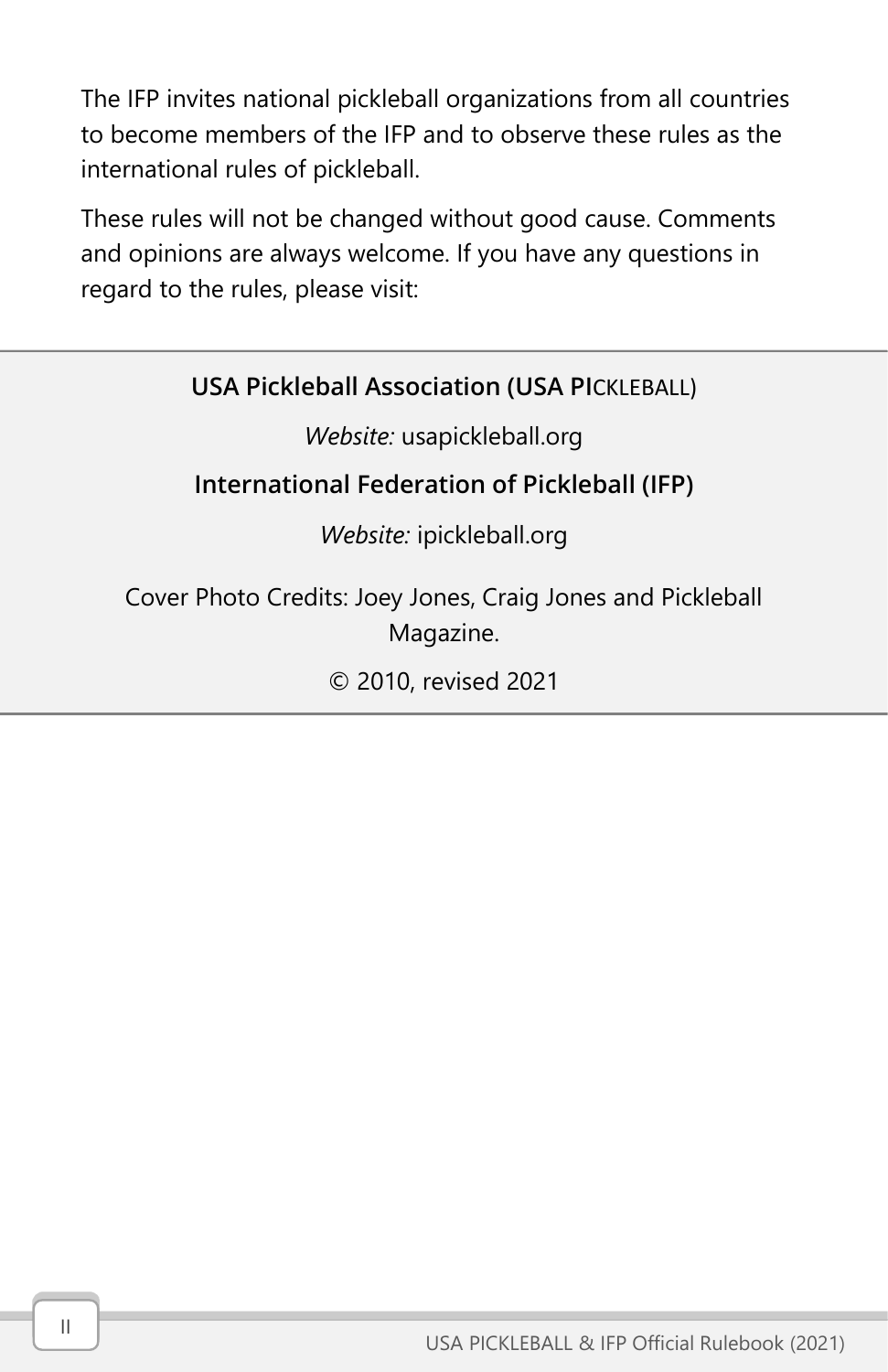## **CONTENTS**

| SECTION 4 - THE SERVE, SERVICE SEQUENCE, AND SCORING RULES. 17 |
|----------------------------------------------------------------|
|                                                                |
|                                                                |
|                                                                |
|                                                                |
|                                                                |
|                                                                |
|                                                                |
| SECTION 12 - SANCTIONED TOURNAMENT POLICIES 48                 |
| SECTION 13 - TOURNAMENT MANAGEMENT AND OFFICIATING55           |
|                                                                |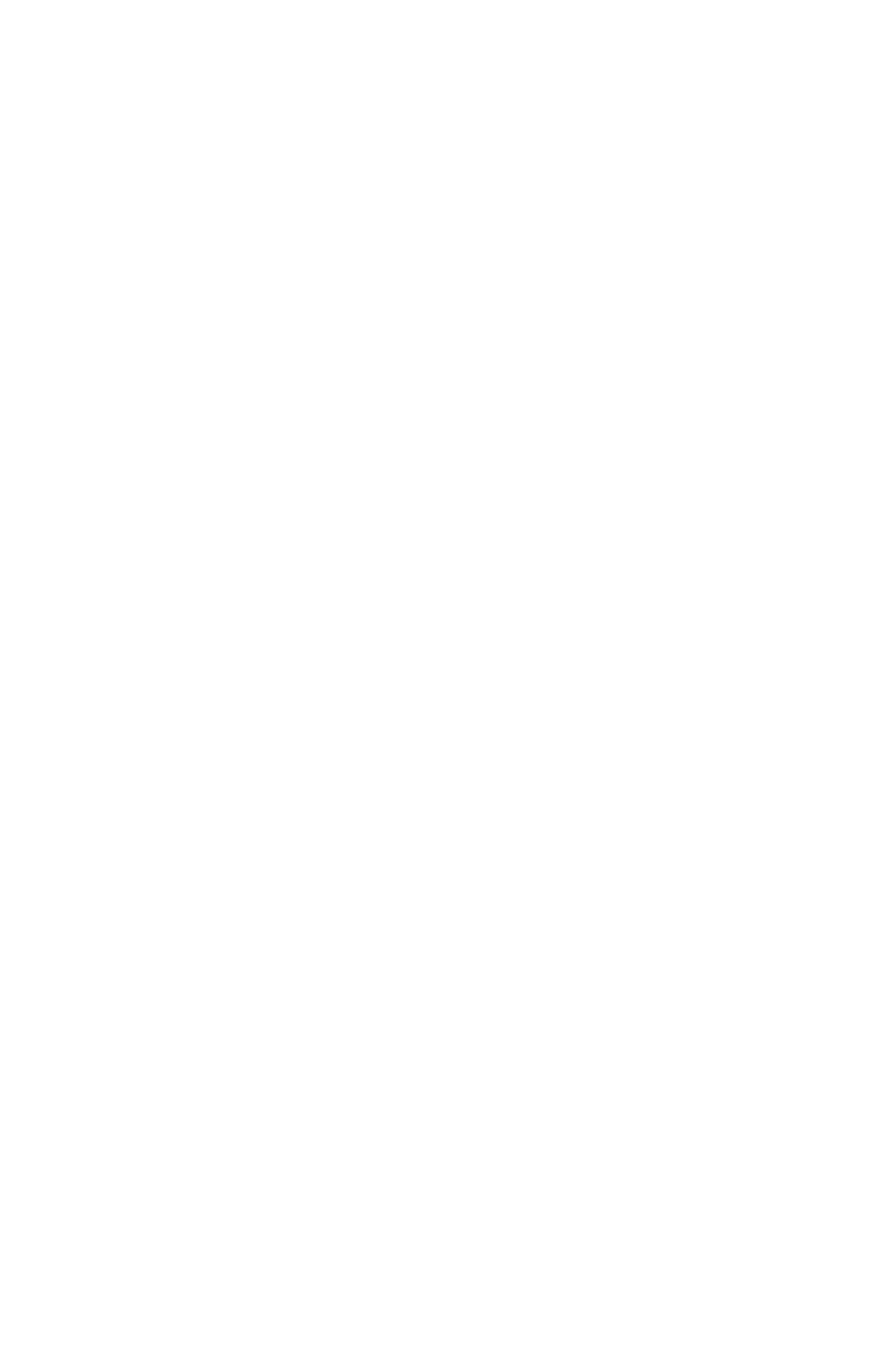# SECTION 1 – THE GAME

<span id="page-6-0"></span>Pickleball is a paddle sport played using a special perforated ball on a 20-foot-by-44-foot court with a tennis-type net. The court is divided into right/even and left/odd service courts and non-volley zones. (See Figure 2-1.)

The ball is served diagonally across the net to the opponent's receiving court using an approved motion. The ball is struck back and forth across the net until a player fails to return the ball in accordance with the rules.

Points are scored only by the serving side when the server or the server's team wins the rally, or the opposing side commits a fault. The server continues to serve, alternating service courts, until the serving side loses the rally or commits a fault.

Typically, the first side scoring 11 points and leading by at least a 2-point margin wins.

Pickleball can be played as singles or doubles.

The Players

Pickleball is a game that requires cooperation and courtesy. A sense of fair play from giving the opponent the benefit of any doubt is essential in maintaining the game's underlying principles of fun and competition. To that end:

- All points played are treated the same regardless of their importance; the first point of the match is as important as match point.
- Either partner in doubles can make calls, especially line calls; there is no place in the game for one partner telling another, "that was my call, not yours".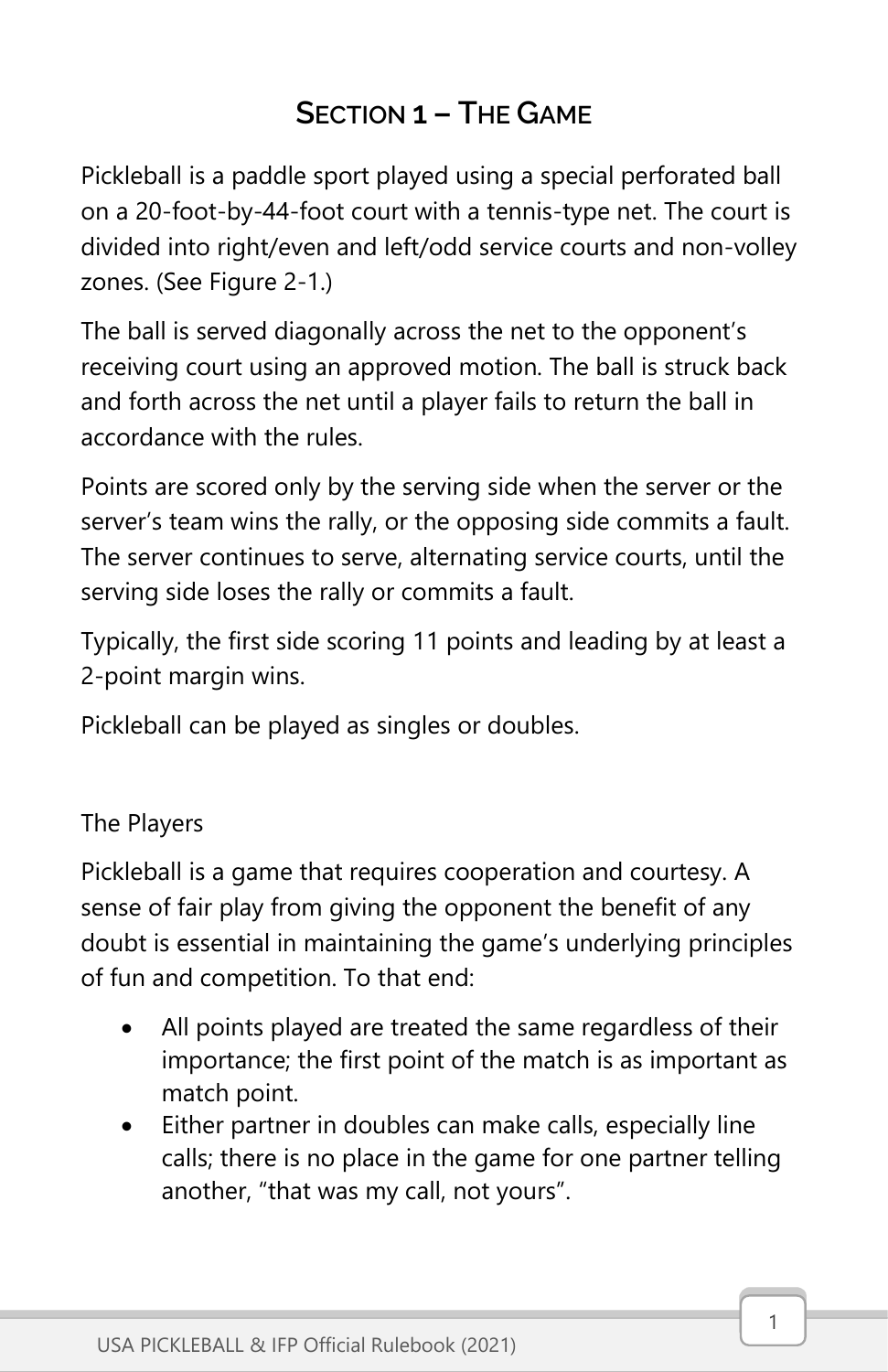- Prompt calls eliminate the 'two chance option'. For example, a player cannot claim a hinder from a ball rolling on the court after they hit a ball 'out'; they gave up their ability to call the hinder by choosing instead to hit the ball.
- Players strive to cooperate when confronted with a situation not covered by the Rulebook. Possible outcomes can be a replay, allowing the rally to stand, or in extreme cases, asking for a referee to resolve a dispute.
- Where possible, rules accommodate players with various adaptive needs

# Unique Features

Two-Bounce Rule. After the ball is served, each side must make one groundstroke prior to volleying the ball.

Non-Volley Zone (NVZ). An area that extends 7 feet from the net on each side, within which a player is not allowed to strike the ball without it first bouncing.

(**Wheelchair**) A wheelchair player may allow the ball to bounce twice before returning the ball. The second bounce can be anywhere on the playing surface.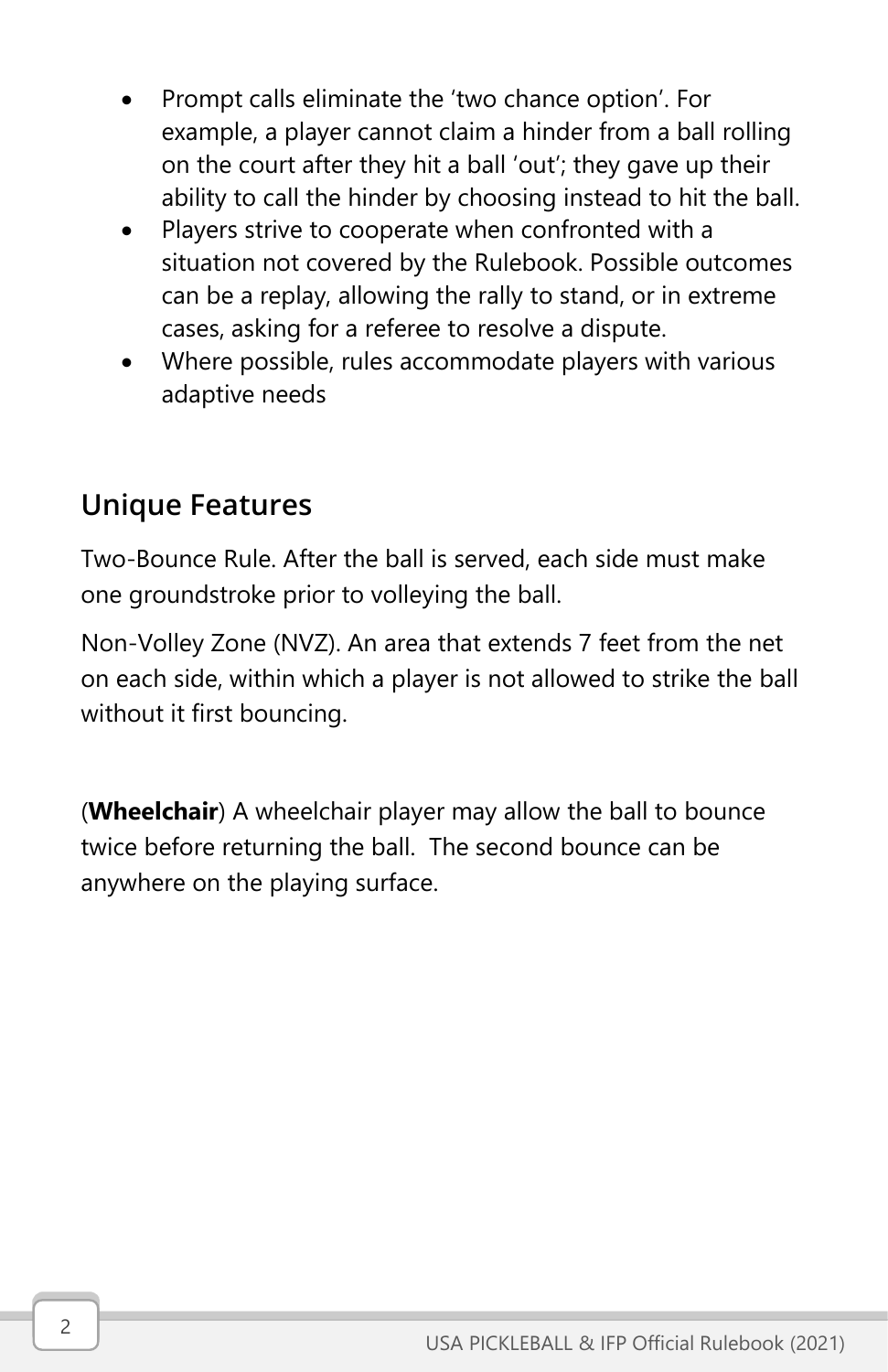## SECTION 2 – COURT AND EQUIPMENT

<span id="page-8-0"></span>2.A. *Court Specifications.* The dimensions and measurements for the standard pickleball court are:



**Figure 2-1**

- 2.A.1. The court shall be a rectangle measuring 20 feet (6.10 m) wide and 44 feet (13.41 m) long for both singles and doubles matches. (See Figure 2-1.)
- 2.A.2. Court measurements shall be made to the outside of the perimeter and non-volley zone lines. All lines should be 2 inches (5.08 cm) wide and the same color, clearly contrasting with the color of the playing surface.
- 2.A.3. The minimum playing surface area measures 30 feet (9.14 m) wide and 60 feet (18.29 m) long. A 10 foot (3.05-m) surrounding margin measures 40 feet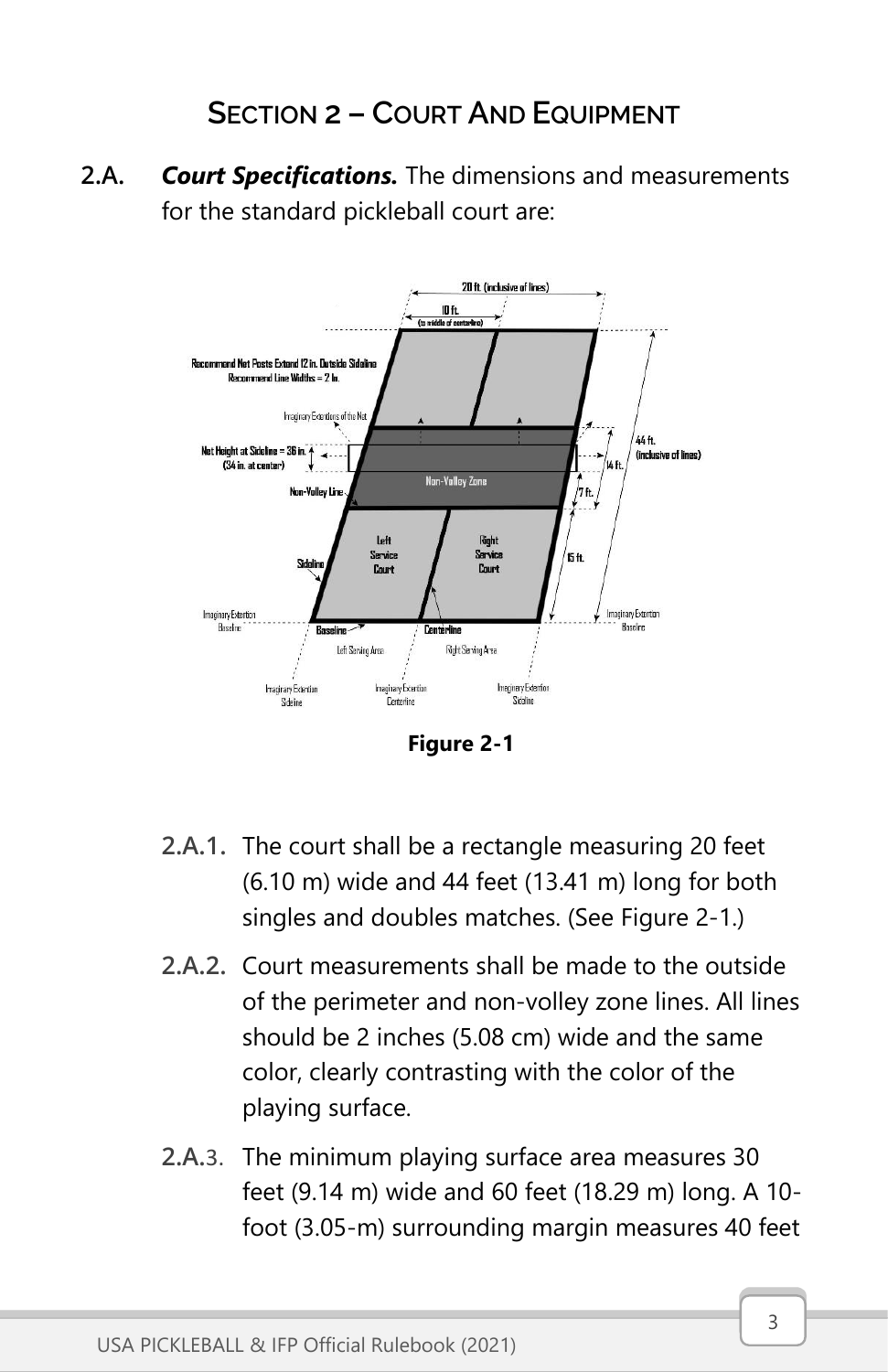(12.19 m) by 64 feet (19.51 m). Other recommendations for playing surface dimensions are:

| <b>Purpose</b>                |              | Width - feet (m) Length - feet (m) |
|-------------------------------|--------------|------------------------------------|
| New Construction 34 (10.36 m) |              | 64 (19.5 m)                        |
| Tournament Play 34 (10.36 m)  |              | 64(19.5 m)                         |
| <b>Wheelchair Play</b>        | 44 (13.41 m) | 74 (22.56 m)                       |
| Stadium Court                 | 50 (15.24 m) | 80 (24.38 m)                       |

- 2.A.4. **(Wheelchair)** The recommended playing surface area for Wheelchair play is 44 feet (13.41 m) wide and 74 feet (22.55 m) long. The size for Wheelchair play in a stadium court is 50 feet (15.24 m) wide by 80 feet (24.38 m) long.
- 2.B. *Lines and Areas.* The lines and areas of the standard pickleball court are explained below. (See Figure 2-1.)
	- 2.B.1. Baselines. The lines parallel to the net at each end of the court.
	- 2.B.2. Sidelines. The lines perpendicular to the net on each side of the court.
	- 2.B.3. Non-Volley Zone (NVZ). The area of the court, specific to each team, on either side of the net bounded by a line between the two sidelines (nonvolley zone line) parallel to and 7 feet (2.13 m) from the net. All NVZ lines are part of the NVZ.
	- 2.B.4. Service Court. The area beyond the NVZ on either side of the centerline, including the centerline, sideline, and baseline.
	- 2.B.5. Centerline. The line down the center of the court on either side of the net extending from the NVZ to the baseline separating the odd and even courts.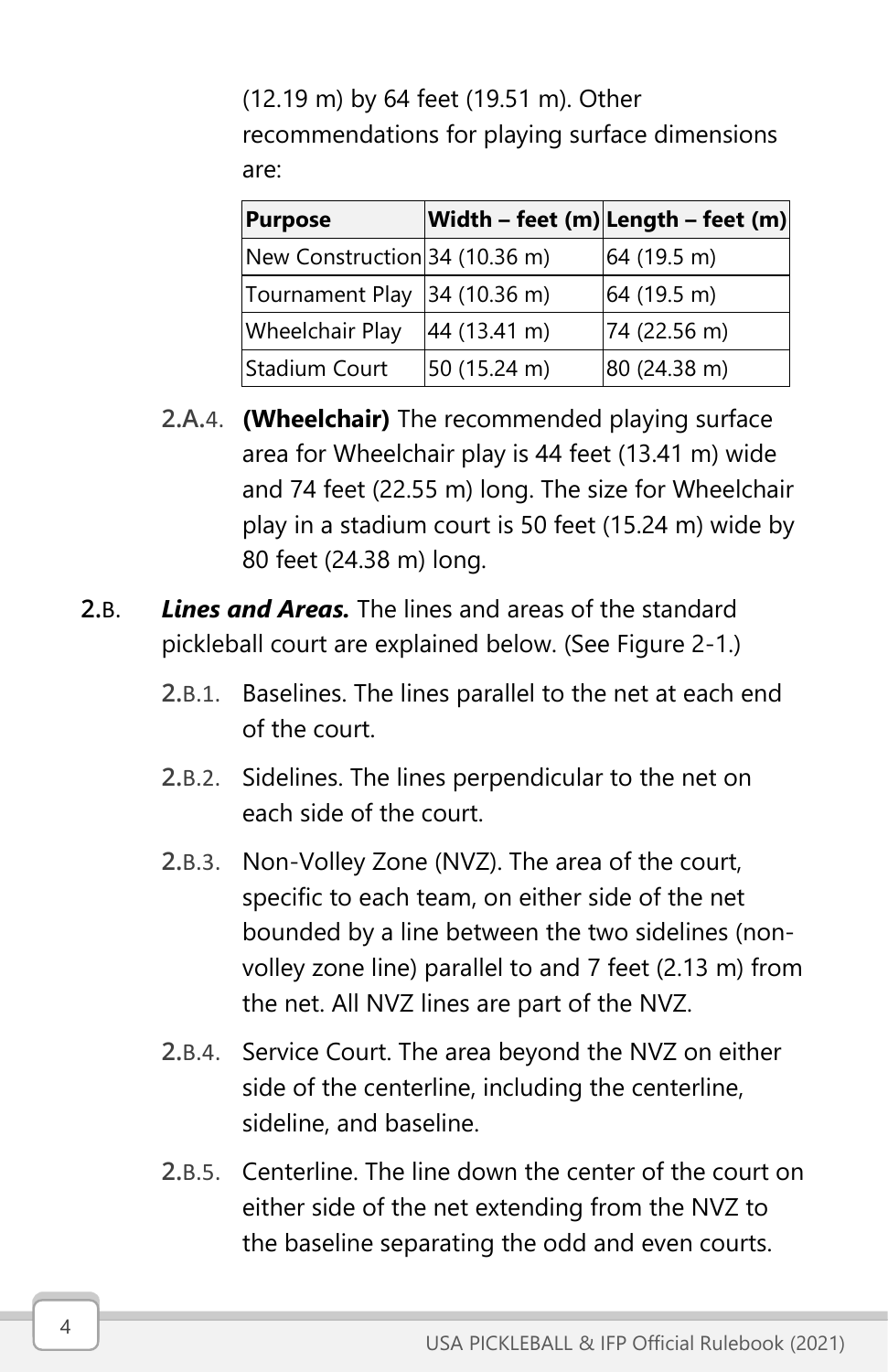- 2.B.6. Right/Even Court. The service area on the right side of the court when facing the net.
- 2.B.7. Left/Odd Court. The service area on the left side of the court when facing the net.

#### 2.C. *Net Specifications.*

- 2.C.1. Material. The net may be made of any mesh fabric material that will not allow a ball to pass through it.
- 2.C.2. Posts. Net posts should be 22 feet +/- 0.0 Inches (6.71 m) from the inside of one post to the inside of the other post. The maximum diameter of the net post should be 3 inches (7.62 cm).
- 2.C.3. Size. The net length should be at least 21 feet 9 inches (6.63 m) extending from one post to the other. The net height from the bottom edge of the net to the top should be at least 30 inches.
- 2.C.4. Edge. The top of the net should be edged with a 2 inch (5.08-cm) white tape binding over a cord or cable running through the binding. This binding must rest upon the cord or cable.
- 2.C.5. Center Strap and Height. A center strap is recommended for permanent net and must be placed at the center of the net to enable easy adjustment to the 34-inch (86.36-cm) requirement at center. The top shall be 36 inches (91.44 cm) high at the sidelines.
- 2.C.6. If the net drapes onto the court and such a configuration is not corrected by the tournament staff prior to the start of play, and if the referee deems a ball is affected by the draping net, it shall result in a replay.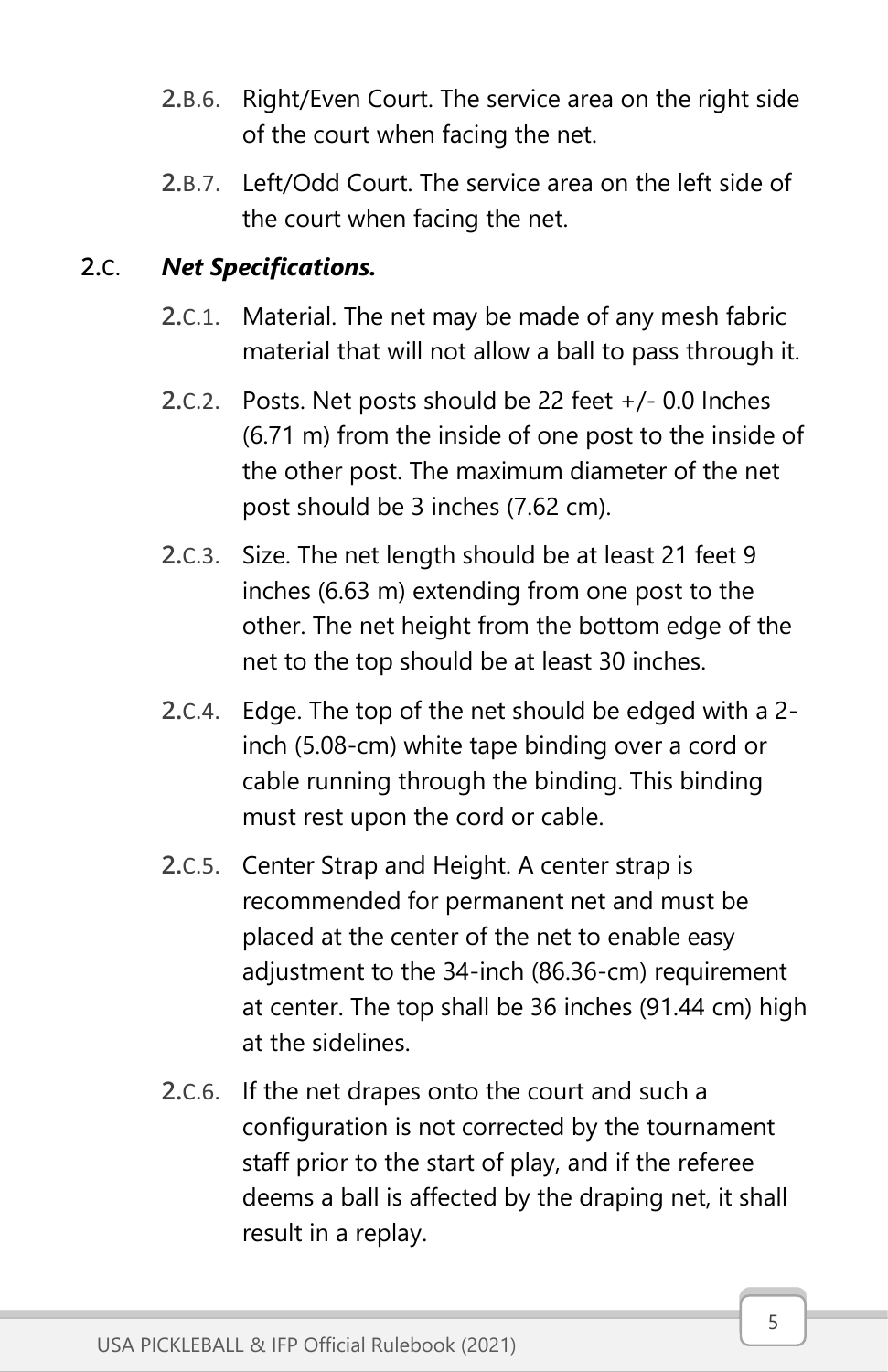

**Figure 2-3**

The ball pictured on the left, with larger holes, is customarily used for indoor play, and the ball pictured on the right is customarily used for outdoor play. Colors may vary. However, all approved balls are acceptable for indoor or outdoor play. The complete list of approved balls is on the USA PICKLEBALL and IFP websites.

## 2.D. *Ball Specifications.*

- 2.D.1. Design. The ball shall have a minimum of 26 to a maximum of 40 circular holes, with spacing of the holes and overall design of the ball conforming to flight characteristics. The ball must have a manufacturer's or supplier's name or logo printed or embossed on the surface.
- 2.D.2. Approval. The Tournament Director will choose the tournament ball. The ball selected for play in any USA PICKLEBALL- or IFP-sanctioned tournament must be named on the official list of approved balls posted on the USA PICKLEBALL and IFP websites: USA Pickleball.org and ipickleball.org.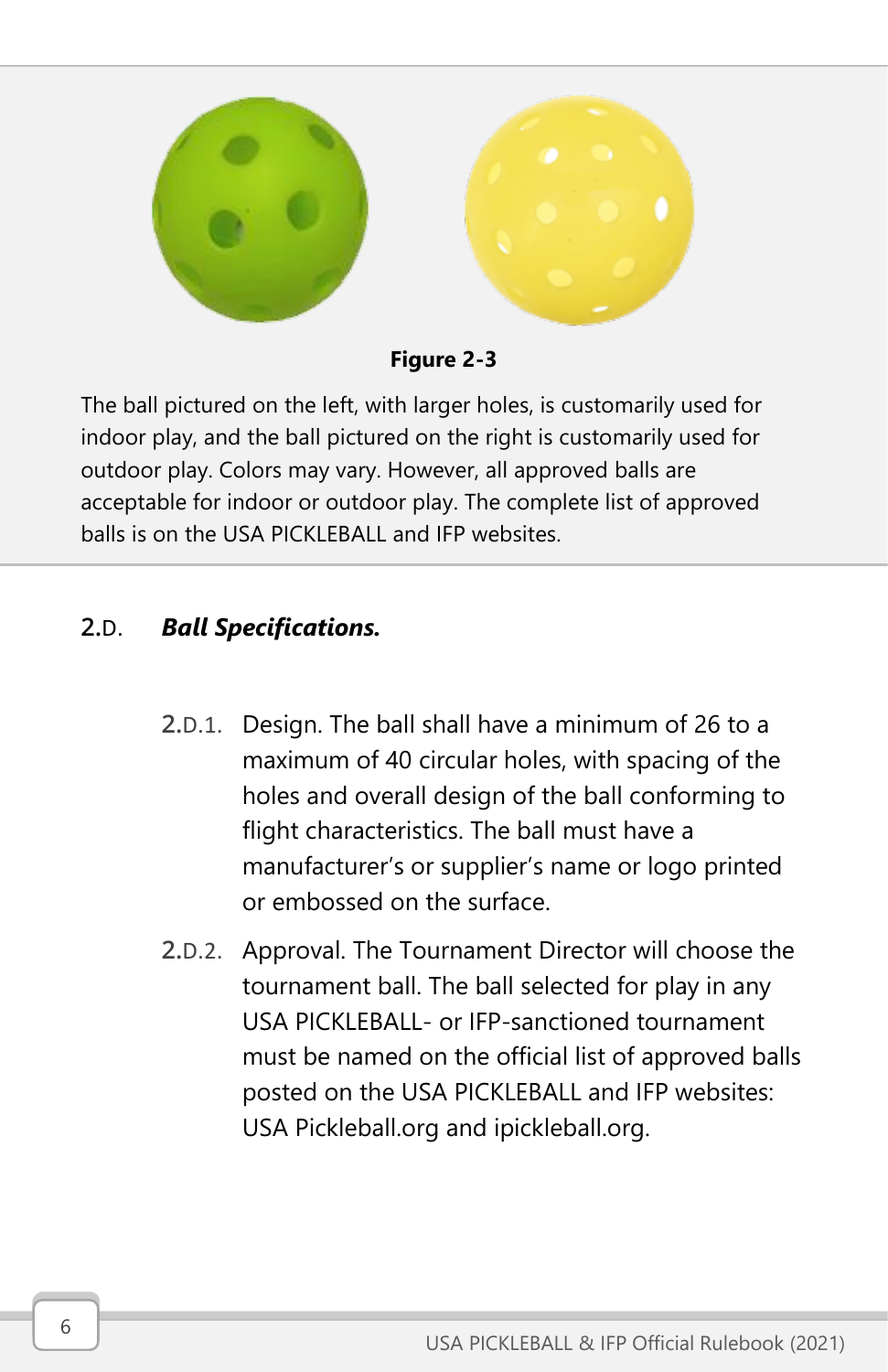## 2.E. *Paddle Specifications.*

- 2.E.1. Material. The paddle must be made of any material deemed safe and not prohibited by these rules. The paddle shall be made of rigid, non-compressible material meeting the criteria located on the USA PICKLEBALL and IFP websites.
- 2.E.2. Surface. The paddle's hitting surface shall not contain delamination, holes, cracks or indentations that break the paddle skin or surface.
	- 2.E.2.a. Reflection. The paddle's hitting surface shall not be adversely reflective, such that it has the potential to negatively affect the vision of opposing player(s).
- 2.E.3. Size. The combined length and width, including any edge guard and butt cap, shall not exceed 24 inches (60.96 cm). The paddle length cannot exceed 17 inches (43.18 cm). There is no restriction on paddle thickness.
- 2.E.4. Weight. There is no restriction on paddle weight.
- 2.E.5. Alterations. Altered paddles must meet all specifications.
	- 2.E.5.a. The only alterations or additions that may be made to a commercially made paddle are edge guard tape, lead tape, changes to the grip size or grip wrap, and name decals and/or other identification markings on the paddle face.
	- 2.E.5.b. Decals and tape can extend no farther than 1.0 inch (2.54 cm) above the top of the grip nor more than 0.5 inch (1.27 cm)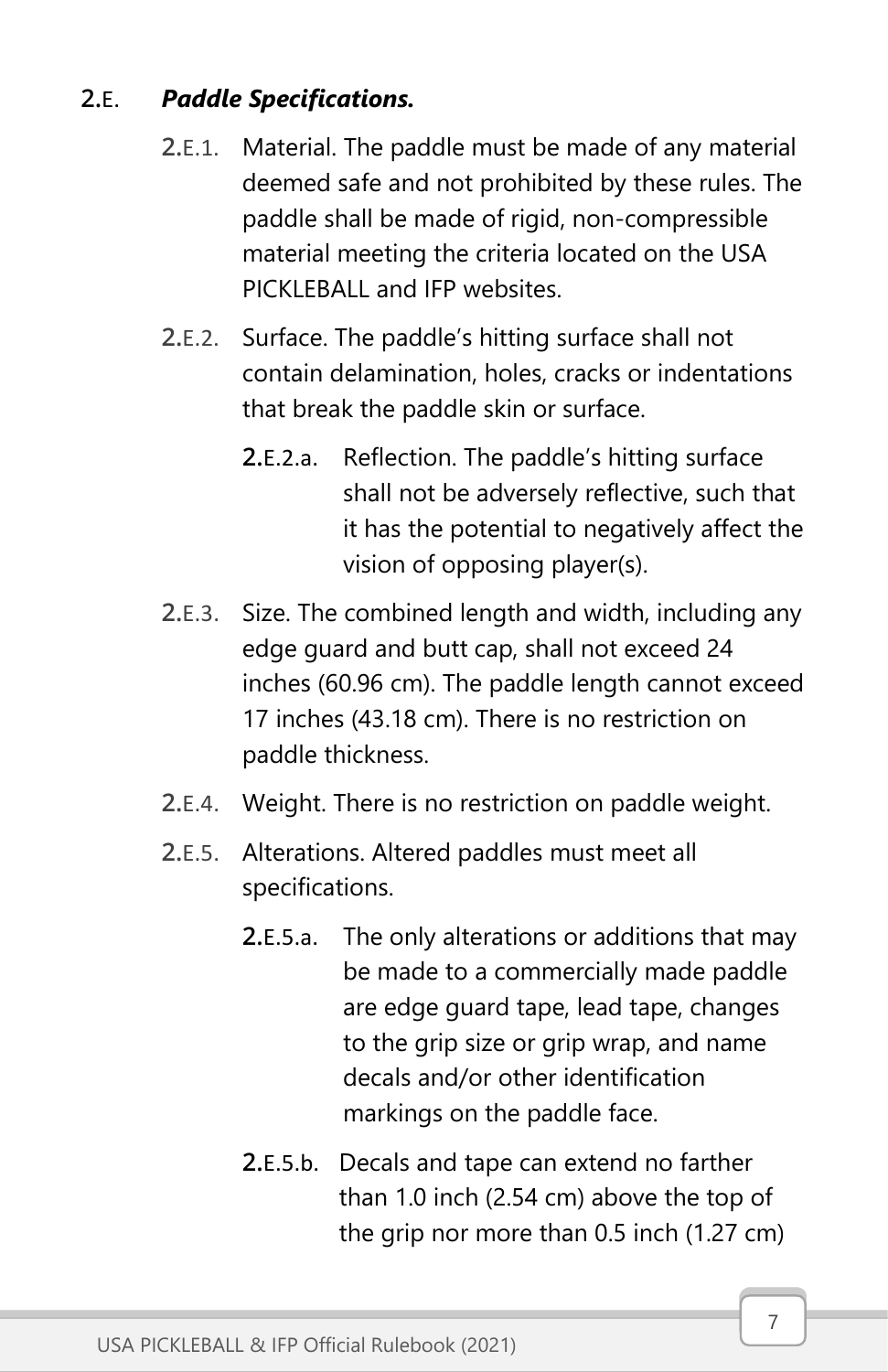inside the outer edge of a paddle or, if an edge guard is in place, 0.5 inch inside the edge guard.

- 2.E.5.c. Hand-drawn or handwritten markings are allowed on the paddle's playing surface as long as they do not impact the surface roughness and are in good taste. No aftermarket graphics are allowed on a commercially made paddle other than "hand-drawn" or "handwritten" pen markings. Any hand-drawn or handwritten depictions must be in good taste.
- 2.E.6. Prohibited Surface Features and Mechanical **Features** 
	- 2.E.6.a. Anti-skid paint or any paint textured with sand, rubber particles, or any material that causes additional spin.
	- 2.E.6.b. Rubber and synthetic rubber.
	- 2.E.6.c. Sandpaper characteristics.
	- 2.E.6.d. Moving parts that can increase head momentum.
	- 2.E.6.e. Removable parts. No removable parts except for paddle grip adjustments and/or grip wraps and lead tape on the paddle edge.
- 2.E.7. Model Designation. The paddle must have a manufacturer-provided and clearly marked brand and model name or model number on the paddle. The brand and model information may be shown on the paddle by a manufacturer affixed decal.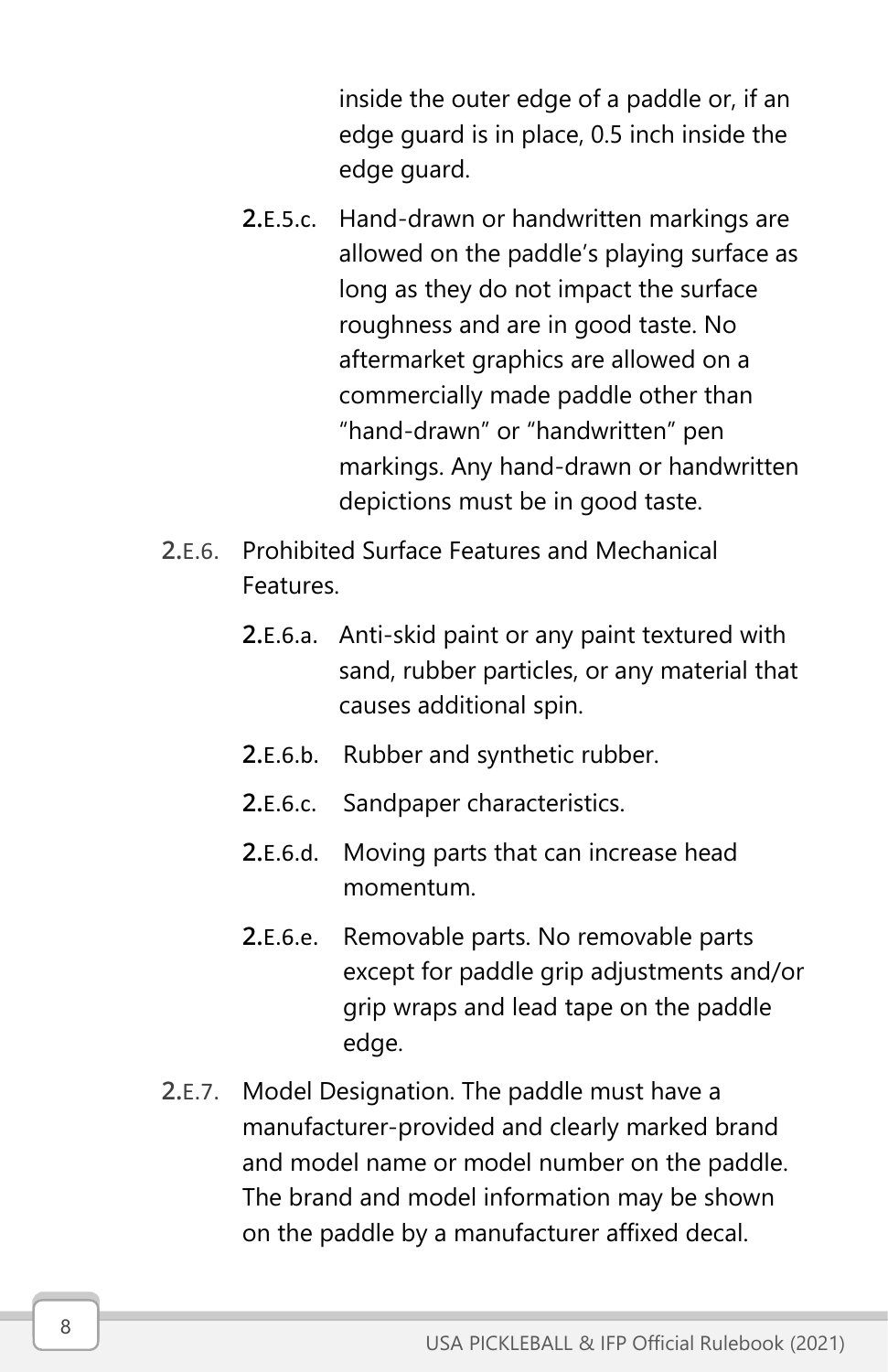#### 2.F. *Equipment Approval and Authorization.*

- 2.F.1. USA PICKLEBALL/IFP Approved Paddle List Players are responsible for confirming that the paddle they are using for match play is listed as Pass on the USA PICKLEBALL/IFP Approved Paddle List. The lists of approved equipment may be posted on the USA PICKLEBALL and IFP websites: USA Pickleball.org and ipickleball.com.
	- 2.F.1.a. Violation. If at any point during the tournament it is determined that a player is using a paddle that violates any of the paddle specifications or is not listed on the USA PICKLEBALL/IFP Approved Paddle List as Pass, the following penalties apply:
		- 2.F.1.a.1 If the violation is identified prior to the match starting, the player may switch to a paddle listed as Pass on the USA PICKLEBALL/IFP Approved Paddle List without penalty.
		- 2.F.1.a.2 If the violation is identified after the match has started, the player or team forfeits only the match being played.
		- 2.F.1.a.3 If the violation is discovered after the match has concluded, the match results stand.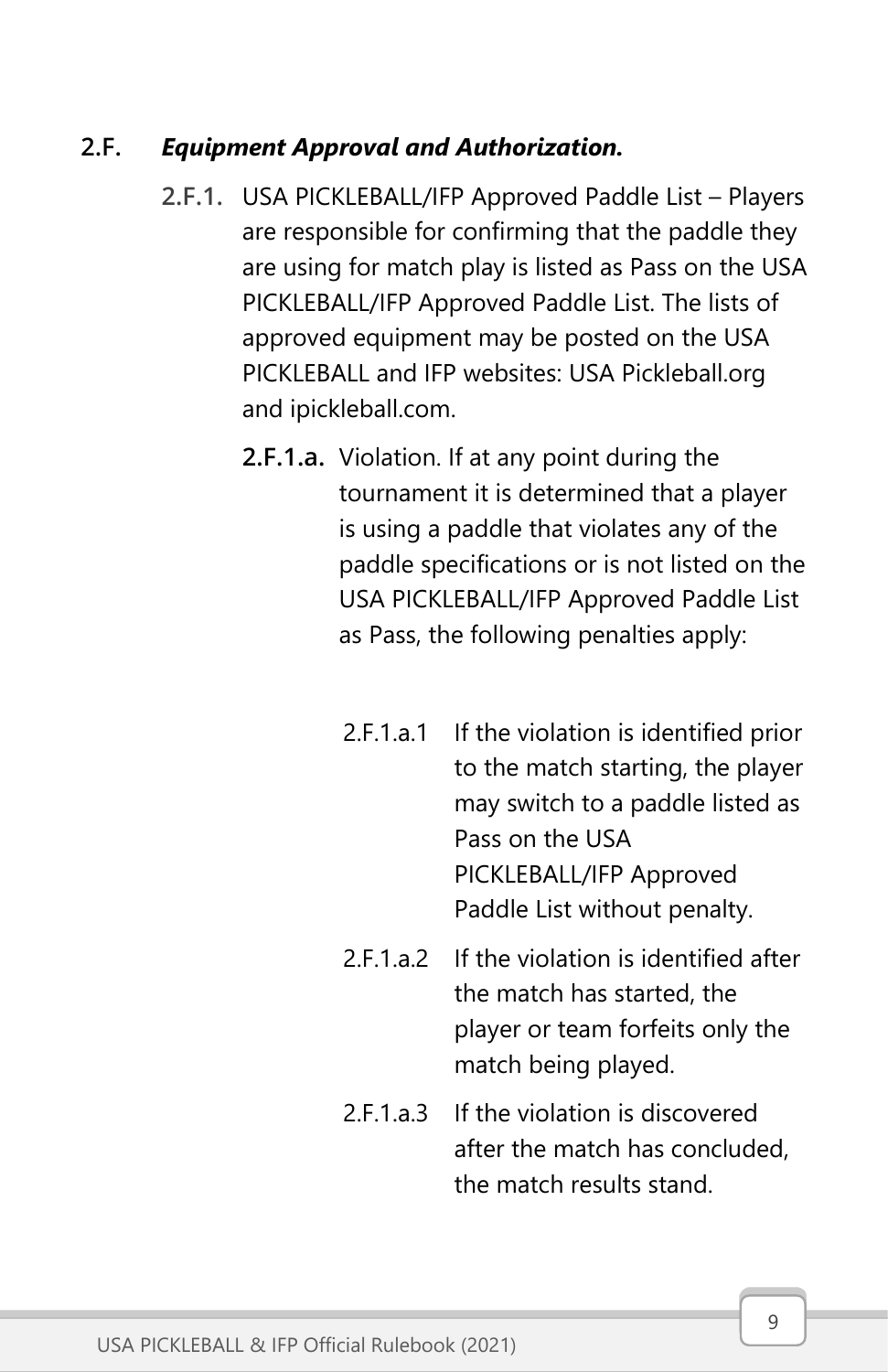#### 2.G. *Apparel.*

- 2.G.1. Safety and Distraction. A player may be required to change garments that are inappropriate.
- 2.G.2. Depictions. Graphics, insignias, pictures, and writing on apparel must be in good taste.
- 2.G.3. Footwear. Shoes must have soles that do not mark or damage the court's playing surface.
- 2.G.4. Violation. The Tournament Director has the authority to enforce apparel changes. If the player refuses to comply with the apparel rules, the Tournament Director may declare a forfeit of the match.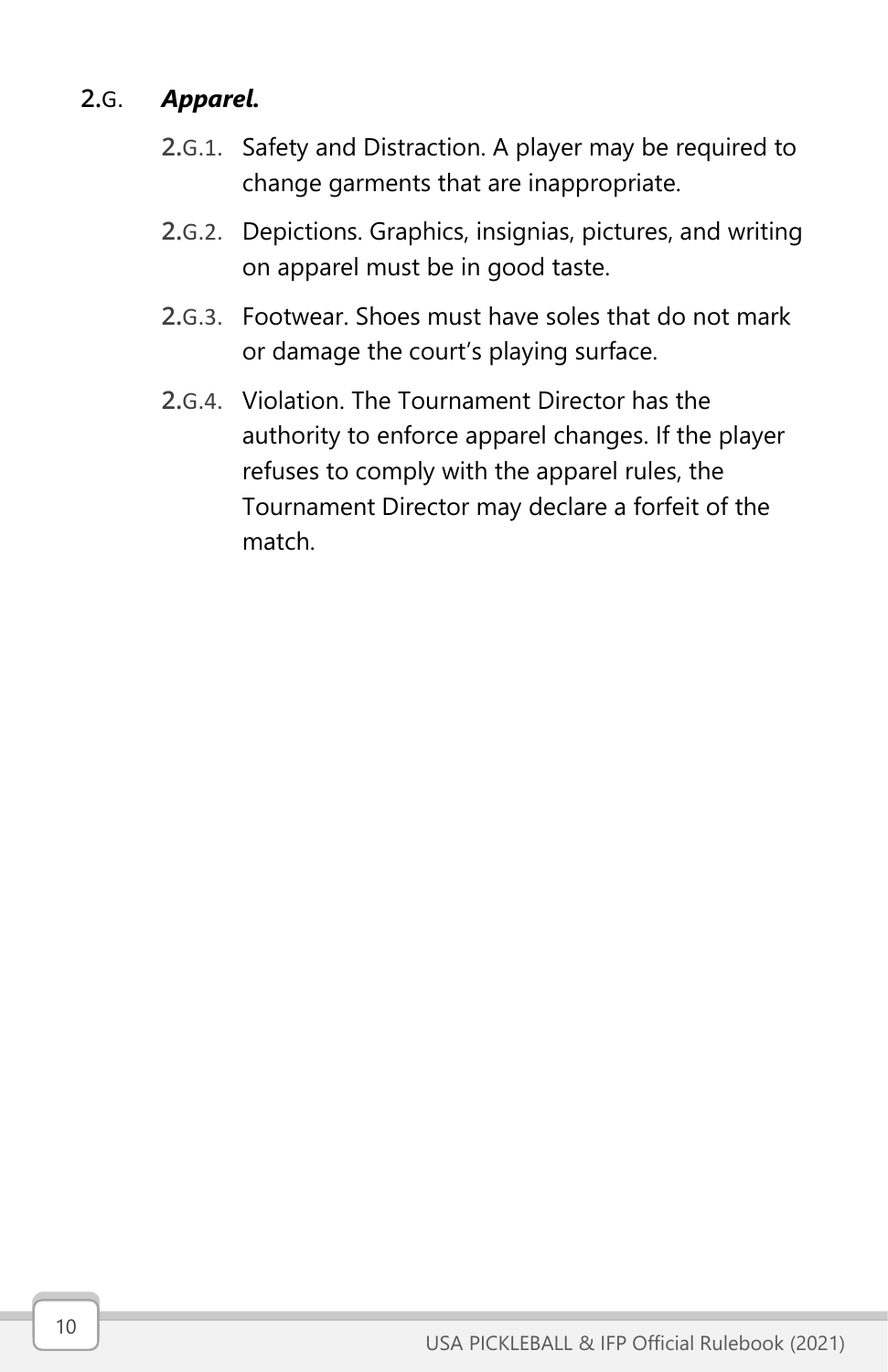## SECTION 3 – DEFINITIONS

- <span id="page-16-0"></span>3.A.1 Carry – Hitting the ball in such a way that it does not bounce away from the paddle but is carried along on the face of the paddle.
- 3.A.2 Coaching Communication of any information, including verbal, nonverbal, and electronic, from someone other than a player's partner, that a player or team may act upon to gain an advantage or help them avoid a rules violation.
- 3.A.3 Court The area inside the outer dimensions of the baselines and sidelines.
- 3.A.4 Cross-Court The court diagonally opposite of the court from which the ball was last struck.
- 3.A.5 Dead Ball A ball that is no longer in play.
- 3.A.6 Distraction Physical actions by a player that are 'not common to the game' that, in the judgment of the referee, may interfere with the opponent's ability or concentration to hit the ball. Examples include, but are not limited to, making loud noises, stomping feet, waving the paddle in a distracting manner or otherwise interfering with the opponent's concentration or ability to hit the ball.
- 3.A.7 Double Bounce When the ball bounces twice on one side before it is returned.
- 3.A.8 Double Hit Hitting the ball twice before it is returned.
- 3.A.9 Ejection A behavior violation so flagrant that it warrants ejection from the tournament by the Tournament Director. The player may stay at the venue but may no longer play in any matches.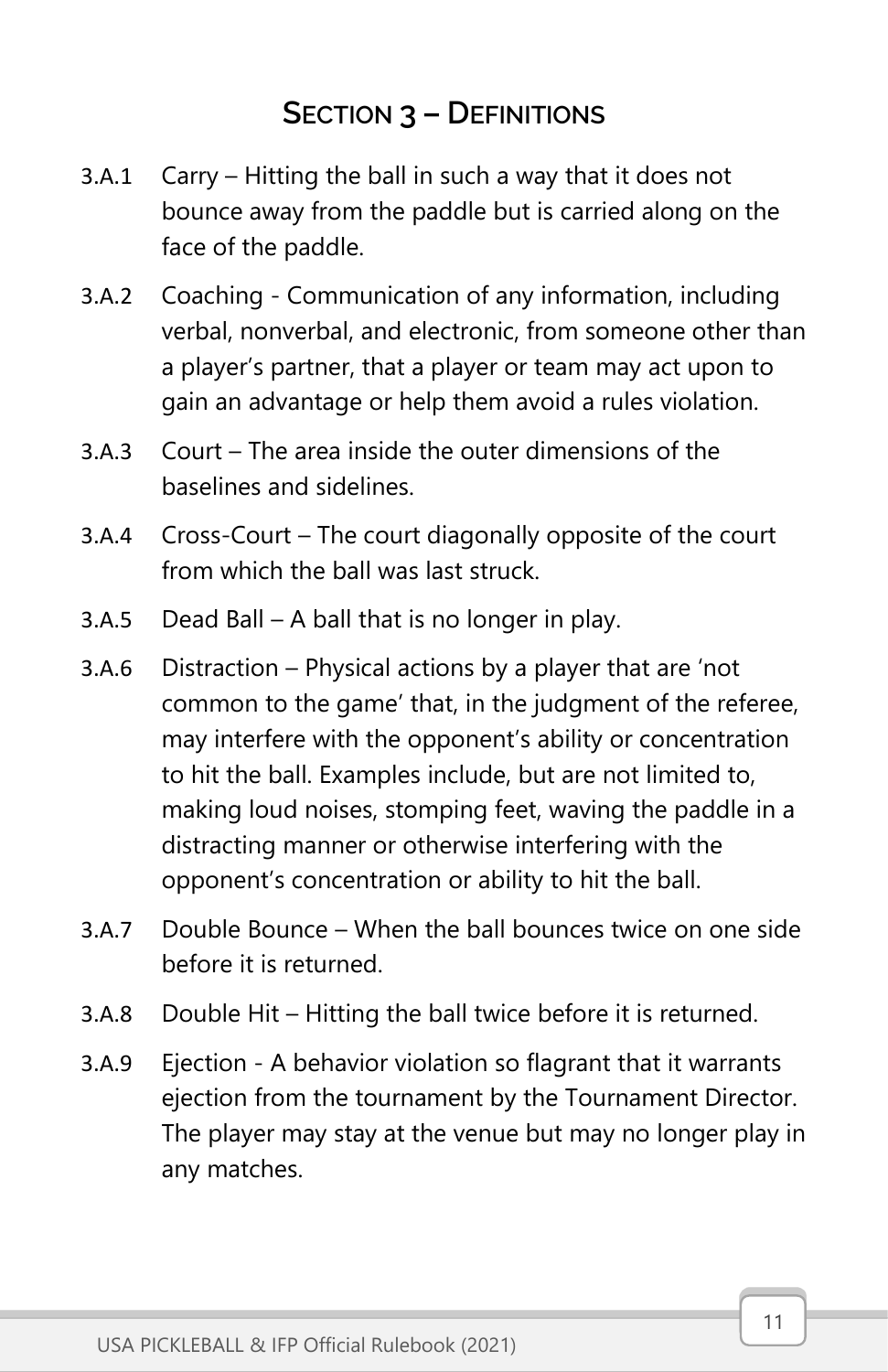- 3.A.10 Expel A behavior violation so flagrant that the Tournament Director prohibits the player from playing in any current and any future brackets of the tournament. In addition, the player shall leave the venue immediately and not return for the remainder of the tournament.
- 3.A.11 Fault A rules violation that results in a dead ball and the end of the rally.
- 3.A.12 First Server In doubles, the player who shall serve from the right/even service court after a side out, according to the team's score.
- 3.A.13 Forfeit An egregious behavior violation or a combination of technical warnings and/or technical fouls that result in either a game or match being awarded to the opponent.
- 3.A.14 Groundstroke A strike of the ball after the ball has bounced.
- 3.A.15 Hinder Any transient element or occurrence not caused by a player that adversely impacts play, not including permanent objects. Examples include, but are not limited to, balls, flying insects, foreign material, players or officials on another court that, in the opinion of the referee, impacted a player's ability to make a play on the ball.
- 3.A.16 Imaginary extension. A term used to describe where a line would extend if it projected beyond its current end point. Players and referees are to project where the line would extend if it were not limited to the boundaries of the playing area.
- 3.A.17 Left/Odd Court The service area on the left side of the court, when facing the net. The starting server in doubles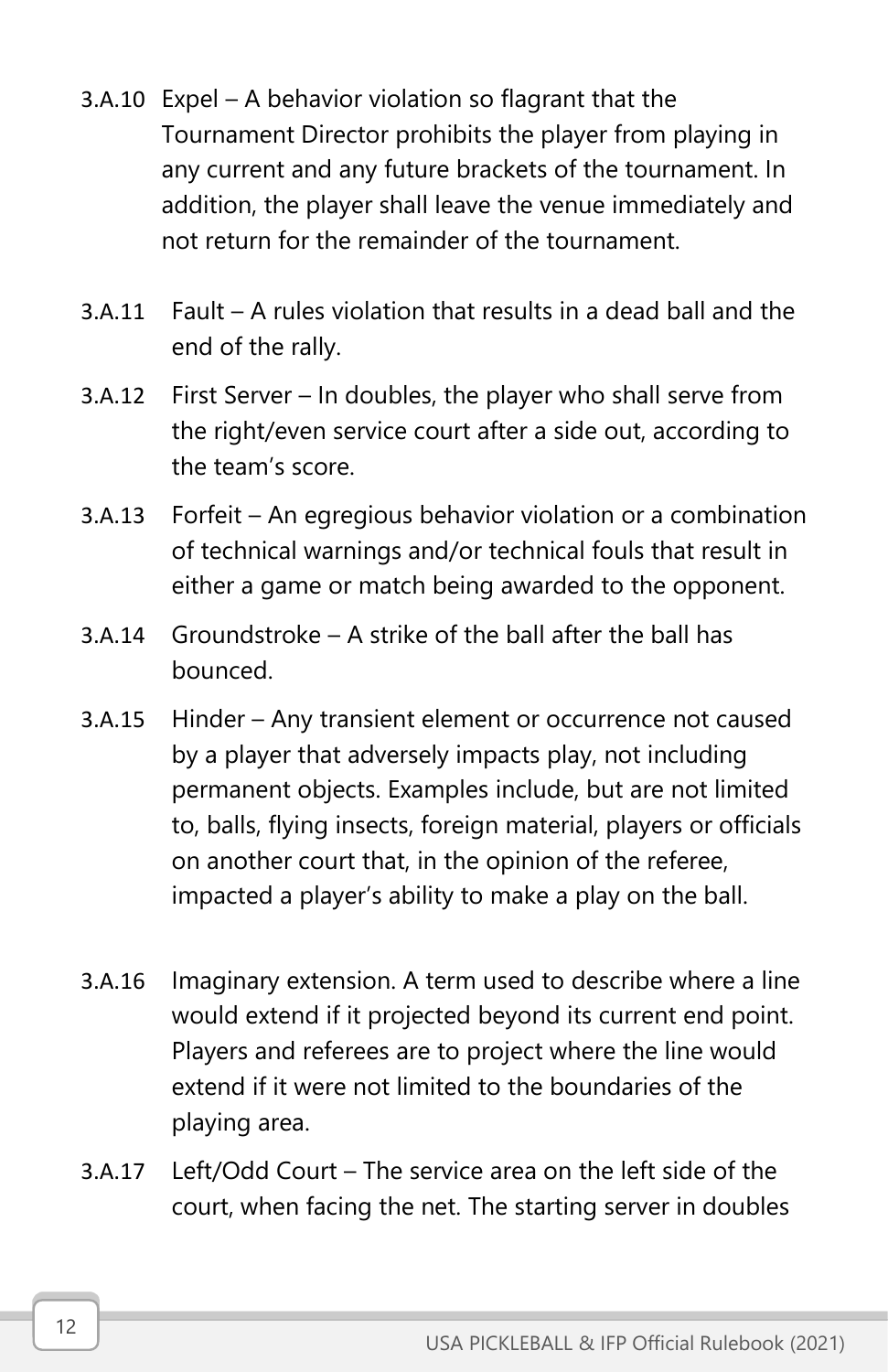or the singles server should be positioned on the left/odd side of the court when their score is odd.

- 3.A.18 Line Call A loud word(s) spoken by a player or line judge(s) to indicate to the referee and/or players that a live ball has not touched in the required court space. The preferred word to indicate a line call is "OUT". Distinctive hand signals can be used in conjunction with a line call. Words such as "wide", "long", "no", "deep" are also acceptable.
- 3.A.19 Live Ball/In Play The point in time when the referee or server (or server's partner per rule 4.D.2) starts to call the score.
- 3.A.20 Momentum Momentum is a property of a body in motion, such as a player executing a volley, that causes the player to continue in motion after contacting the ball. The act of volleying produces momentum that ends when the player regains balance and control of their motion or stops moving toward the non-volley zone.
- 3.A.21 Non-Volley Zone (NVZ) The 7-foot-by-20-foot area adjacent to the net and specific to each team's end of the court relating to NVZ faults. All lines bounding the NVZ are part of the NVZ. The NVZ is two-dimensional and does not rise above the playing surface. (See Figure 2-1 and Section 2.B.3.)
- 3.A.22 Paddle Grip Adjustments Non-mechanical devices that change the size of the grip or stabilize the hand on the grip.
- 3.A.23 Paddle Head The paddle, excluding the handle.
- 3.A.24 Permanent Object Any object on or near the court, including hanging over the court, that can interfere with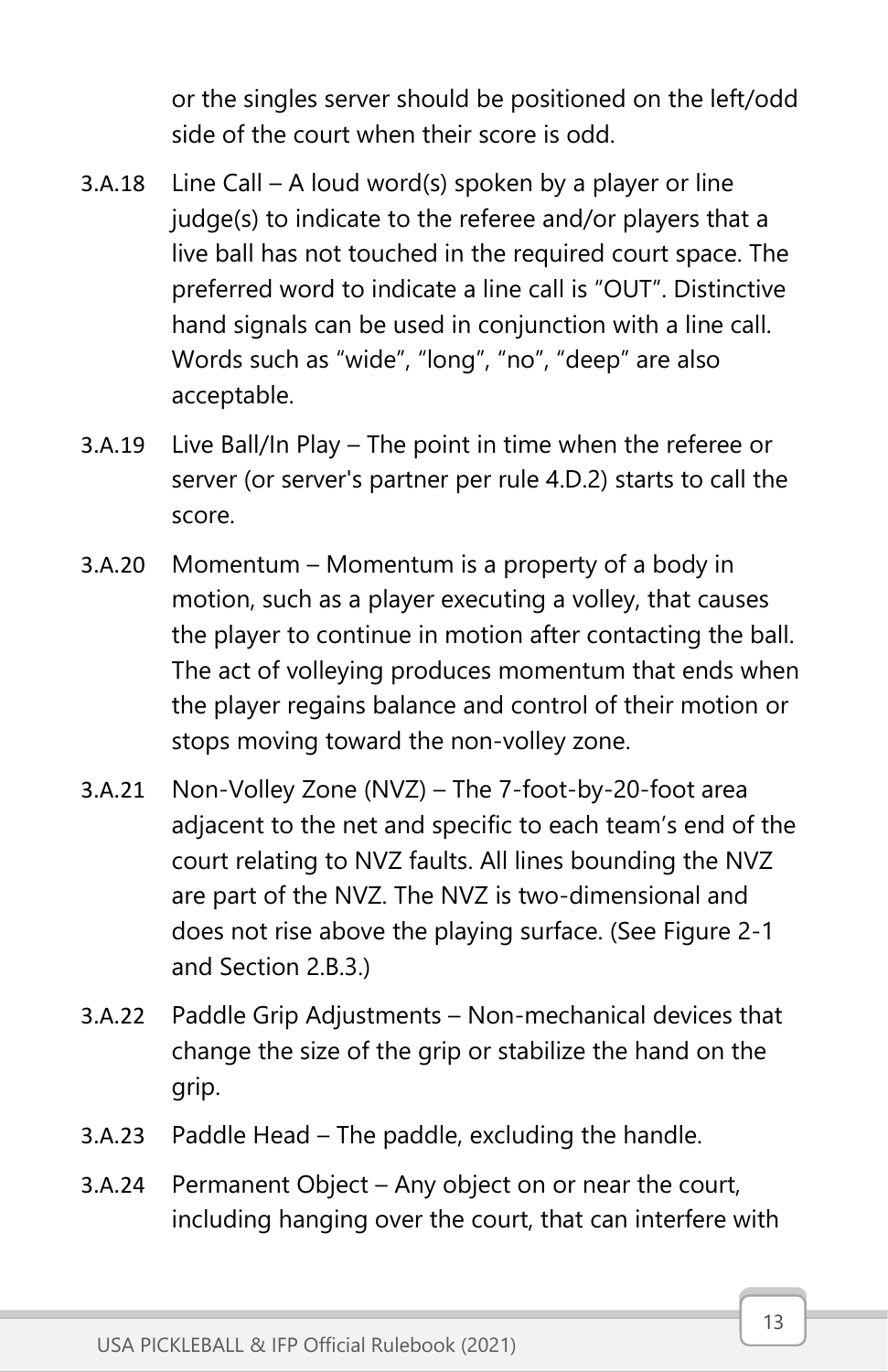play. Permanent objects include the ceiling, walls, fencing, lighting fixtures, net posts, net post legs, the stands and seats for spectators, the referee, line judges, spectators when in their recognized positions, and all other objects around and above the court.

- 3.A.25 Plane of the Net. The imaginary vertical planes on all sides extending beyond the net system.
- 3.A.26 Playing Surface The court and the area surrounding the court designated for playing.
- 3.A.27 Rally Continuous play that occurs after the serve and before a fault.
- 3.A.28 Receiver The player who is positioned diagonally opposite the server to return the serve. Depending on the team's score, the player who returns the serve may not be the correct receiver.
- 3.A.29 Replay Any rally that is restarted for any reason without the awarding of a point or a change of server.
- 3.A.30 Retirement A player/team's decision that stops the match and awards the match to the opponent.
- 3.A.31 Right/Even Court The service area on the right side of the court, when facing the net. The starting server in doubles or the singles server should be positioned on the right/even court when their score is even.
- 3.A.32 Second Serve In doubles, a term used to describe the condition when a serving team loses the first of its two allocated serves.
- 3.A.33 Second Server In doubles, the first server's partner. The second server serves after the first server loses serve.
- 3.A.34 Serve The initial strike of the ball to start the rally.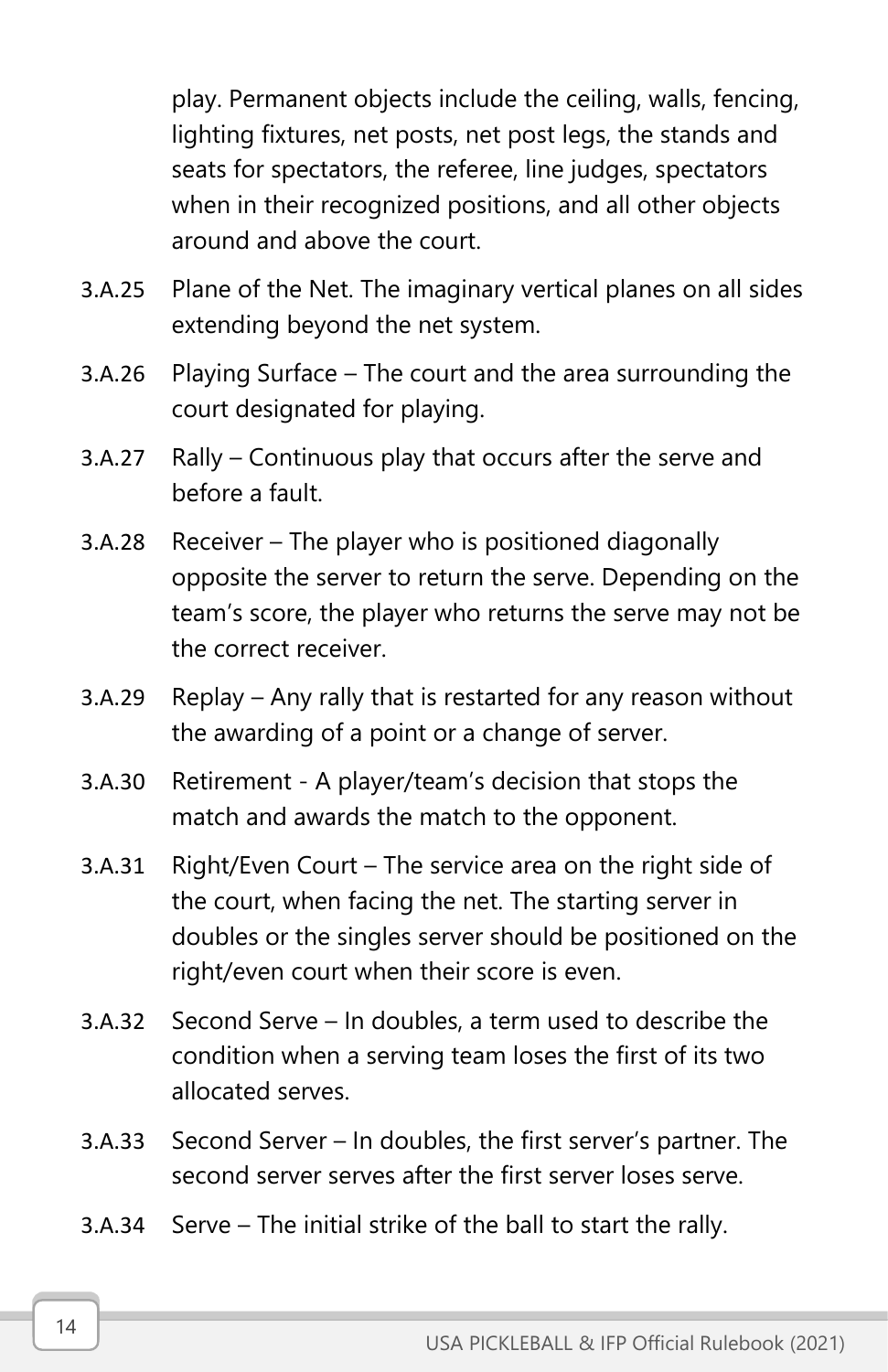- 3.A.35 Server The player who initiates a rally. Depending on the team's score, it is possible that the player who serves may not be the correct server.
- 3.A.36 Service Court The area on either side of the centerline, including the centerline, sideline, and baseline, excluding the NVZ.
- 3.A.37 Serving Area The area behind the baseline and on and between the imaginary extensions of the court centerline and each sideline.
- 3.A.38 Side Out The awarding of the serve to the opposing team after a singles player or doubles team loses its serve.
- 3.A.39 Starting Server For each doubles team, the player designated to serve first at the start of the game. In doubles tournament play, the starting server shall wear a visible form of identification determined by the Tournament Director.
- 3.A.40 Technical Foul A referee's assessment of a rule or behavioral violation that results in one point being removed from the score of the offending team unless their score is zero, in which case a point shall be added to the score of the opposing side. A technical foul shall be issued if one technical warning has already been given and a second technical warning is warranted; or when warranted by a player's or team's action, based on the referee's judgement.
- 3.A.41 Technical Warning A referee's first verbal warning of a rule or behavioral violation given to a player or team prior to a technical foul being issued. Points are not awarded for a technical warning.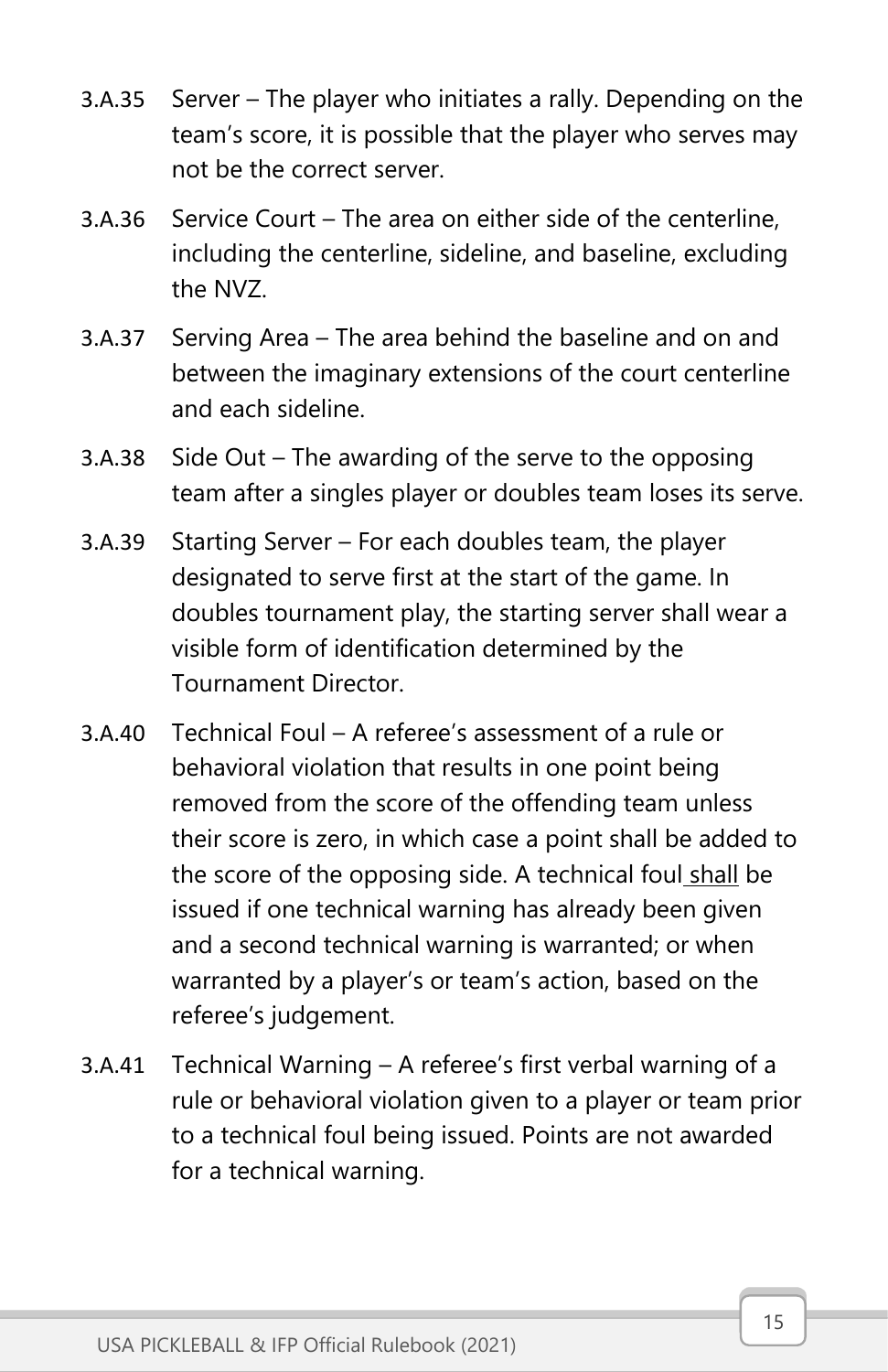- 3.A.42 Volley During a rally, a strike of the ball out of the air before the ball has bounced.
- 3.A.43 Withdrawal A player/team's request to be removed from any upcoming play in a specified bracket.
- 3.A.44 Profanity Words, phrases or hand gestures, common or uncommon, which are normally considered inappropriate in "polite company" or around children. Typically included are four letter words used as expletives or verbal intensifiers.
- 3.A.45 Verbal Warning A referee's Verbal Warning (VW) is an optional, non-penalizing, game management tool. A VW is specific to profanity which has not risen to the penalty level (TW or TF). When used, a referee's VW is simultaneously administered to all players on the court. Only one VW for profanity is permitted during a match.
- 3.A.46 Third Shot After the receiver hits the ball to return the serve, the point in time when the serving team hits the ball.
- 3.A.47 **Wheelchair** Player Any person, with or without a disability, who plays the game in a wheelchair. The wheelchair is considered part of the player's body. This can be a player with a disability or anyone that wants to play in a wheelchair.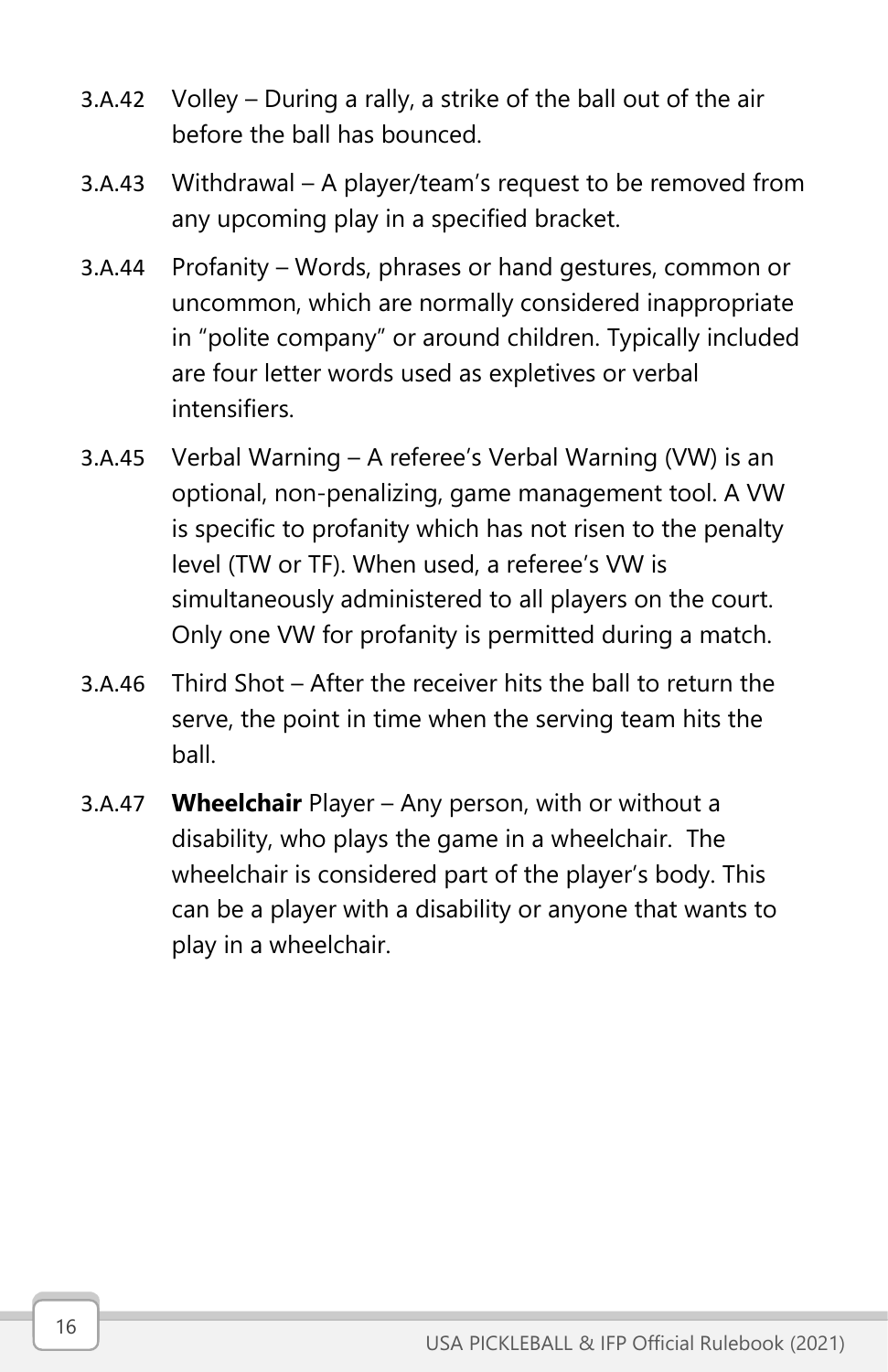## <span id="page-22-0"></span>SECTION 4 – THE SERVE, SERVICE SEQUENCE, AND **SCORING RULES**

#### 4.A. *The Serve.*

- 4.A.1. The entire score must be called before the ball is served.
- 4.A.2. The moment the ball is served:
	- 4.A.2.a. At least one foot must be on the playing surface behind the baseline.
	- 4.A.2.b. Neither of the server's feet may touch the court on or inside the baseline.
	- 4.A.2.c. Neither of the server's feet may touch outside the imaginary extensions of the sideline or centerline.
	- 4.A.2.d. (**Wheelchair**) Both rear wheels must be on the playing surface behind the baseline and may not touch the court on or inside the baseline or outside the imaginary extensions of the sideline or centerline.
- 4.A.3. The server's arm must be moving in an upward arc at the time the ball is struck and may be made with either a forehand or backhand motion. (See Figure 4-3.)
- 4.A.4. The highest point of the paddle head must not be above the highest part of the wrist (where the wrist joint bends) when it strikes the ball. (See Fig 4-1 & 4- 2)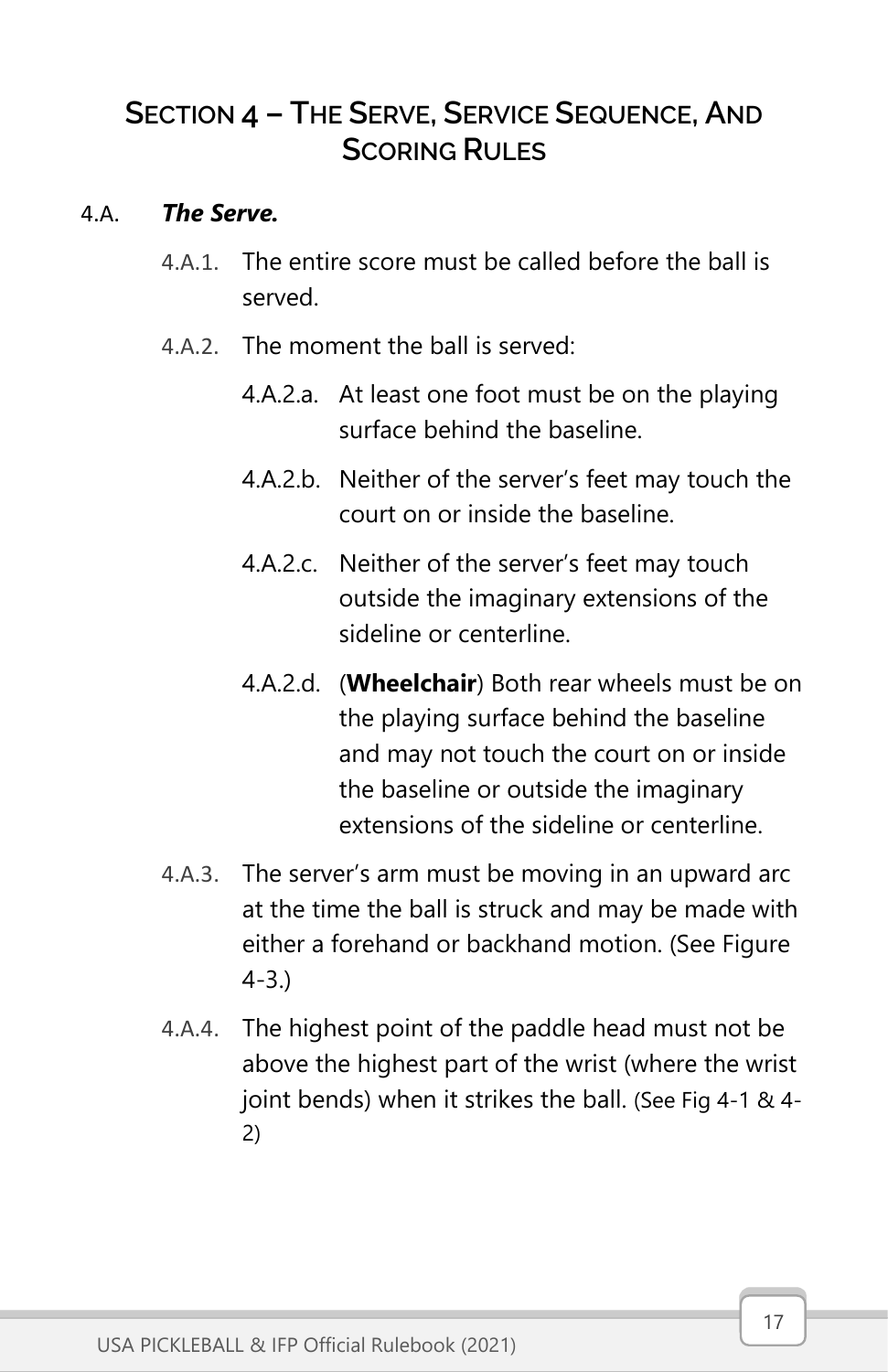



**Figure 4-3 (legal serve)**



*(Photos and graphics courtesy of Steve Taylor, Digital Spatula)*

- 4.A.5. Contact with the ball must not be made above the waist. (See Figures 4-1 and 4-3 above)
- 4.A.6. Placement. The server must serve to the correct service court (the court diagonally opposite the server). The serve may clear or touch the net and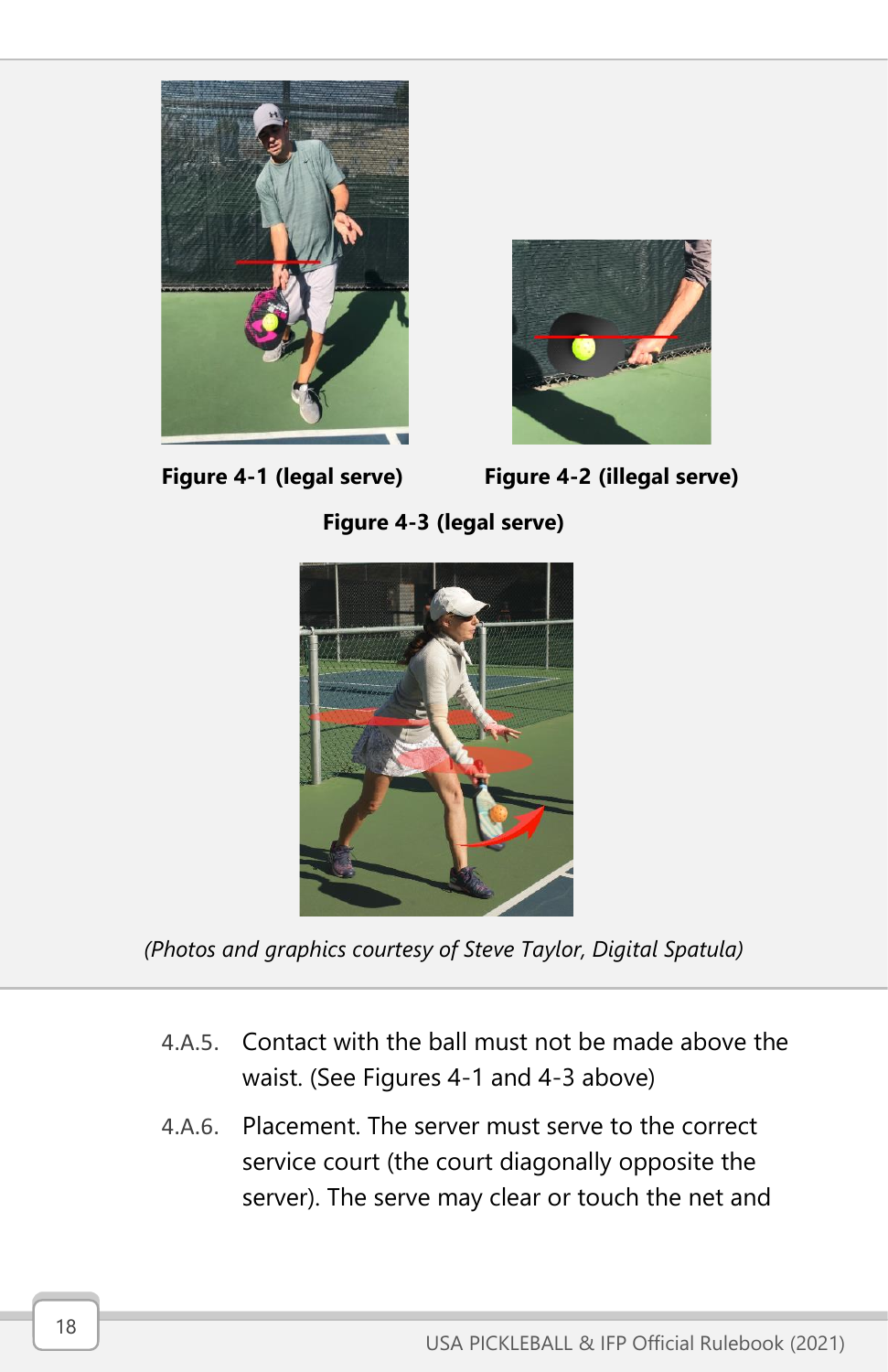must clear the NVZ and the NVZ lines. The serve may land on any other service court line.

- 4.A.7. If the serve clears the net or hits the net and then touches the receiver or the receiver's partner, it is a point for the serving team.
- 4.A.8. *Provisional Drop Serve.* In addition to the standard serve sequence described in Rules 4.A.1 to 4.A.7, players may opt to use an alternate "drop serve" method.
	- 4.A.8.a. Servers must release the ball from one of the server's hands or dropped off the server's paddle face from any natural (unaided) height and hit the ball after the ball bounces on the playing surface. The server's release of the ball must be visible to the referee and the receiver. In matches without a referee, the server's release of the ball must be visible to the receiver. A replay shall be called before the return of serve if the release of the ball is not visible. The rules for feet placement (4.A.2 and 4.L) still apply.
	- 4.A.8.b. Before bouncing on the ground, the ball shall not be propelled (thrown) downward or tossed or hit upward with the paddle. Failure to drop the ball properly will result in a fault. There is no restriction on where the ball can land on the playing surface after it is dropped (providing 4.A.2 is satisfied) nor how many times within the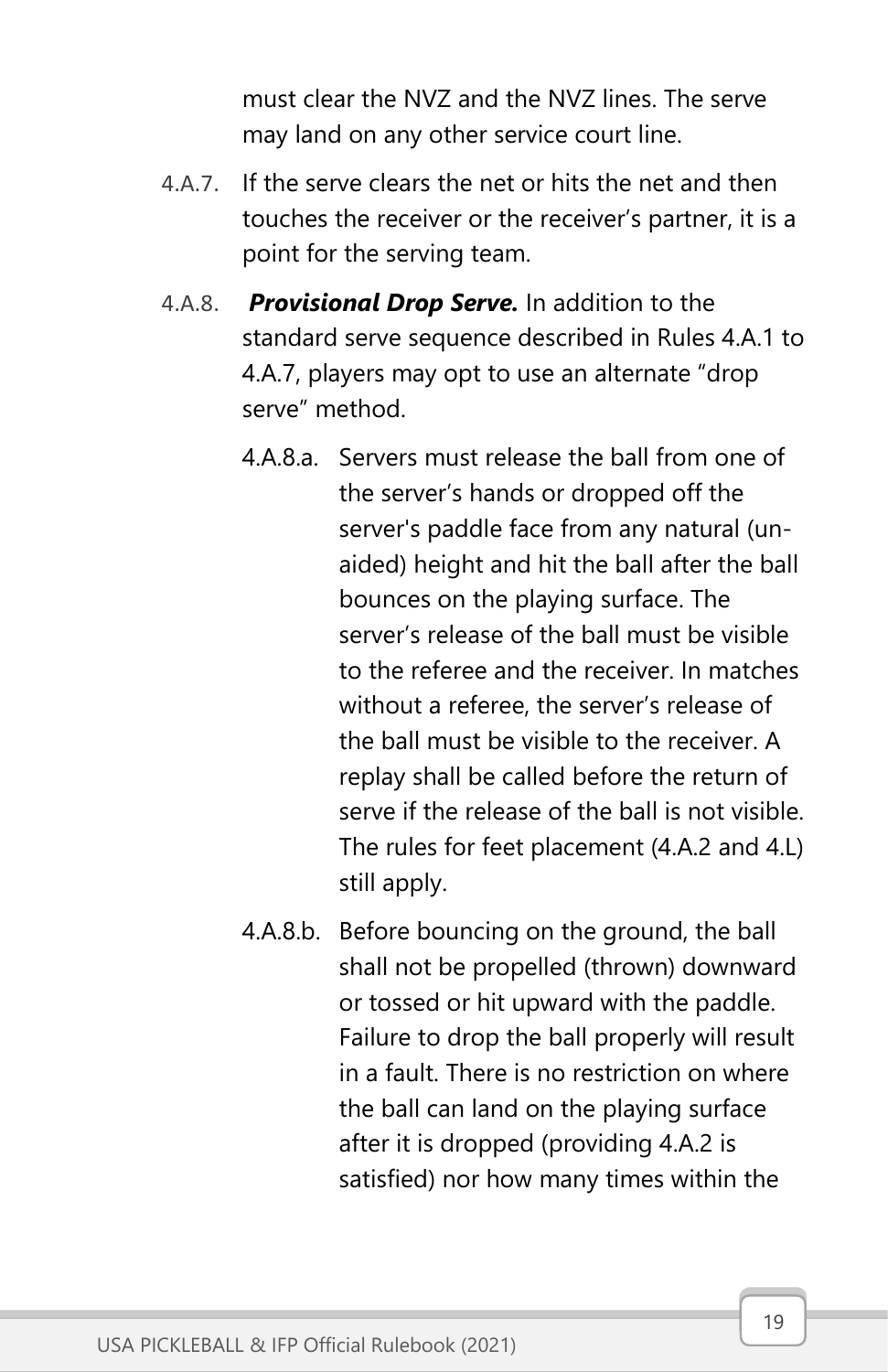10 seconds after the score is called the server may drop the ball.

4.A.8.c. If the drop serve is used, the ball may be struck with either a forehand or backhand motion without any other restriction; i.e., the location restrictions of the ball and paddle in Rules 4.A.3, 4.A.4 and 4.A.5 do not apply.

#### 4.B. *Player Positions.*

- 4.B.1. Server and Receiver. The correct server and receiver and their positions are determined by the score and the players' starting positions in the game.
- 4.B.2. At the start of each game, the starting server begins the serve from the side of the court dictated by the score.
- 4.B.3. Each player will serve until a rally is lost or a fault is declared against the player or team.
- 4.B.4. As long as the server holds serve, after each point the server will alternate serving from the right/even and left/odd sides of the court.
- 4.B.5. Singles.
	- 4.B.5.a. If the player's score is even (0, 2, 4 ...), the serve must be made from the right/even serving area and be received in the right/even service court by the opponent.
	- 4.B.5.b. If the player's score is odd (1, 3, 5 ...), the serve must be made from the left/odd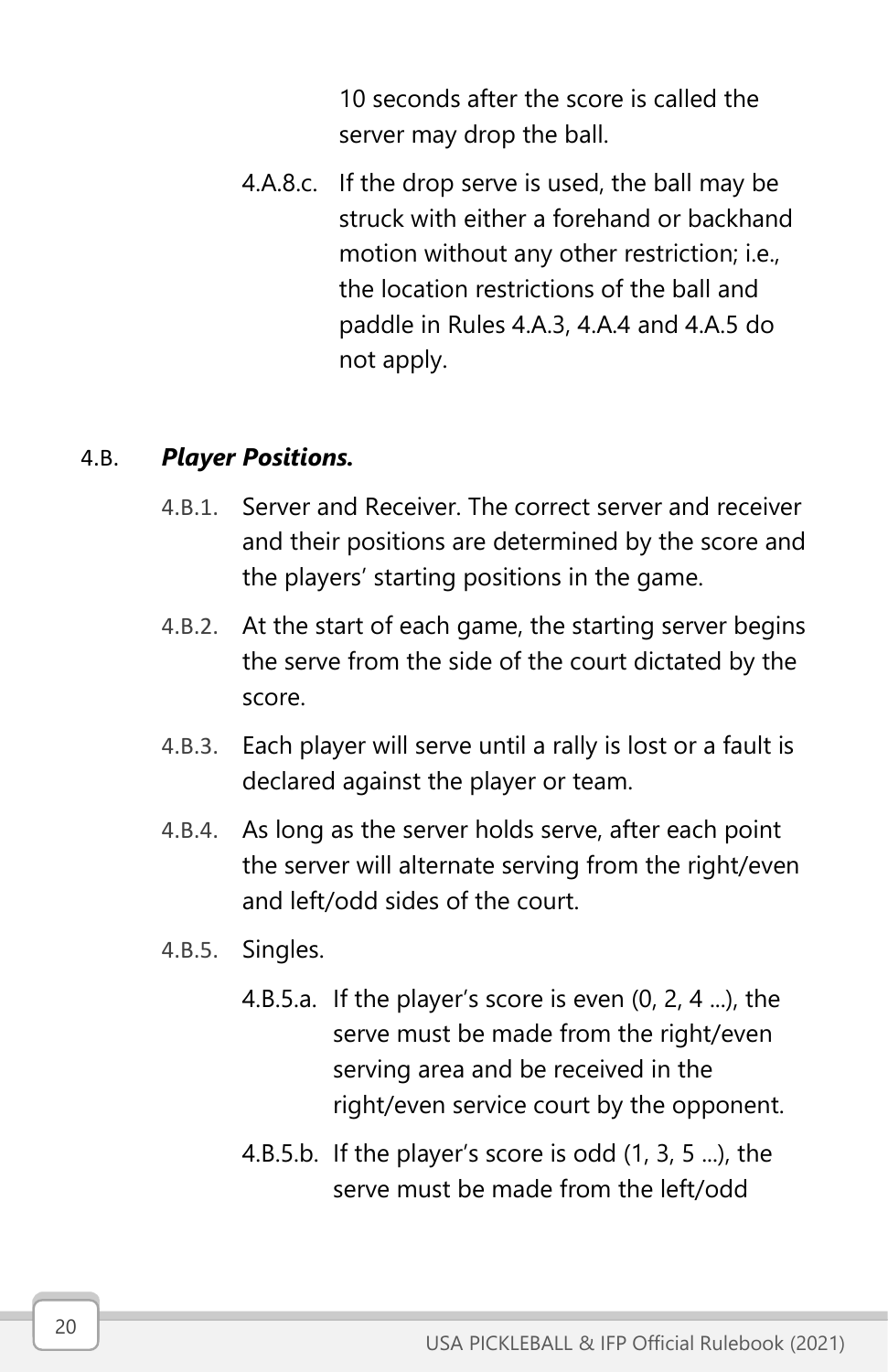serving area and be received in the left/odd service court by the opponent.

- 4.B.5.c. After the server loses the rally or faults, a side out will occur and service is awarded to the opponent.
- 4.B.6. Doubles. Both players on a team will serve before a side out is declared, except at the start of each game, when only the starting server will serve. The starting server of each game is therefore designated as "Server 2" for scoring purposes, since a side out will occur once a rally is lost or a fault is committed by the serving team and service is awarded to the opposing team.
	- 4.B.6.a. At the start of each side out, service begins in the right/even serving area.
	- 4.B.6.b. When the team's score is even  $(0, 2, 4, \ldots)$ , the team's starting server's correct position is at the right/even serving area. When the team's score is odd (1, 3, 5...), the starting server's correct position is at the left/odd court.
	- 4.B.6.c. After each side out, service begins with the player correctly positioned on the right/even side of the court according to the team's score. This player is referred to as "Server 1" and the partner is "Server 2."
	- 4.B.6.d. Server 1 will serve, alternating service sides after each point is won, until a rally is lost or the server's team commits a fault.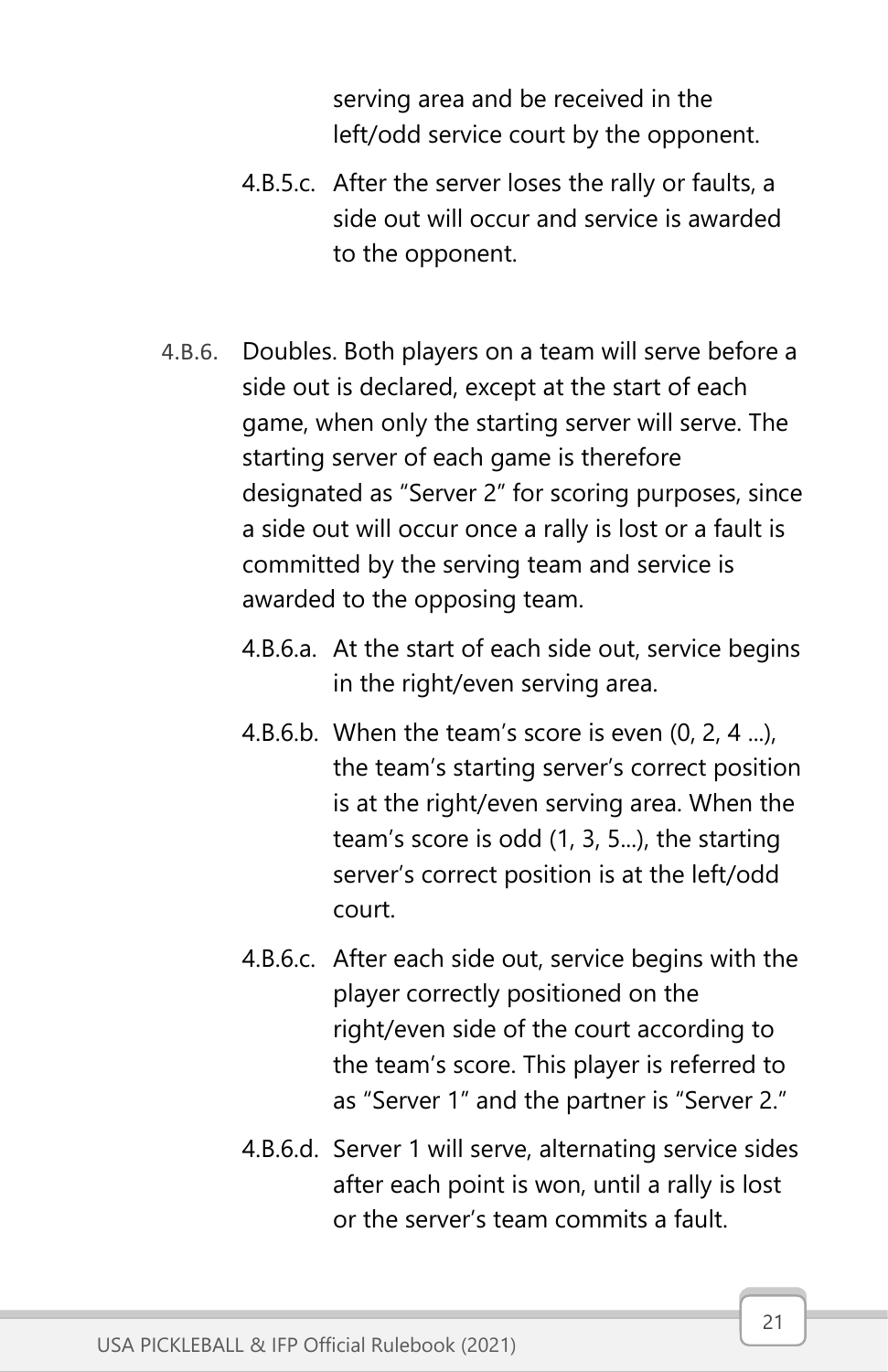- 4.B.6.e. After Server 1's team loses a rally or faults, Server 2 will serve from the correct position and will alternate serving positions as long as the serving team continues to win points.
- 4.B.6.f. The receiving team does not alternate positions when a point is scored by the serving team. The receiving team may switch positions after the return of serve, but after the rally is over, the receiving team must return back to their correct positions, which correspond to the team's score and the players' starting positions.
- 4.B.7. Partner Positions. In doubles, there is no restriction on the position of the partners of the correct server and receiver as long as they are on their respective team's side of the net. They can be positioned on or off the court.
- 4.B.8. Before the serve occurs, the serving team may ask the referee for the score, correct server, correct position, and may challenge/confirm the called score. Any player on the serving team may ask any one or more of these questions.
- 4.B.9. Before the serve occurs, the receiving team may ask the referee for the score, correct receiver, correct position, and may challenge/confirm the called score. Any player on the receiving team may ask any one or more of these questions.
- 4.B.10. When an incorrect player serves or receives, or a player serves from an incorrect position, the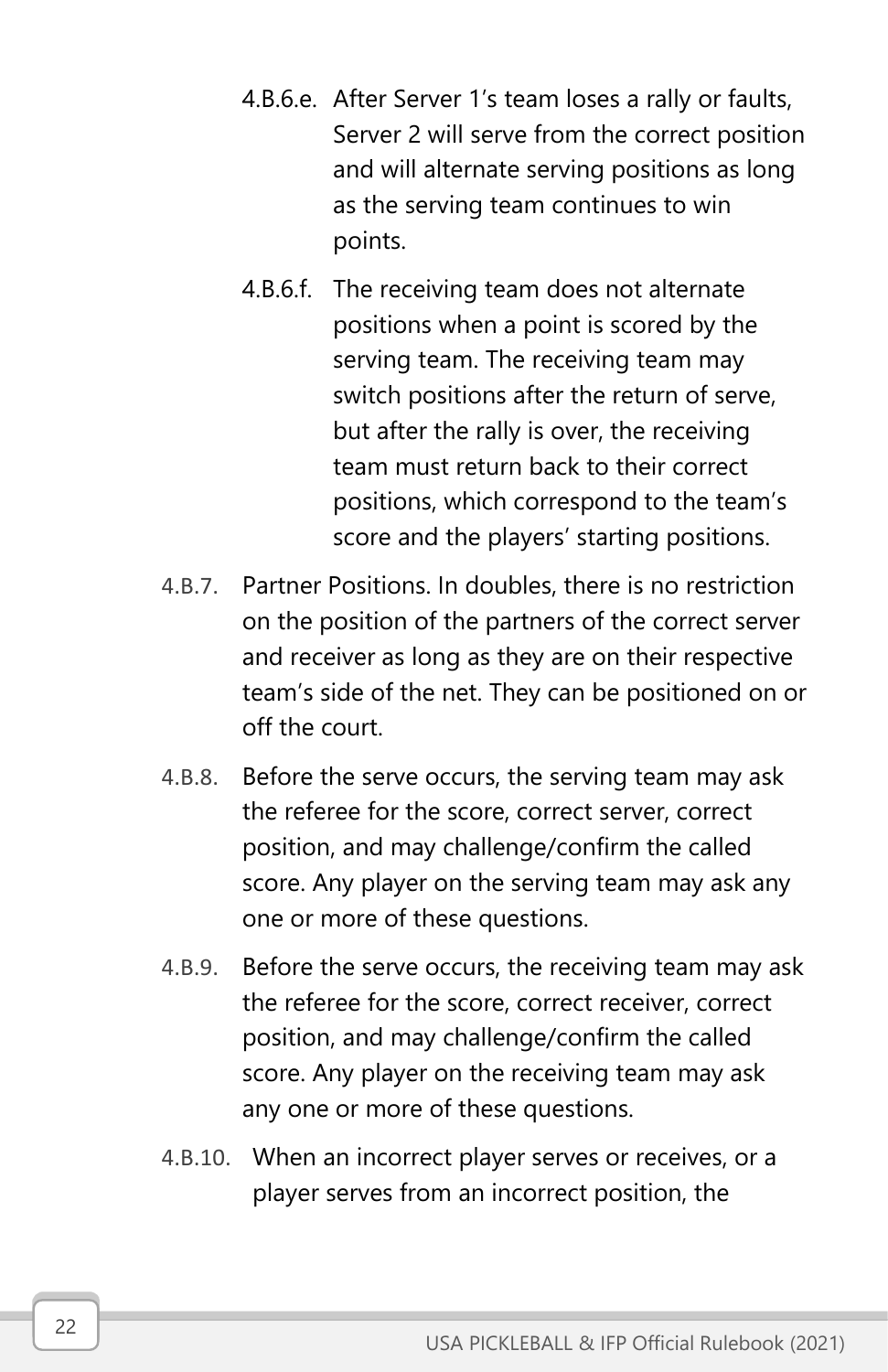referee will immediately stop play and identify the fault(s).

- 4.B.11. Incorrect Player or Position. When an incorrect server or player position is discovered after a rally, game, or match has ended, the offending team can be faulted until the next serve occurs or prior to the scoresheet being returned to the tournament operation's desk. A point scored during the rally by the offending team will not count. Any previous points scored by the incorrect server or with players in the incorrect positions will stand. After a match is completed, an incorrect player or position error may not be corrected after the scoresheet has been returned to tournament operations personnel.
- 4.C. *Readiness***.** Any player may indicate "not ready" prior to the start of the score being called.
	- 4.C.1. One of the following signals must be used to indicate "not ready": 1) raising the paddle above the head, 2) raising the non-paddle hand above the head, 3) completely turning their back to the net.
	- 4.C.2. After the start of the score being called, "not ready" signals will be ignored, unless there is a hinder. A player or team out of position is not considered a hinder.
- 4.D. *Calling the Score.* The score shall be called after the server and receiver are (or should be) in position and all players are (or should be) ready to play.
	- 4.D.1. If it appears the server or receiver is delaying the game, the referee will call the score to start the 10- Second Rule.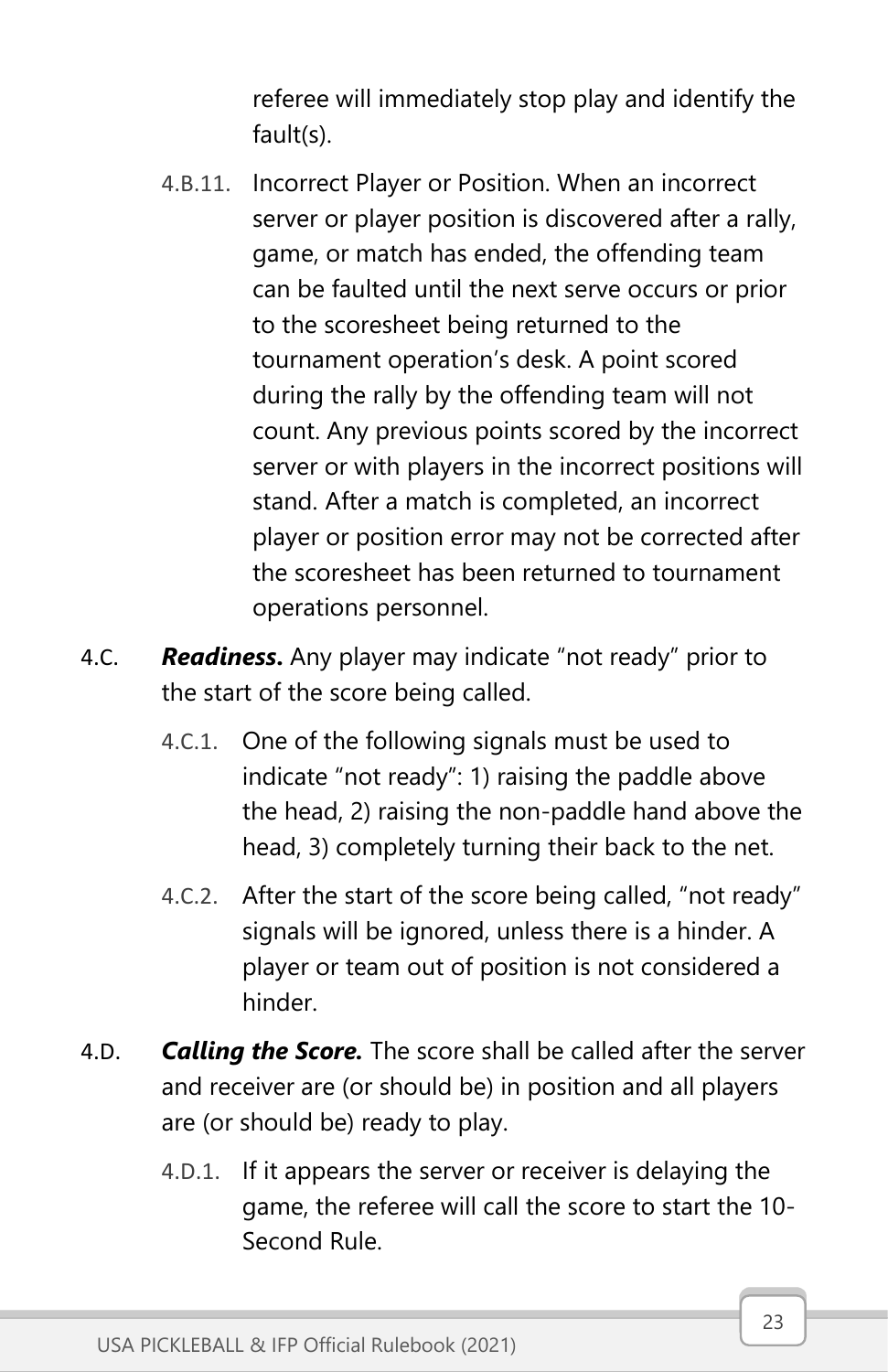- 4.D.2. In non-officiated play, the server normally calls the score, but the server's partner may call the score if the server is unable to call the score. The person calling the score shall not change during the game.
- 4.E. *The 10-Second Rule.* Once the score has been called, the server is allowed 10 seconds to serve the ball.
	- 4.E.1. If the server exceeds 10 seconds to serve, a fault will be declared.
	- 4.E.2. After the score has been called, if the serving team changes serving courts, the referee shall call "Time", allow all players to reposition, and then recall the score to re-start the 10-second count. In a nonofficiated match, the server will allow for the same repositioning and will recall the score to re-start the 10 second count.
- 4.F. *Scoring.* A singles player or doubles team scores points only when serving. Points may also be scored when technical fouls are called against the opposing side.
- 4.G. *Points.* A point is scored by serving the ball and winning the rally.
- 4.H. *Winning the Game.* The first side scoring the winning point wins.
- 4.I. *Calling the Score in Singles Matches.* The proper sequence for calling the score is server score then receiver score as two numbers. (e.g., "one – zero.")
- 4.J. *Calling the Score in Doubles Matches.* The score is called as three numbers in doubles matches. The proper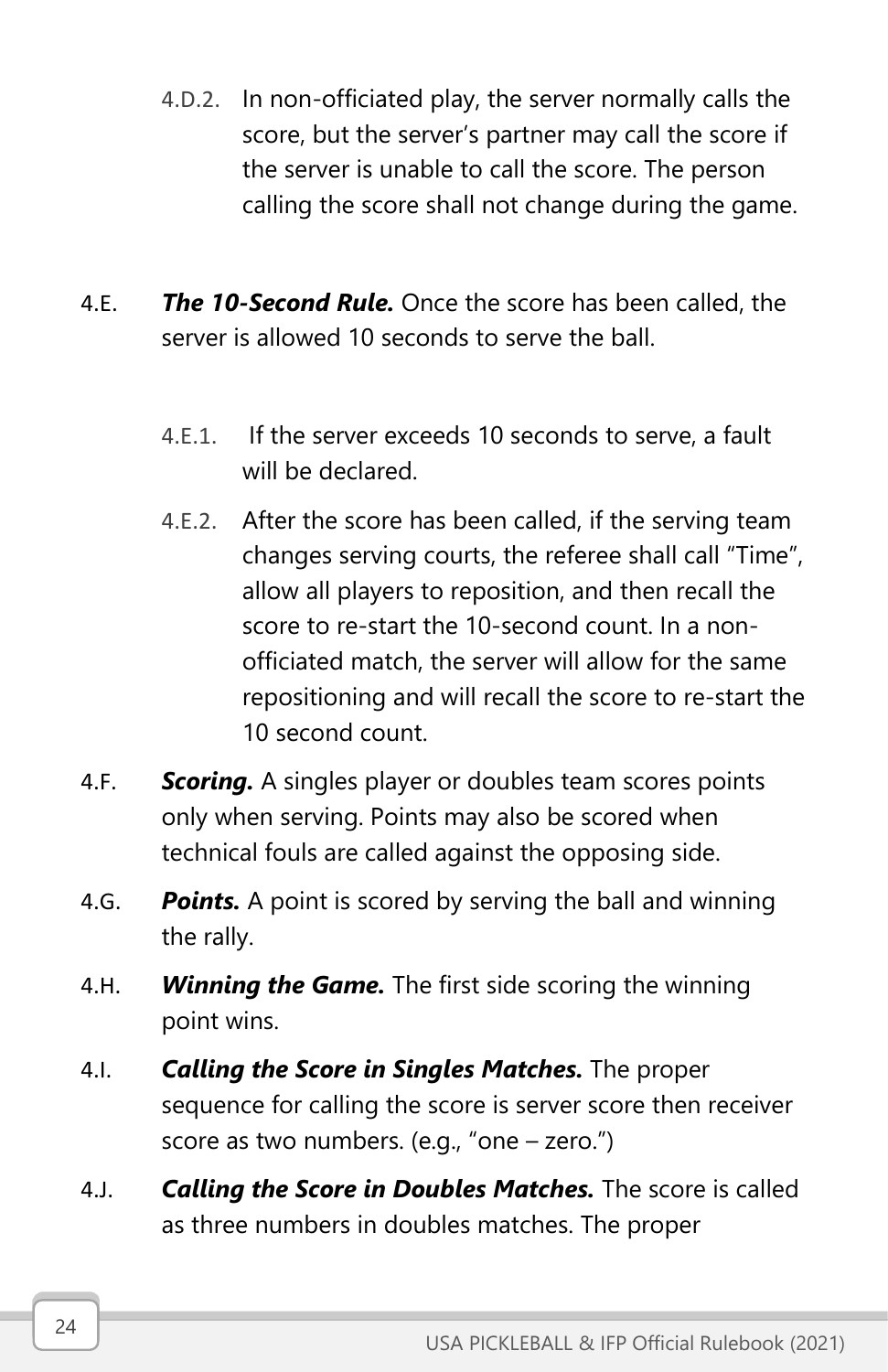sequence for calling the score is: serving team's score – receiving team's score – the server number (one or two), (e.g., "zero – one – one"). To start each game, the score will be called as "zero – zero – two."

- 4.K. *Wrong Score Called.* If the server or referee calls the wrong score, any player may stop play before the "third shot" occurs to ask for a correction.
	- 4.K.1. If the score called was incorrect, the player or referee will recall the correct score and the ball will be re-served with no penalty.
	- 4.K.2. After the serve has occurred , a player who stops play and challenges the called score when there is no error will have committed a fault.
	- 4.K.3. A player who stops play after the "third shot" occurs will have committed a fault and shall lose the rally.
- 4.L. *Service Foot Faults.* During the serve, when the ball is struck, the server's feet shall:
	- 4.L.1. Not touch the area outside the imaginary extension of the sideline.
	- 4.L.2. Not touch the area on the wrong side of the imaginary extension of the centerline.
	- 4.L.3. Not touch the court, including the baseline.
- 4.M. *Service Faults.* During the service, it is a fault against the server resulting in loss of serve if:
	- 4.M.1. The server serves from the incorrect serving area.
	- 4.M.2. The incorrect player serves the ball.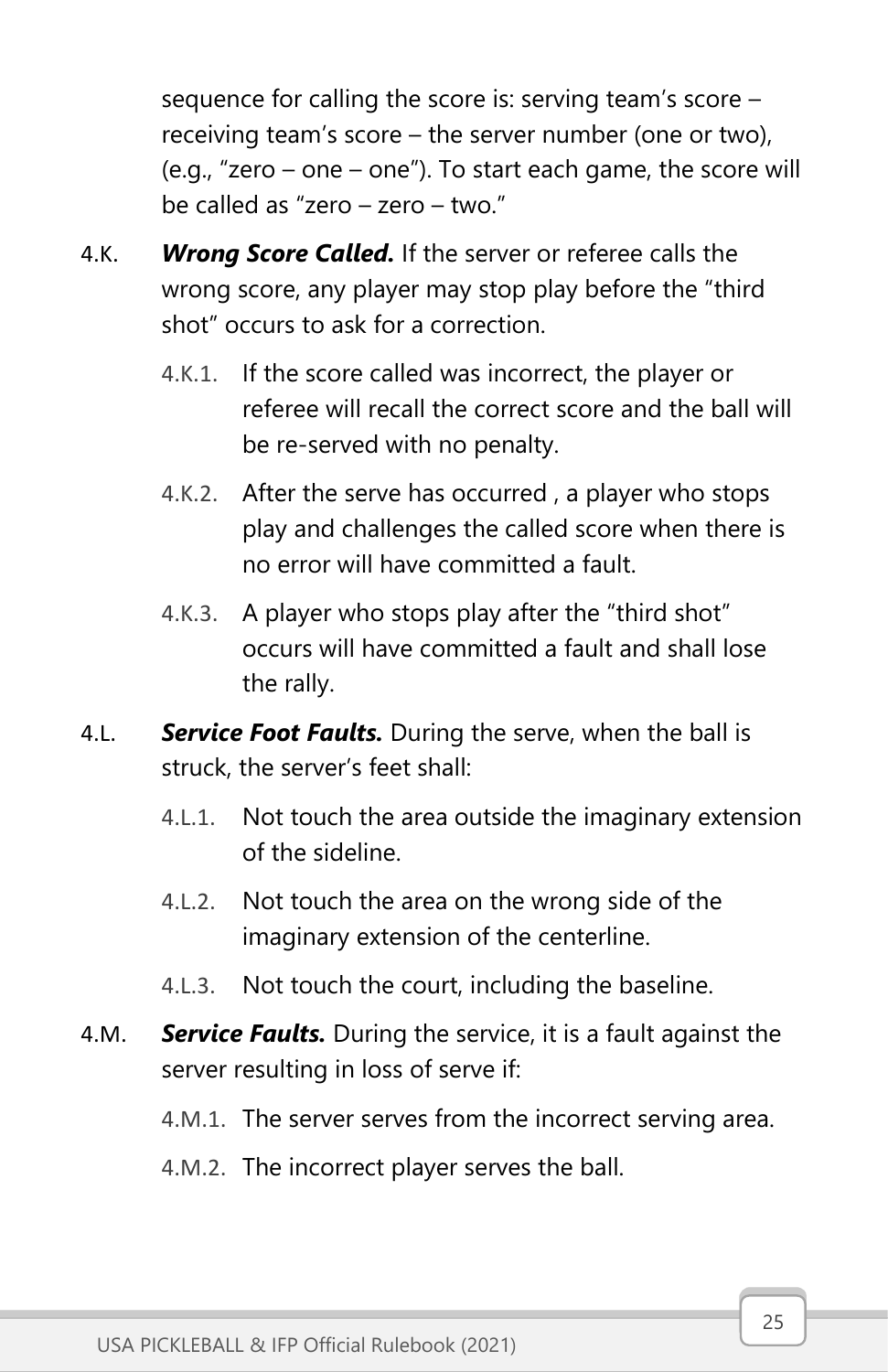- 4.M.3. The served ball touches any permanent object before it hits the ground.
- 4.M.4. The served ball touches the server or their partner, or anything the server or their partner is wearing or holding.
- 4.M.5. The served ball lands in the non-volley zone which includes the NVZ lines.
- 4.M.6. The served ball lands outside the service court.
- 4.M.7. The served ball hits the net and lands inside the non-volley zone.
- 4.M.8. The served ball hits the net and lands outside the service court.
- 4.M.9. The server uses an illegal serve (Rules 4.A.3, 4.A.4, 4.A.5) when not performing the Provisional Drop Serve. (Rule 4.A.8)
- 4.M.10. The server or their partner calls a time-out after the serve has occurred.
- 4.M.11. A fault occurs when the server hits the ball to make the serve while the score is being called.
- 4.N. *Receiver Faults.* It is a fault against the receiving team resulting in a point for the server if:
	- 4.N.1. The incorrect player returns the serve.
	- 4.N.2. The receiver or their partner is touched by or interferes with the flight of the ball before it bounces.
	- 4.N.3. The receiver or their partner calls a time-out after the serve has occurred.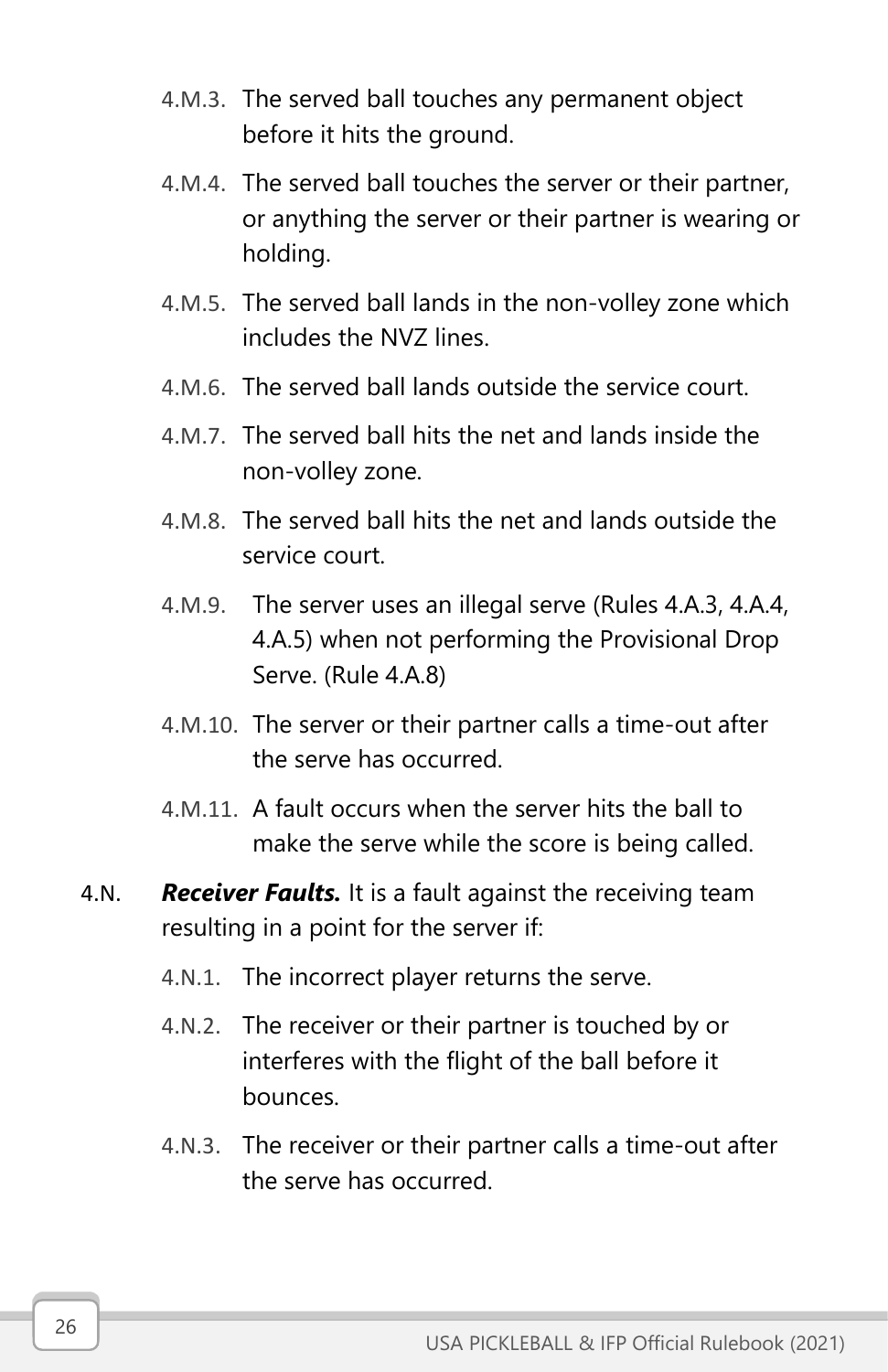## <span id="page-32-0"></span>SECTION 5 – SERVICE AND END SELECTION RULES

#### 5.A. *Selection of End, Serve, Receive, or Defer.*

- 5.A.1. Any fair method shall be used to determine which player or team has first choice of end, serve, receive, or defer (e.g., a 1 or 2 written on the back of the score sheet). If the winner chooses to serve or receive first, the loser chooses the starting end. If the winner chooses the starting end, the loser chooses to serve or receive. Once a selection has been made, it cannot be changed.
- 5.A.2. In doubles, teams may change the starting server between games and should notify the referee. In non-officiated matches, the team should notify the opponents if there was a starting server change. The starting server for the game is the player wearing the starting server form of identification. There is no fault or penalty for failure to make the notifications. Once a game has started, if the referee notices a starting server has changed, the referee will annotate the scoresheet accordingly, after the rally has completed.
- 5.A.3. In doubles, the starting servers must visibly wear the form of identification determined by the Tournament Director.

#### 5.B. *Change of Ends.*

- 5.B.1. Teams switch ends and initial service upon the completion of each game.
- 5.B.2. A maximum of 2 minutes is allowed between games. The referee will announce a 15-second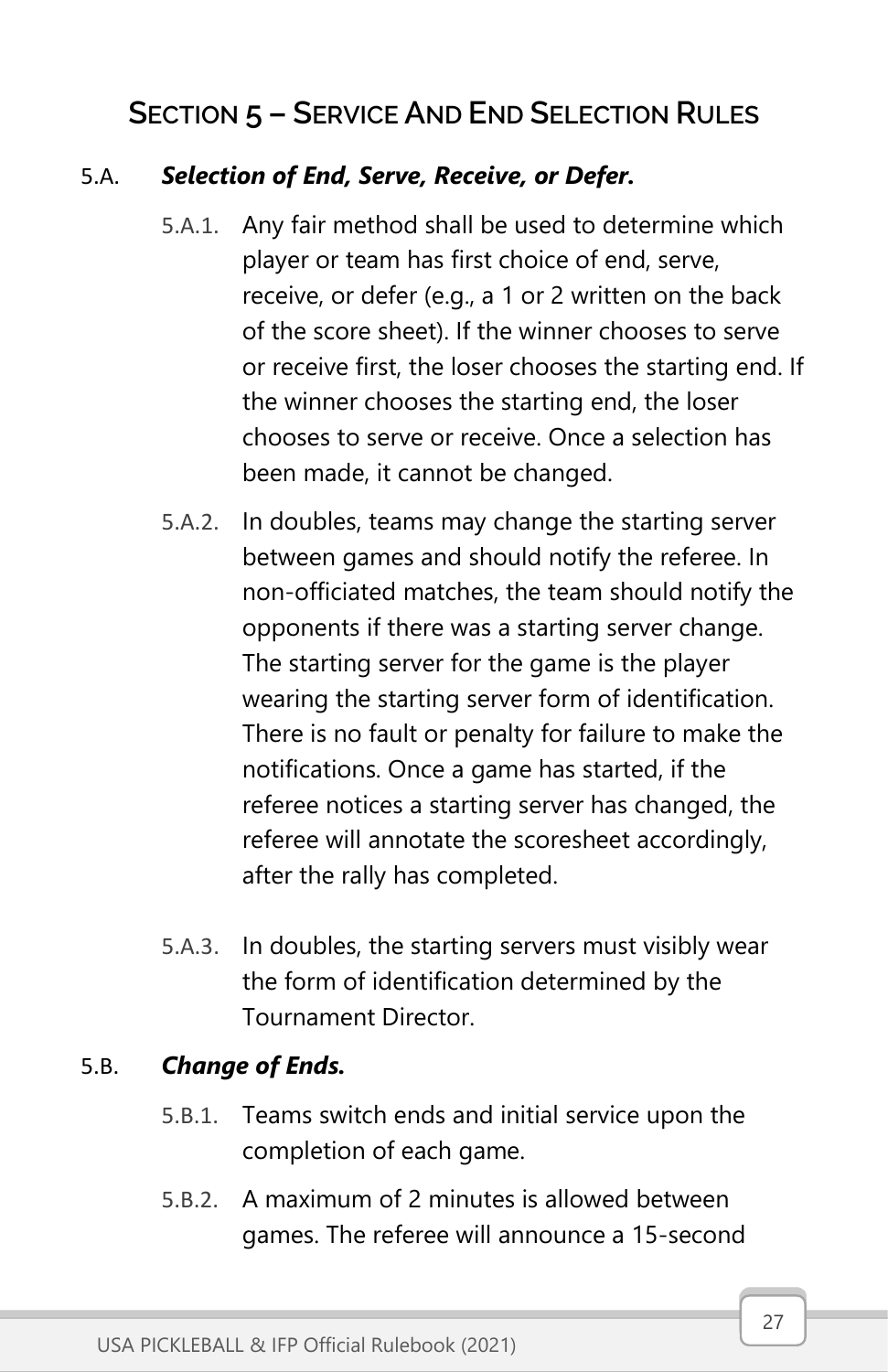warning. When the full 2 minutes have elapsed, the referee will state the game number, call "Time in", call the score and start the 10-second count. The referee will call the score even if all players are not on the court and/or not ready to play. (See Rule 4.E.) If both teams agree, play may resume early.

- 5.B.3. In a match with two out of three games to 11 points, in game three, the teams will switch ends when the first team reaches a score of 6. Serve remains with the player holding serve.
- 5.B.4. In a game to 15 points, the teams will switch ends when the first team reaches a score of 8. Serve remains with the player holding serve.
- 5.B.5. In a game to 21 points, the teams will switch ends when the first team reaches a score of 11. Serve remains with the player holding serve.
- 5.B.6. End Change Time-Out. A maximum of one minute is allowed to switch ends during a game. Rule 10.A.5 procedures will be followed to continue play.
- 5.B.7. After the end change has occurred, a technical foul resulting in the loss of a point for the serving team shall have no impact on the completed end change.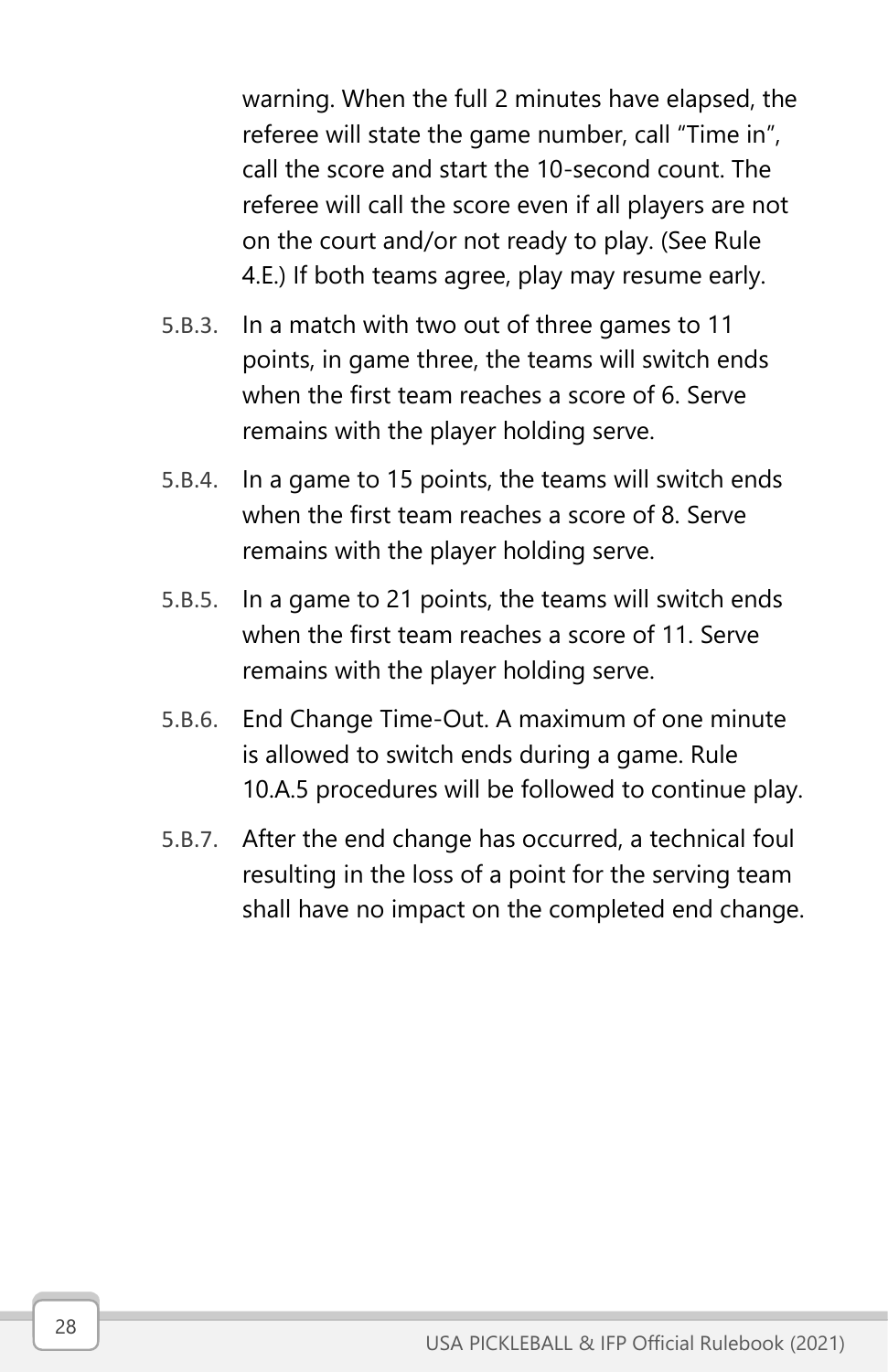## SECTION 6 – LINE CALL RULES

- <span id="page-34-0"></span>6.A. A served ball that clears the non-volley zone and lands in the correct service court or on any correct service court line is in.
- 6.B. Except the serve, any ball in play that lands in the court or touches any court line is in.
- 6.C. A ball contacting the playing surface completely outside of the court is "out".
- 6.D. Code of Ethics for Line Calling. Pickleball is played according to specific rules. It also requires a code of ethics for line-calling responsibilities when performed by players.

The line-calling responsibilities of players are different from those assigned to referees or line judges. The officials make impartial judgment calls with all players' interests in mind. The player, when assigned line-calling duties, must strive for accuracy and operate under the principle that all questionable calls must be resolved in favor of the opponent.

The basic elements are:

6.D.1. Players are responsible for calling the lines on their end of the court (excluding short serves, service foot faults and all non-volley-zone faults, if being called by a referee). If a player makes an initial line call, and then asks for either the opponent(s) or the referee's opinion, if the opponent or referee can make a clear "in" or "out" call, the clear call will stand. If no clear call can be made, the initial line call by the player will stand. A call made by the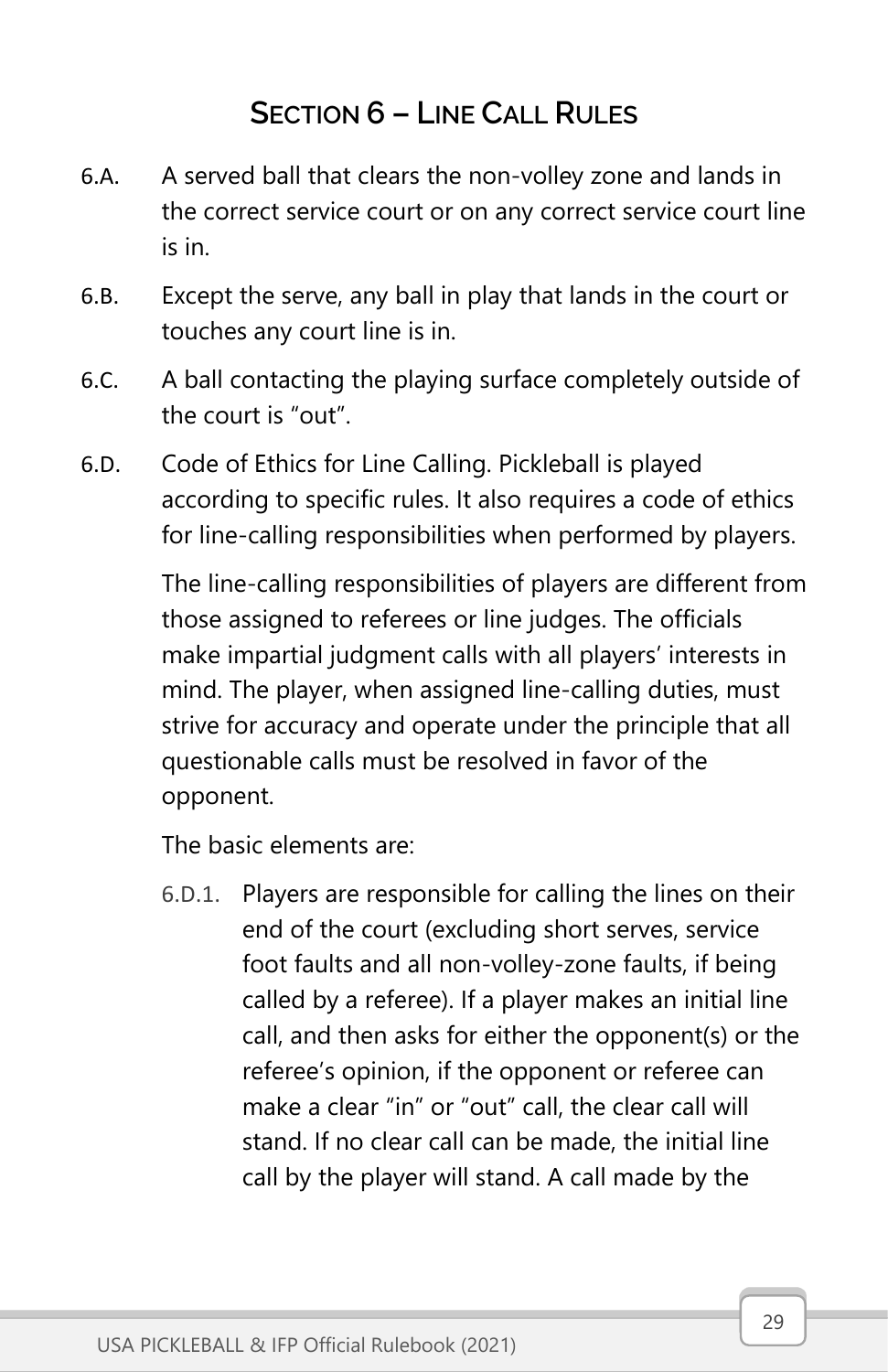opponent can be appealed to the referee for a final "in" or "out" decision.

- 6.D.2. Players' only line call is the centerline on the serve in matches that have line judges.
- 6.D.3. The opponent gets the benefit of the doubt on line calls made. Any ball that cannot be called "out" will be considered "in." A player cannot claim a replay because the ball was not seen or there is uncertainty. A player who does not make a call may appeal to the referee to make the call if they did not clearly see the ball land. If the referee is unable to make the call, the ball is "in." The moment the receiving player/team appeals to the referee, they lose their right to make any subsequent "in" or "out" call for that rally.
- 6.D.4. Spectators should not be consulted on any line call.
- 6.D.5. A player should not question an opponent's call, although any player may appeal a call to the referee before the next serve occurs.
- 6.D.6. A player/team may ask the opponent's opinion to make the line call on the player's end of the court. If requested and the opponent makes a clear "in" or "out" call, it must be accepted. If the opponents cannot make a clear "in" or "out" call, then the ball is ruled as being "in" on the receiving team. The moment the receiving player/team asks for the opponent's opinion, they lose their right to make any subsequent "in" or "out" call for that rally. The receiving team/player may also appeal to the referee to make a clear call. If the referee cannot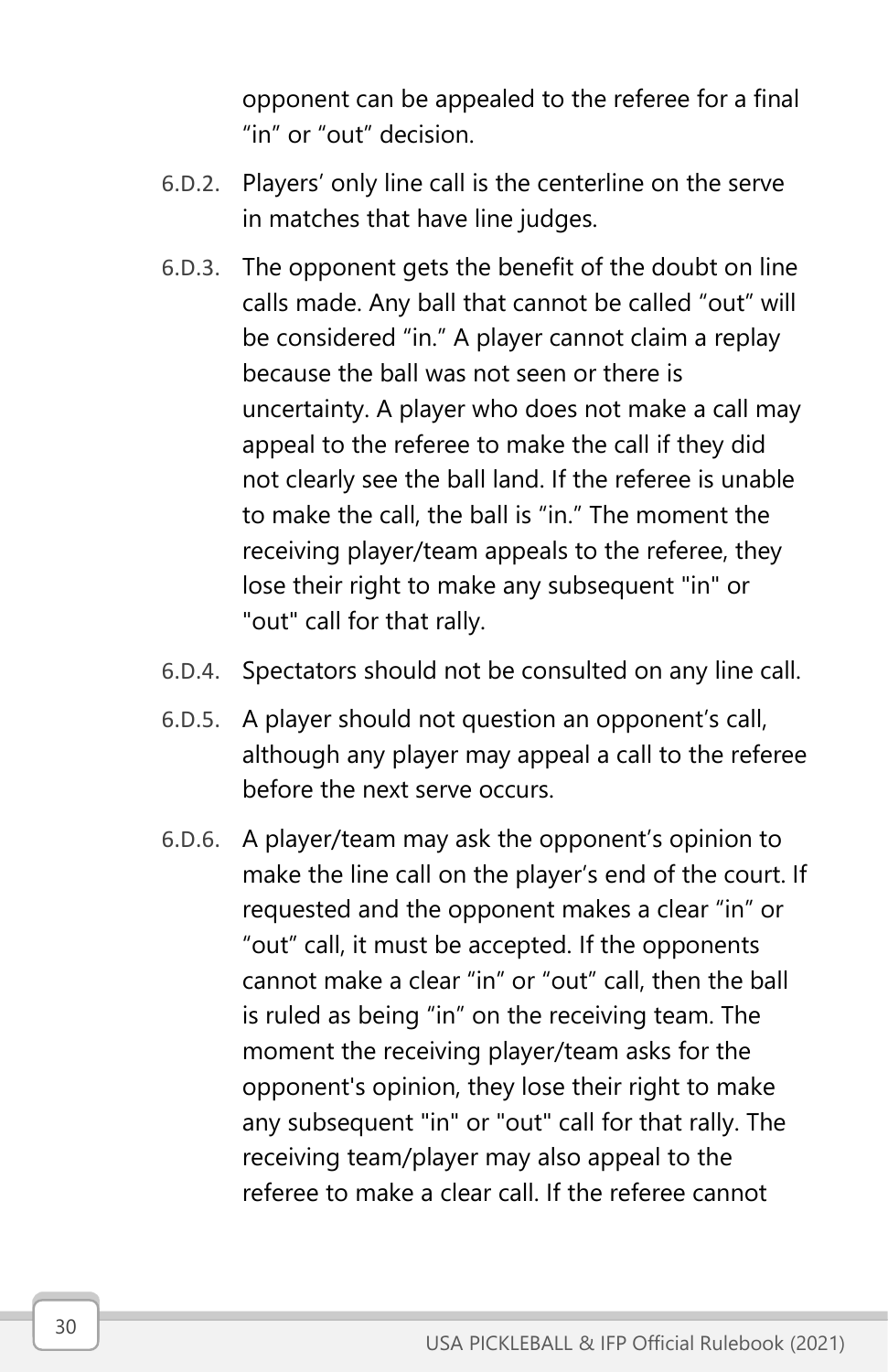make a clear call, the outcome of the opponent's ruling will stand.

- 6.D.7. Players shall not call a ball "out" unless they can clearly see a space between the line and the ball as it hits the ground.
- 6.D.8. All "out" calls must be made "promptly"; otherwise, the ball is presumed to still be in play. "Promptly" is defined as calling "out" prior to the ball being hit by the opponent or before the ball becomes dead.
- 6.D.9. In doubles play, if one player calls the ball "out" and the partner calls it "in," then doubt exists and the team's call will be "in." Any player may appeal a call to the referee. If the referee did not see the ball, the ball is considered in.
- 6.D.10. "Out" line calls should be promptly signaled by voice and/or hand signal (as described in Rule 13.E.2).
- 6.D.11. While the ball is in the air, if a player yells "out," "no," "bounce it," or any other words to communicate to their partner that the ball may be out, it shall be considered player communication only and not considered a line call.
- 6.D.12. An "out" call made after the ball bounces is a line call. The ball is dead and play shall stop. If, upon appeal, the referee overrules any type of "out" call, it is a fault against the player or team that made the "out" call. Exception: If the match has line judges, the baseline and sideline judges are responsible for the call. (See Rule 13.E.)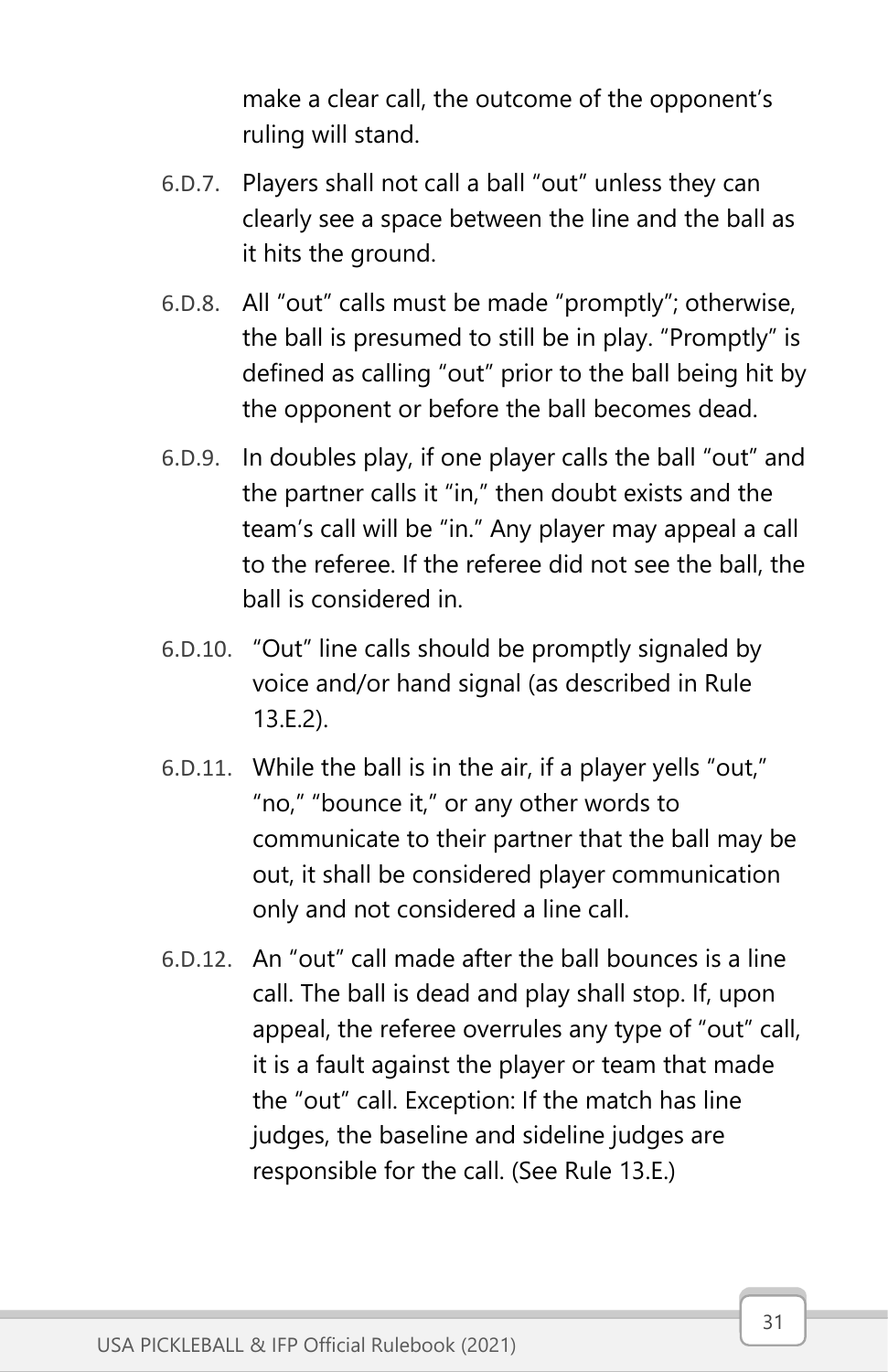6.D.13. After the completion of a rally, players may overrule a partner's line call, an officiating team's line call, or an opponent's "in" call to their own disadvantage.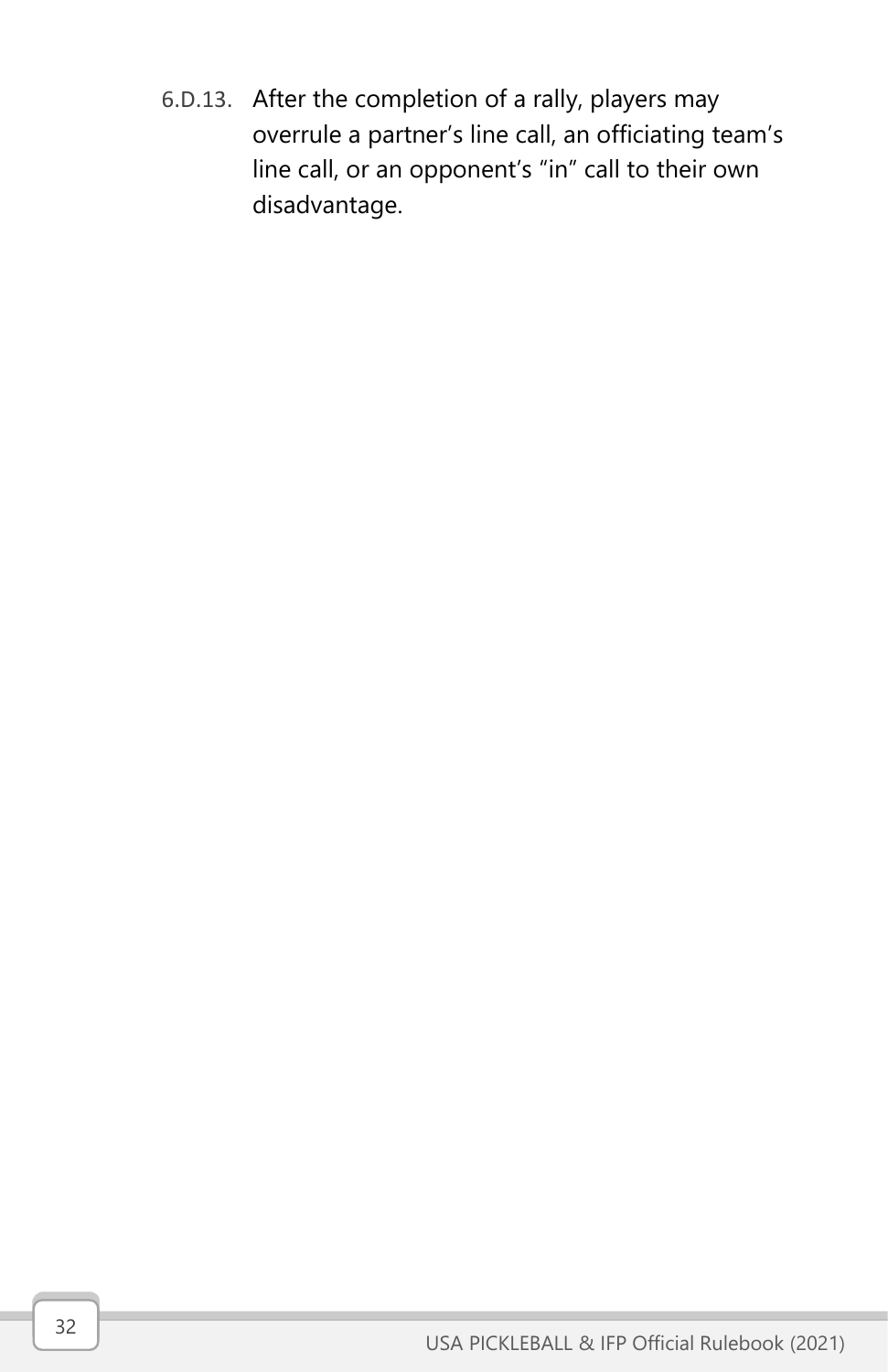# SECTION 7 – FAULT RULES

A fault (and resulting dead ball) will be declared for the following:

- 7.A. If the serve or service return does not bounce before the ball is struck.
- 7.B. Hitting the ball into the player's side of the net without the ball crossing over to the opponent's side. Note: The ball is dead and the fault occurs the moment the ball hits the ground.
- 7.C. Hitting the ball under the net or between the net and the net post.
- 7.D. A player hitting a ball that first lands out of bounds or onto their own side of the court.
- 7.E. Failure of a standing player to hit the ball before it bounces twice on the receiving player's court and failure of a wheelchair player to return a ball before it bounces three times.
- 7.F. Violation of any service rule. (Section 4)
- 7.G. A player, a player's apparel, or a player's paddle contacting the net system, the net posts, or the opponent's court, when the ball is in play.
- 7.H. After the serve, the ball contacts a player or anything the player is wearing or carrying, except the paddle or the player's hand(s) in contact with the paddle and below the wrist. If the player is in the process of changing hands with both hands on the paddle or is attempting a two-handed stroke and either hand is hit below the wrist, as long as the player's hand(s) are in contact with the paddle, the ball is still in play.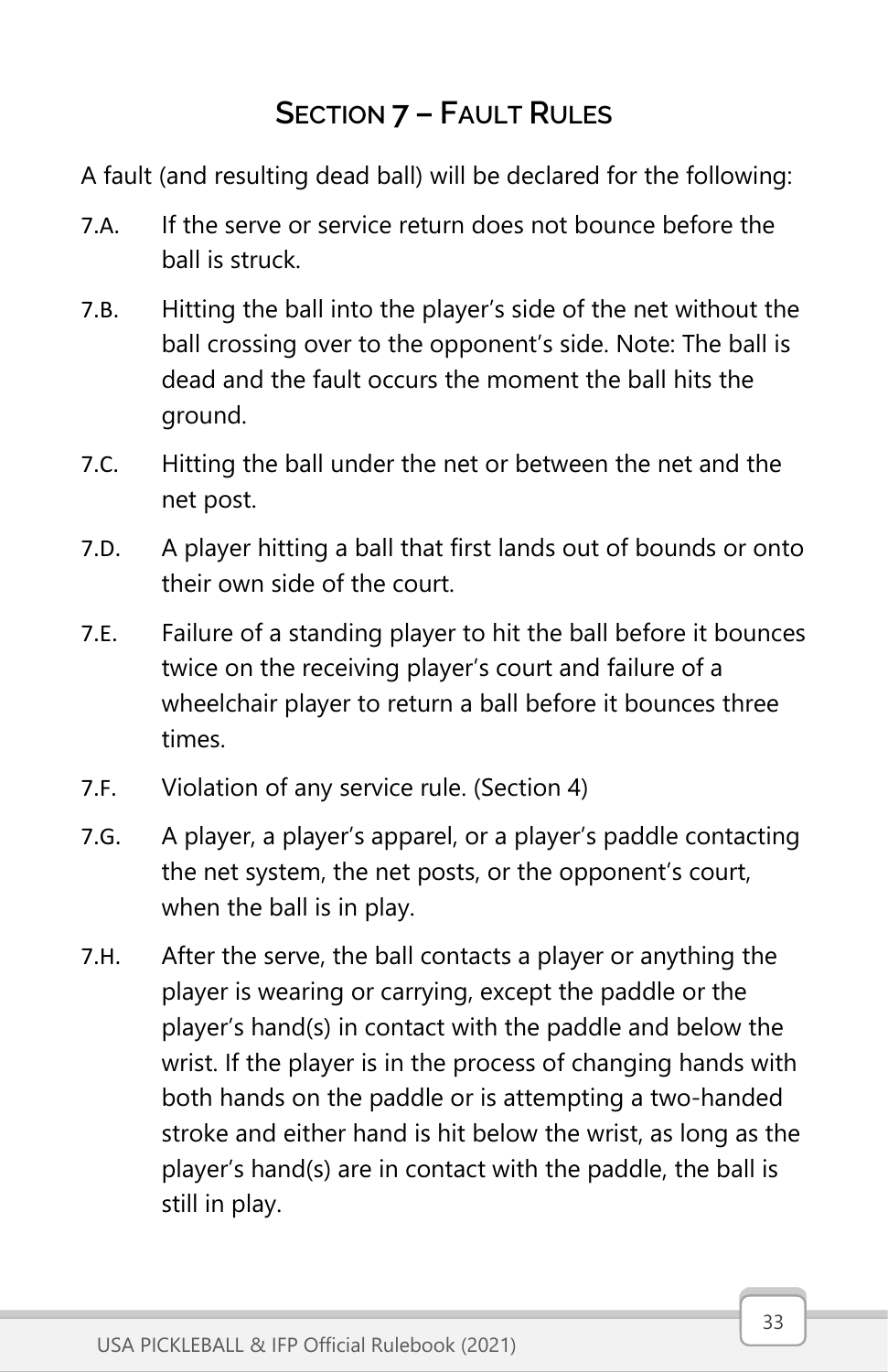- 7.I. A live ball that is stopped by a player before it becomes dead. (e.g., catching or stopping a ball in flight before it makes contact with the playing surface.)
- 7.J. A ball in play contacting any permanent object before bouncing on the court.
- 7.K. Violation of the non-volley-zone rules. (Section 9)
- 7.L. Violation of the other rules. (Section 11)
- 7.M. Once the ball is in play, a player hitting the ball before it passes the plane of the net.
- 7.N. After the serve, a player deliberately carrying or catching the ball on the paddle while the ball is live/in-play.
- 7.O. A hinder called by a player that is determined by the referee to be invalid.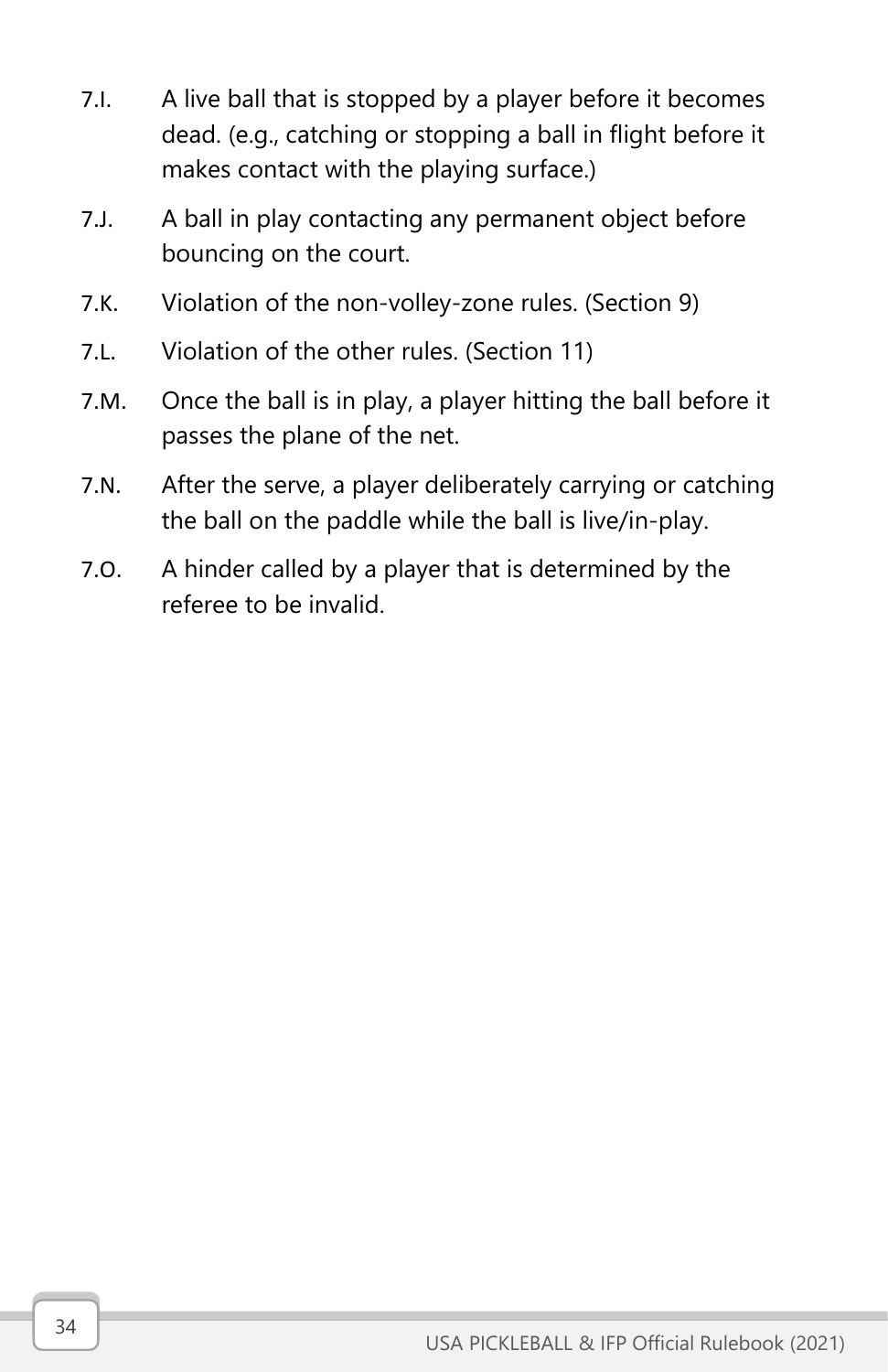# SECTION 8 – DEAD BALL RULES

- 8. A. Any action that stops play will result in a dead ball.
- 8. B. A fault called by a referee or player, or a fault committed by a player, will result in a dead ball.
- 8. C. A hinder called by the referee or player will result in a dead ball. The referee will determine if the hinder called by the player was valid. A valid hinder will result in a replay.
- 8. D. A ball in play that contacts a permanent object after it has bounced on the opponent's court will result in a dead ball. The player who hit the ball shall win the rally.
- 8. E. Other than non-volley zone violations, faults may only be committed when the ball is live and in-play. The penalty for a fault may be enforced after a rally has ended (e.g., NVZ, incorrect player/position, etc) Note: Technical warnings or technical fouls may be called at any time during the match including when the ball is dead.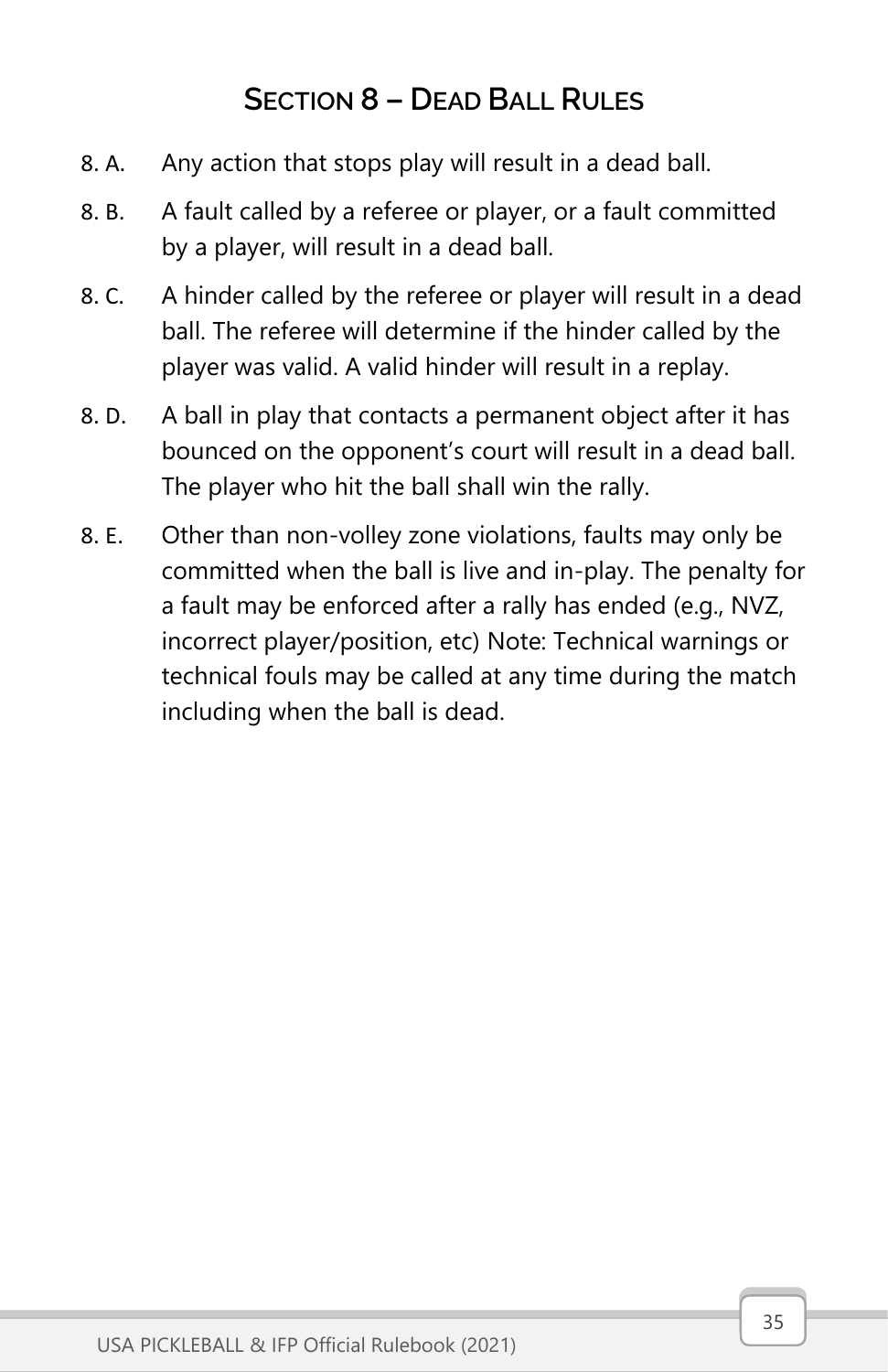# SECTION 9 – NON-VOLLEY-ZONE RULES

- 9. A. All volleys must be initiated outside of the non-volley zone. For a wheelchair player, the front (smaller) wheels may touch the non-volley zone during a volley.
- 9. B. It is a fault if the volleying player or anything that has contact with the volleying player while in the act of volleying, touches the non-volley zone. For a wheelchair player, the front (smaller) wheels may touch the non-volley zone.
	- 9.B.1. The act of volleying the ball includes the swing, the follow-through, and the momentum from the action.
	- 9.B.2. If the paddle touches the non-volley zone during the volley motion, before or after contacting the ball, it is a fault.
- 9. C. During the act of volleying, it is a fault if the volleying player's momentum causes the player to contact anything that is touching the non-volley zone, including the player's partner. For a wheelchair player, the front (smaller) wheels may touch the non-volley zone.
	- 9.C.1. It is a fault even if the ball becomes dead before the player contacts the non-volley zone.
- 9. D. If a player has touched the non-volley zone for any reason, that player cannot volley a return until both feet have made contact with the playing surface completely outside the non-volley zone. A maneuver such as standing within the non-volley zone, jumping up to hit a volley, and then landing outside the non-volley zone is a fault. If the rear wheels of a wheelchair have touched the non-volley zone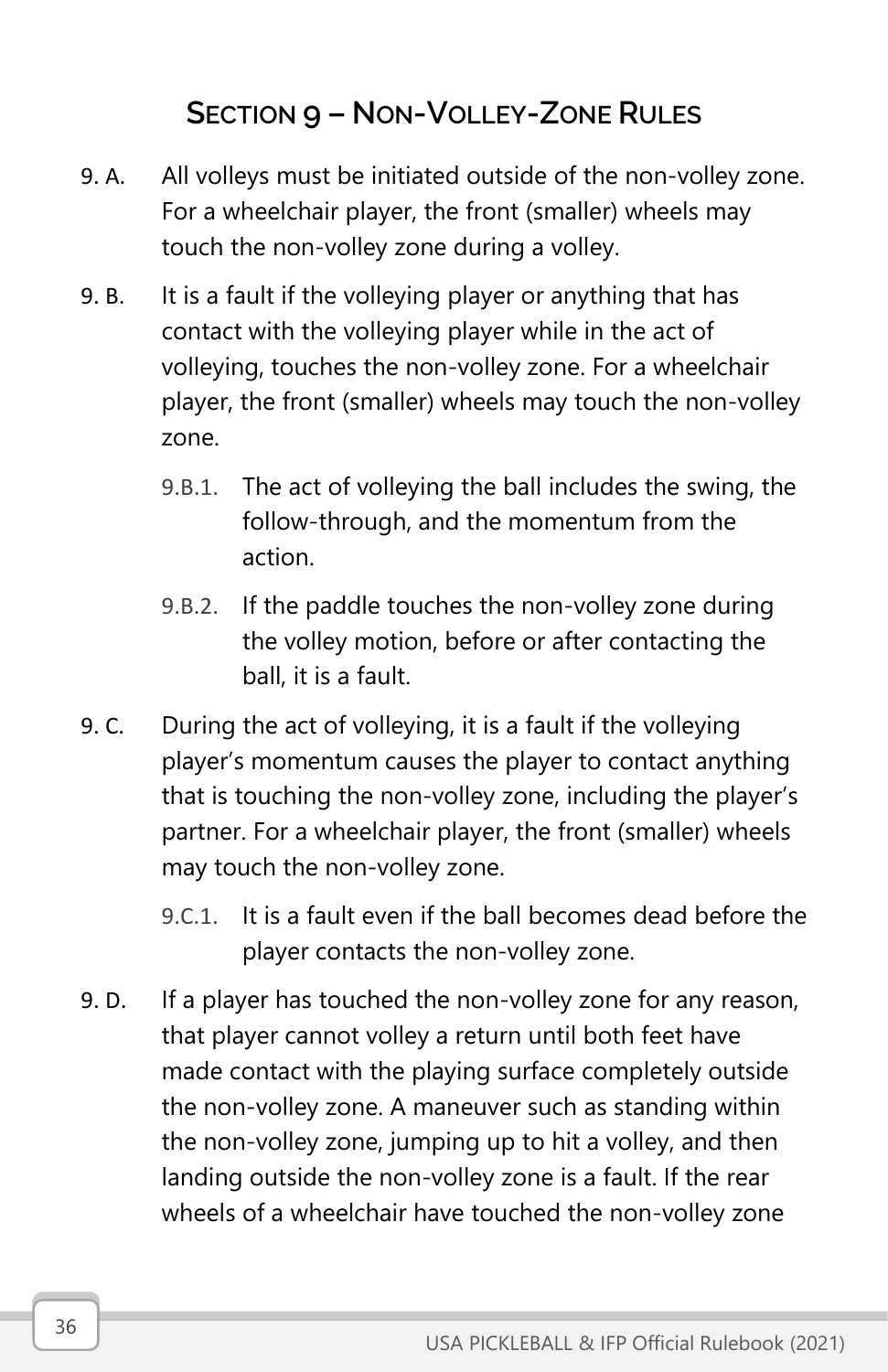for any reason, the wheelchair player cannot volley a return until both rear wheels have made contact with the playing surface outside the non-volley zone.

- 9. E. A player may enter the non-volley zone at any time except when that player is volleying the ball.
- 9. F. A player may enter the non-volley zone before or after returning any ball that bounces.
- 9. G. A player may stay inside the non-volley zone to return a ball that has bounced. There is no violation if a player does not exit the non-volley zone after hitting a ball that bounces.
- 9. H. There is no violation if a player returns the ball while their partner is standing in the non-volley zone.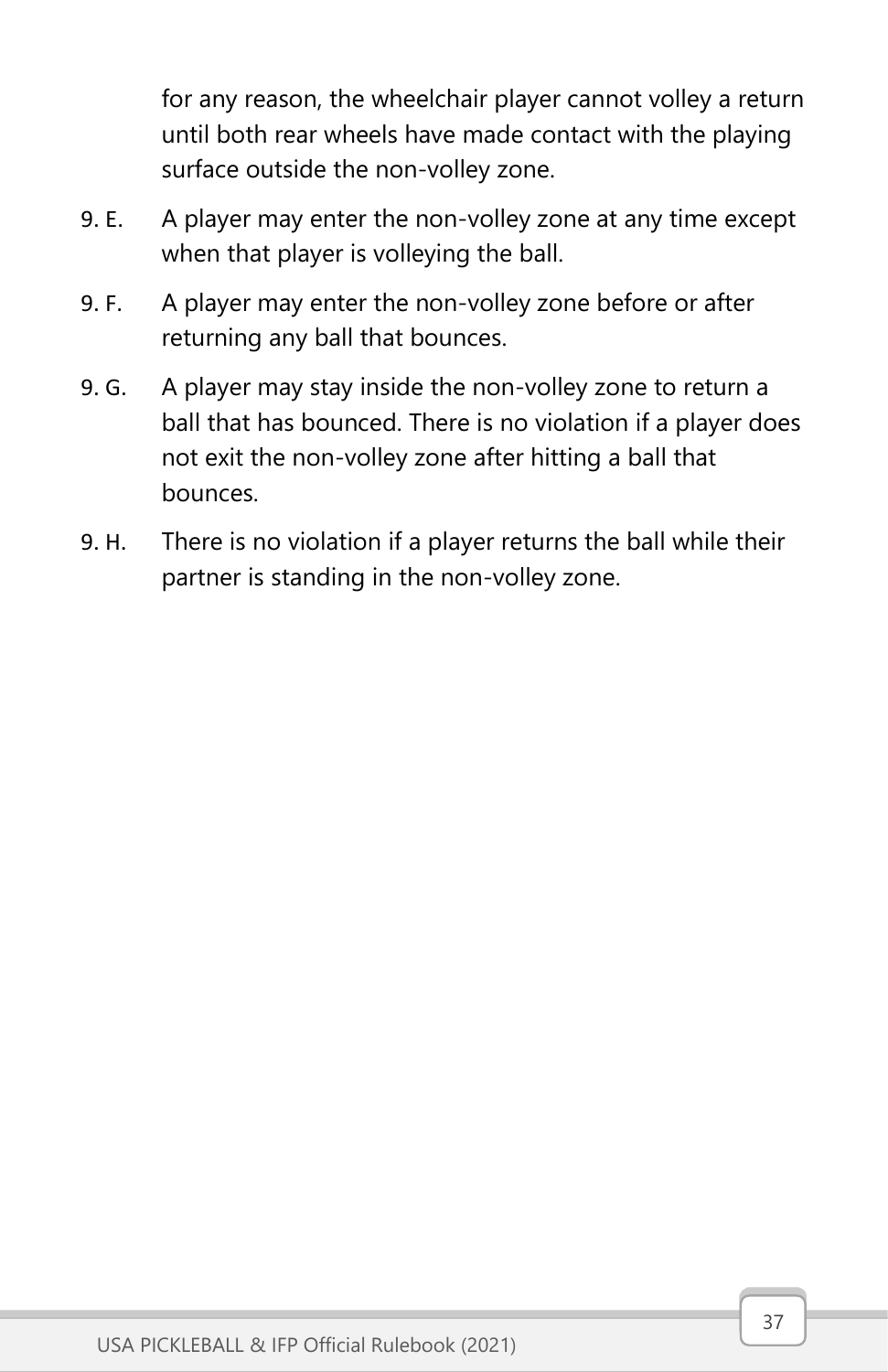## SECTION 10 – TIME-OUT RULES

- 10. A. *Standard Time-Out.* A player or team is entitled to two time-outs for 11- or 15-point games and three time-outs for a 21-point game.
	- 10.A.1. Each time-out period may last up to 1 minute.
	- 10.A.2. Play must be resumed at 1 minute or when all players are ready to resume play, whichever occurs first, unless another time-out is called by either side. Rule 10.A.5 procedures will be followed to resume play during a standard time-out.
	- 10.A.3. If a team has any remaining time-outs, any player on that team may call a time-out before the next serve occurs.
	- 10.A.4. Before the serve occurs, if a team calls a time-out while having no time-outs remaining, no penalty shall be called.
	- 10.A.5. The referee will give the players a warning when there are 15 seconds remaining. At the end of the time-out, the referee will call "time in" and announce the score to begin the 10-second count even if all players are not on the court or not ready to play. If the server does not serve within 10 seconds after the score is called, and no additional time-outs are called or available, a fault will be called.
- 10. B. *Medical Time-Out.* A player needing medical attention during a match should request a medical time-out from the referee. Once the medical time-out has been requested, the following guidelines shall be used: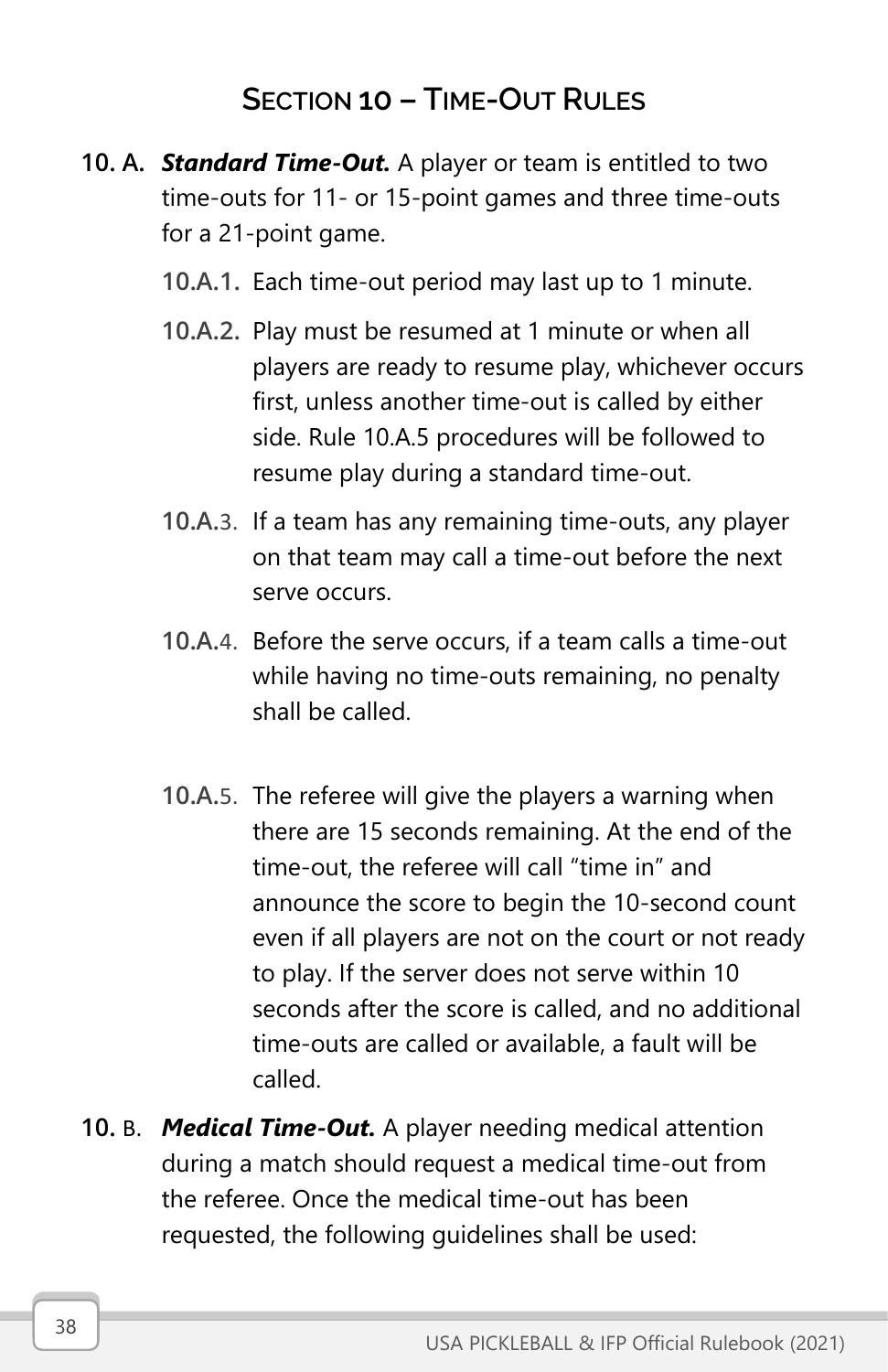- 10.B.1. The referee shall immediately summon on-site medical personnel, or the Tournament Director if no medical personnel are present, to assess the situation and render appropriate first aid.
	- 10.B.1.a. When medical personnel or the Tournament Director arrive, the referee shall start the 15-minute timer.
- 10.B.2. If medical personnel, or the Tournament Director if no medical personnel are present, determine that a valid medical condition exists, then that player will be allowed no more than 15 minutes for the medical time-out.
	- 10.B.2.a. The time-out must be continuous and may be up to 15 minutes. If the player uses fewer than 15 minutes, the remaining time is lost and no additional medical time will be available to the player during the match.
	- 10.B.2.b. If the player cannot resume play after the 15-minute medical time-out period, the match will be declared a retirement.
- 10.B.3. If medical personnel, or the Tournament Director if no medical personnel are present, determine that no valid medical condition exists, the player or team will be charged a standard time-out, if available, and issued a technical warning.
	- 10.B.3.a. If a standard time-out is not available, then a technical foul will be issued.
	- 10.B.3.b. The medical time-out is no longer available to that player for that match.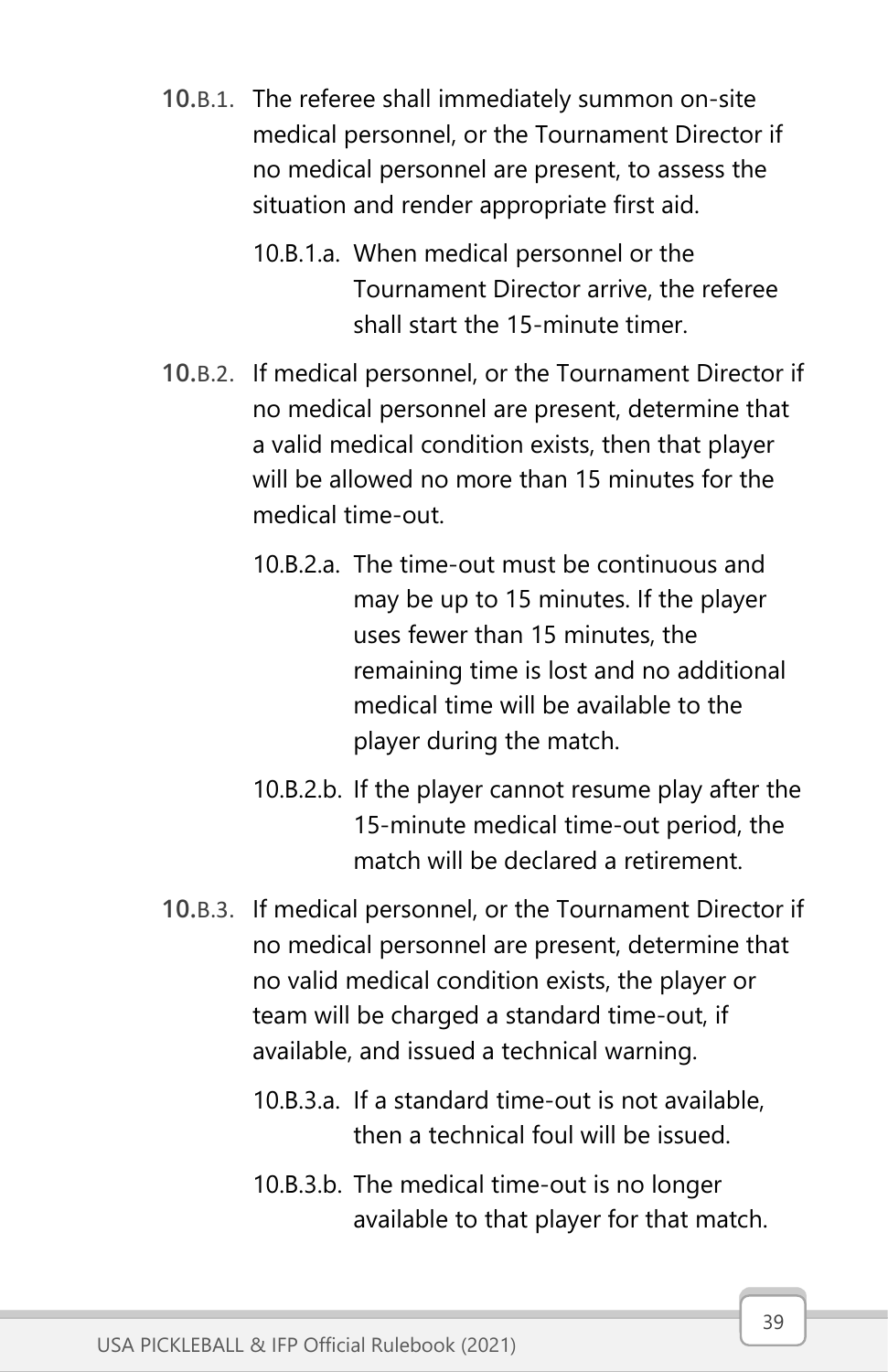- 10.B.3.c. A player may be granted only one playerrequested medical time-out per match.
- 10.B.4. Rule 10.A.5 procedures will be followed to continue play after a medical time-out.
- 10.B.5. Presence of blood. If blood is present on a player or on the court, play may not resume until the bleeding has been controlled and blood on clothing and the court has been removed.
	- 10.B.5.a. Issues relating solely to blood cleanup or control will be considered a referee timeout.
	- 10.B.5.b. Rule 10.A.5 procedures will be followed to continue play.
- 10. C. *Continuous Play.* Play should be continuous, although players are permitted to quickly take a drink or towel off in between rallies as long as, in the judgment of the referee, the flow of the game is not adversely impacted. The referee shall call the score when play should be resumed.
- 10. D. *Equipment Time-Outs.* Players are expected to keep all apparel and equipment in good playable condition and are expected to use regular time-outs and time between games for adjustments and replacement of equipment. If a player or team is out of time-outs and the referee determines that an equipment change or adjustment is necessary for fair and safe continuation of the match, the referee may award an equipment time-out not to exceed 2 minutes. Rule 10.A.5 procedures will be followed to resume play during an equipment time-out.
	- 10.D.1. Apparel and equipment adjustments that can be accomplished quickly are allowed between rallies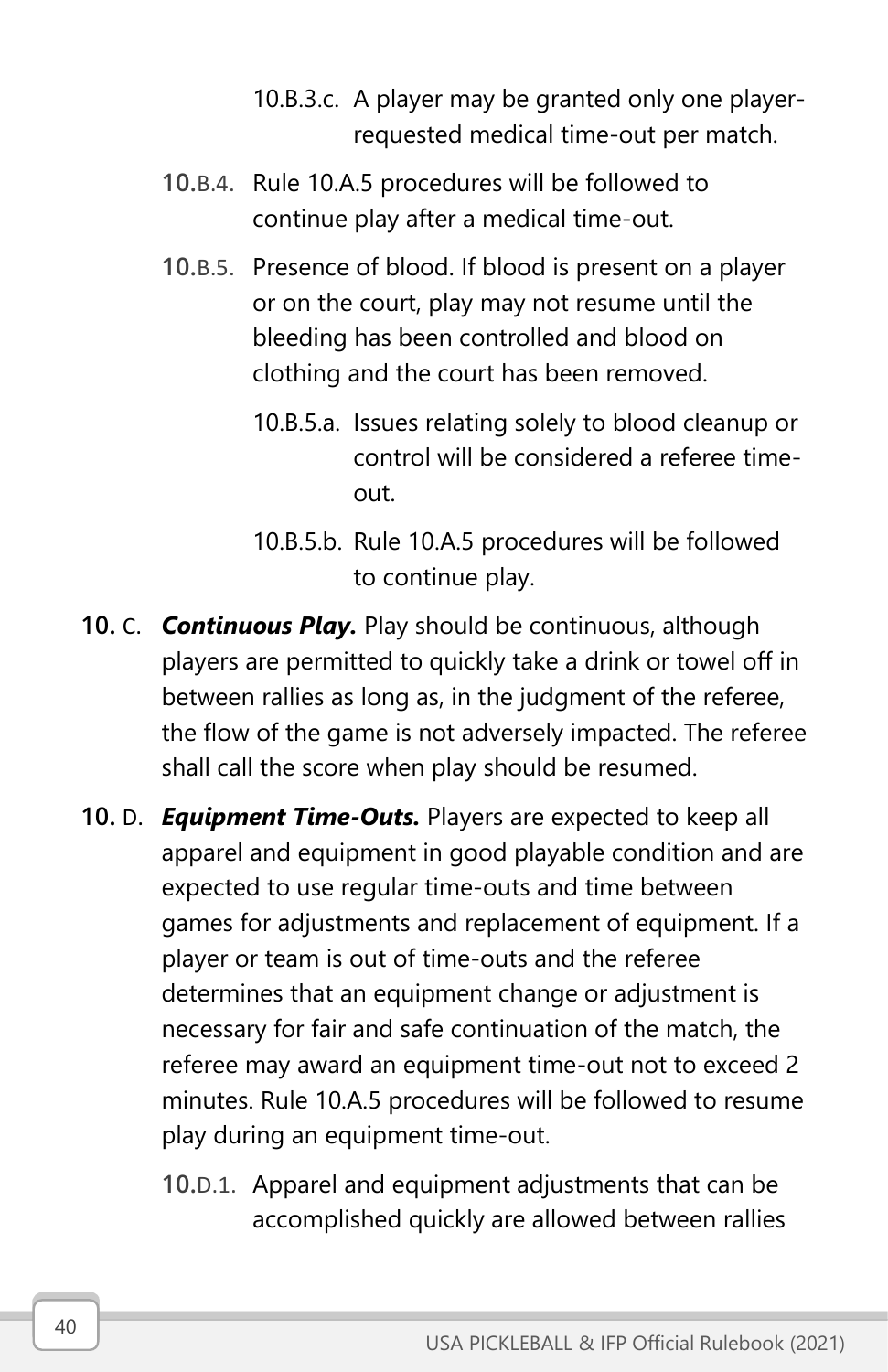(e.g., tying shoelaces, cleaning glasses, adjusting hat).

- 10. E. *Time Between Games.* The period between games in a match shall not exceed 2 minutes. Rule 10.A.5 procedures will be followed to resume play.
	- 10.E.1. In between games of a match, players may take one or both of their upcoming game's timeouts. The players must inform the referee, or their opponents if there is no referee. If a team returns to play before one (or both) requested time-outs have started, the team retains the time-out(s) for the upcoming game. The normal two minutes in between games will be used before any teamallotted timeouts. Rule 10.A.5 procedures will be followed to continue play.
- 10. F. *Time Between Matches.* The standard time between matches shall be 10 minutes. If all players are ready to play prior to 10 minutes, the match may be called early.
	- 10.F.1. In a championship match with a tie-breaker match: If the winner of the loser's bracket defeats the winner of the winner's bracket, then a tie-breaker match to 15 points must be played. Maximum time between the championship match and the tiebreaker match is 10 minutes.
- 10. G. *Suspended Games.* A game suspended due to extenuating circumstances shall be resumed with the same server, score, and remaining time-outs as when interrupted.

### 10. H. *Other Time-Out Rules.*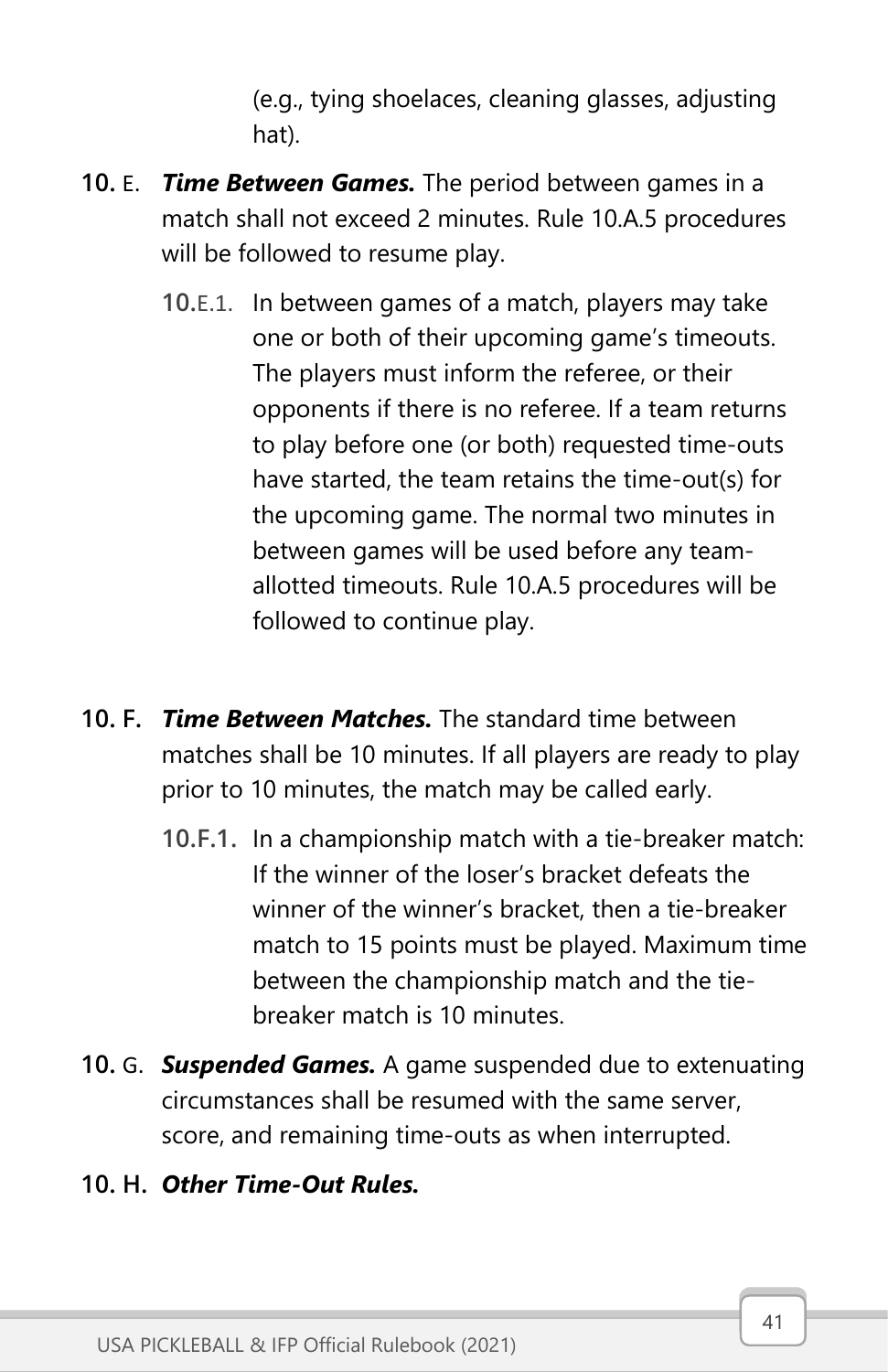- 10.H.1. *Before A Match or Between Games:* Neither medical nor regular time-outs may be taken before a match starts. A match cannot begin until all players are present and the starting score is called. Time-out(s) may be used at the start of the second or third game in a two-out-of-three game match.
- 10.H.2. *Extenuating Circumstances:* The referee may call a referee time-out to address extenuating circumstances that may require an extended interruption of play.
	- 10.H.2.a. In the interest of overall safety, if the referee determines a potential medical situation exists, (for example, heat exhaustion, heat stroke, etc.) the referee is authorized to call a referee time-out and summon medical personnel or the Tournament Director. If determined to be a valid medical situation requiring treatment, the referee will charge a medical time-out to the affected player and proceed in accordance with Rule 10.B. If the player did not require treatment, play resumes and no time-out is charged to the player. If the player has previously used, or been charged a medical timeout, the referee will call a referee time-out and summon medical personnel or the Tournament Director to determine if the player may resume play.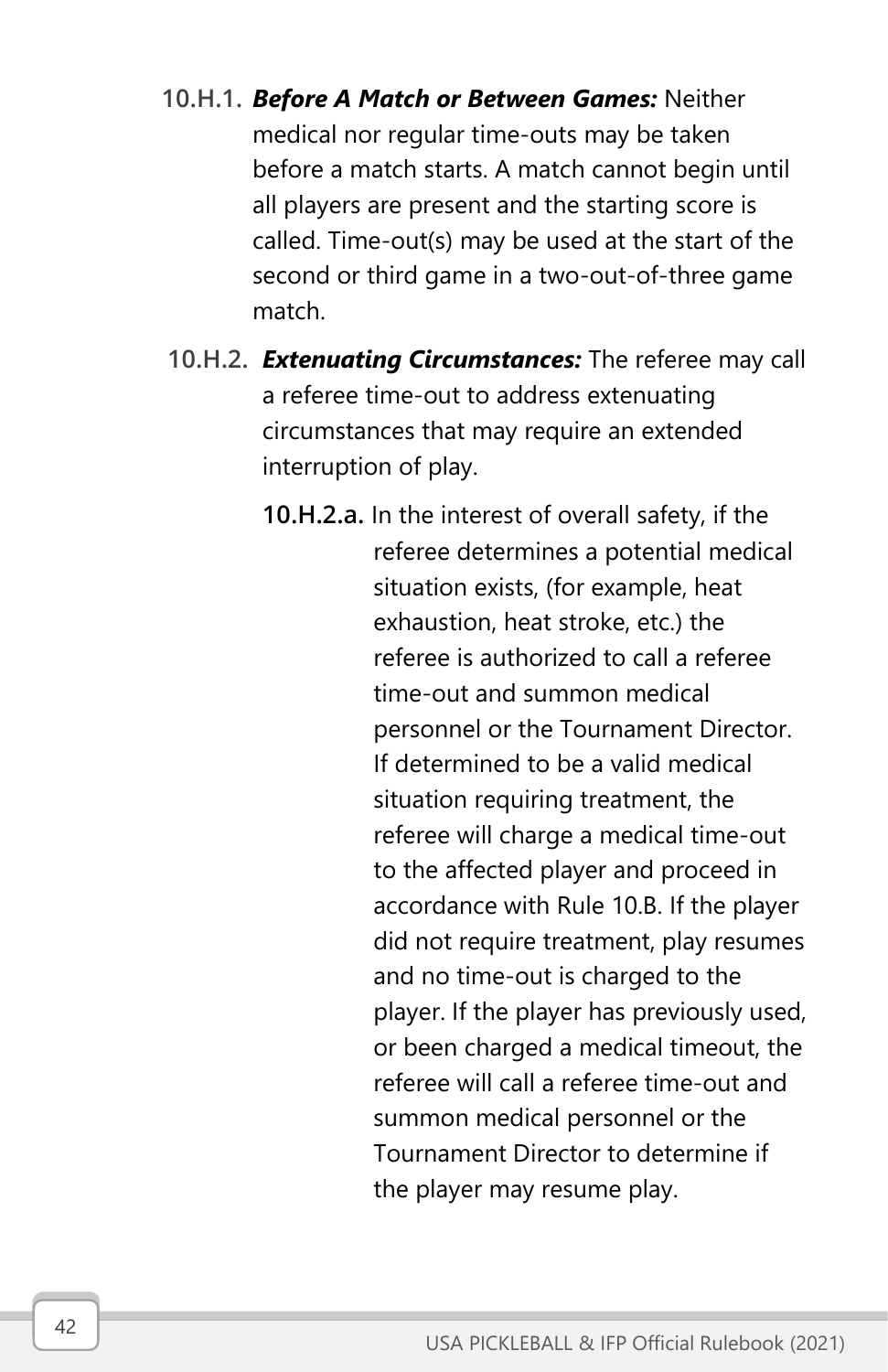- 10.H.2.b. Active bleeding shall be addressed in accordance with Rule 10.B.5.
- 10.H.2.c. Foreign substances on the court, such as debris, water or other fluids, shall be removed or cleaned up.
- 10.H.2.d. Rule 10.A.5 procedures shall be used to resume play.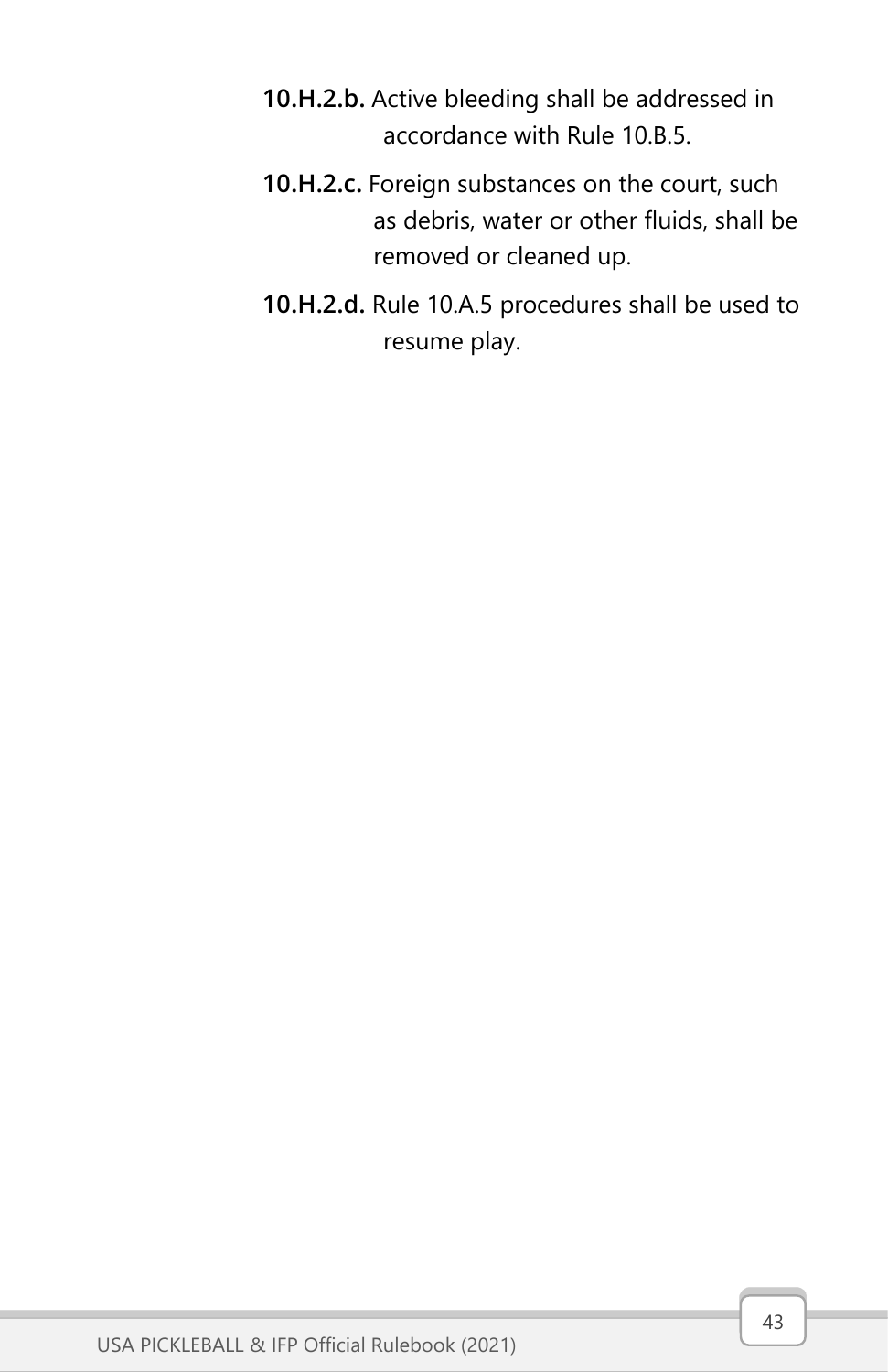## SECTION 11 – OTHER RULES

- 11.A. *Double Hits.* Balls can be hit twice, but this must occur during an unintentional, continuous, single-direction stroke, by one player. After the serve, if the stroke is deliberate, or not continuous or not in a single direction, or the ball is struck by a second player, it is a fault.
- 11.B. *Switching Hands.* A paddle may be switched from hand to hand at any time.
- 11.C. *Two-Handed Shots.* Two-handed shots are allowed.
- 11.D. *Missed Shot.* A player completely missing the ball when attempting to strike it does not create a dead ball. The ball remains in play until it bounces twice or until any other fault has occurred.
- 11.E. *Broken or Cracked Ball.* If a referee is present, players may appeal to the referee before the serve occurs to determine if a ball is broken or cracked. If the appeal is before the serve occurs, the referee will call "Time", inspect the ball, and either replace it or return it into play. The referee will recall the score. In non-officiated matches, players may replace a cracked ball before the serve occurs. If any player suspects the ball is or becomes cracked after the serve, play must continue until the end of the rally. If, in the judgment of the referee, a broken or cracked ball impacted the outcome of a rally, the referee will call for a replay with a replacement ball. In non-officiated play, if the players do not agree that a cracked ball impacted the outcome of the rally, the rally stands as played.
- 11.F. *Injury During Rally.* The rally continues to its conclusion despite an injury to any of the players.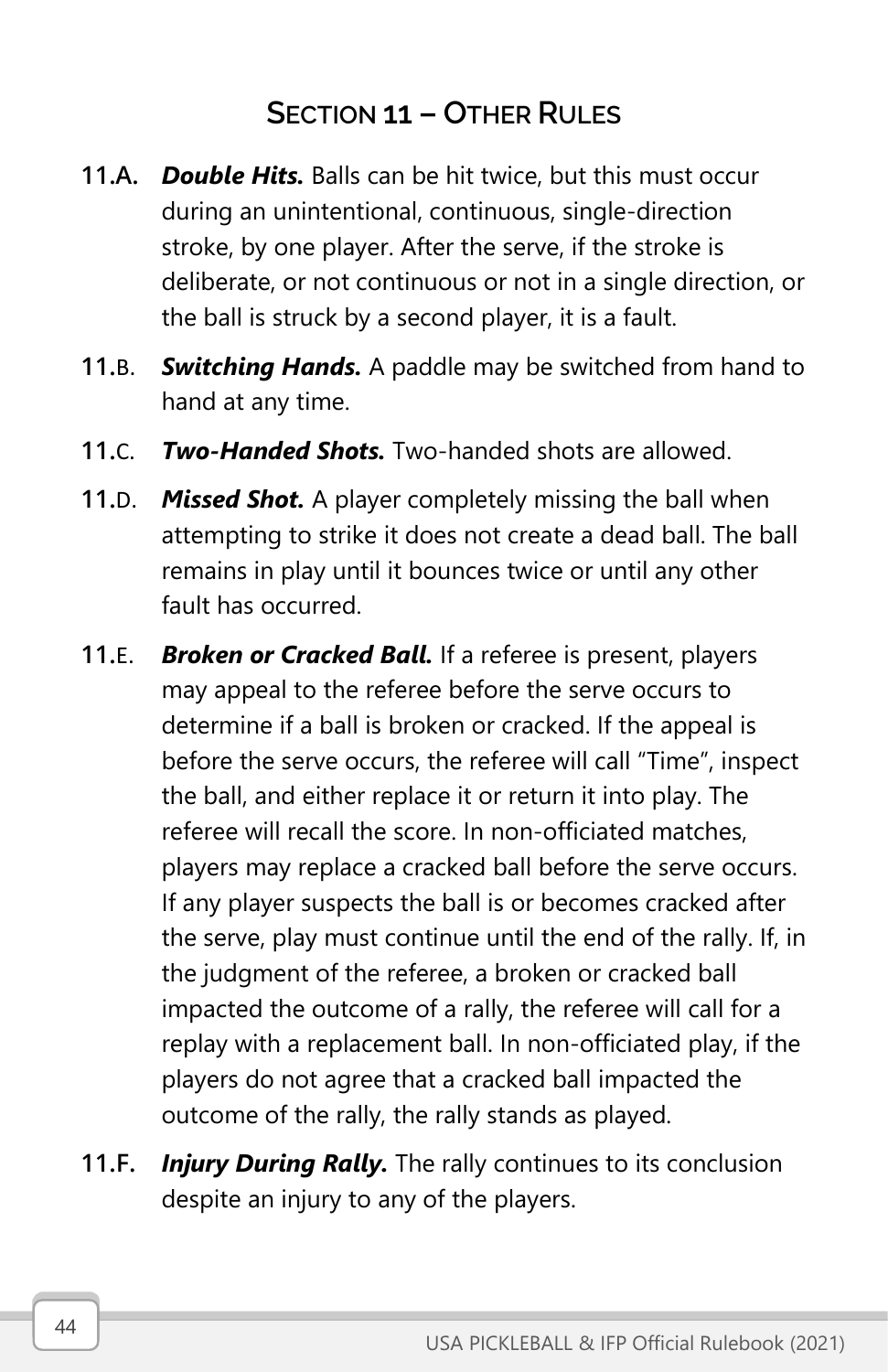- 11.G. *Player Equipment Problem.* A rally will not be stopped if a player loses or breaks a paddle or loses an item, unless the action results in a fault.
- 11.H. *Items on the Court.* If any item a player is/was wearing or carrying lands on their side of the court, unless the item lands in the non-volley zone as a result of a volley, the ball remains in play even if it hits the item.
- 11.I. *Plane of the Net.* Crossing the plane of the net prior to striking the ball is a fault. After striking the ball, a player or anything the player is/was wearing or carrying may cross the plane of the net. The player may not touch any part of the net system, the opponent's court, or the opponent while the ball is still in play.
	- 11.I.1. Exception: If the ball bounces into a receiving player's court with enough backspin or wind aid to cause it to return back over the net, the receiving player may cross the plane of the net (over, under or around the net post) to hit the ball. It is a fault if the receiving player (or anything the receiving player is wearing or carrying) crosses the plane of the net before the ball has first crossed back over the plane of the net to the opponent's side. It is a fault if the player touches the net system, the opponent's court, or the opponent while the ball is still in play.
- 11.J. *Distractions.* Players may not distract an opponent when the opponent is about to play the ball. If in the judgment of the referee a distraction has occurred, the referee shall immediately call a fault on the offending team.
- 11.K. *The Net Posts.* The net posts (including connected wheels, arms, or other support construction) are positioned out of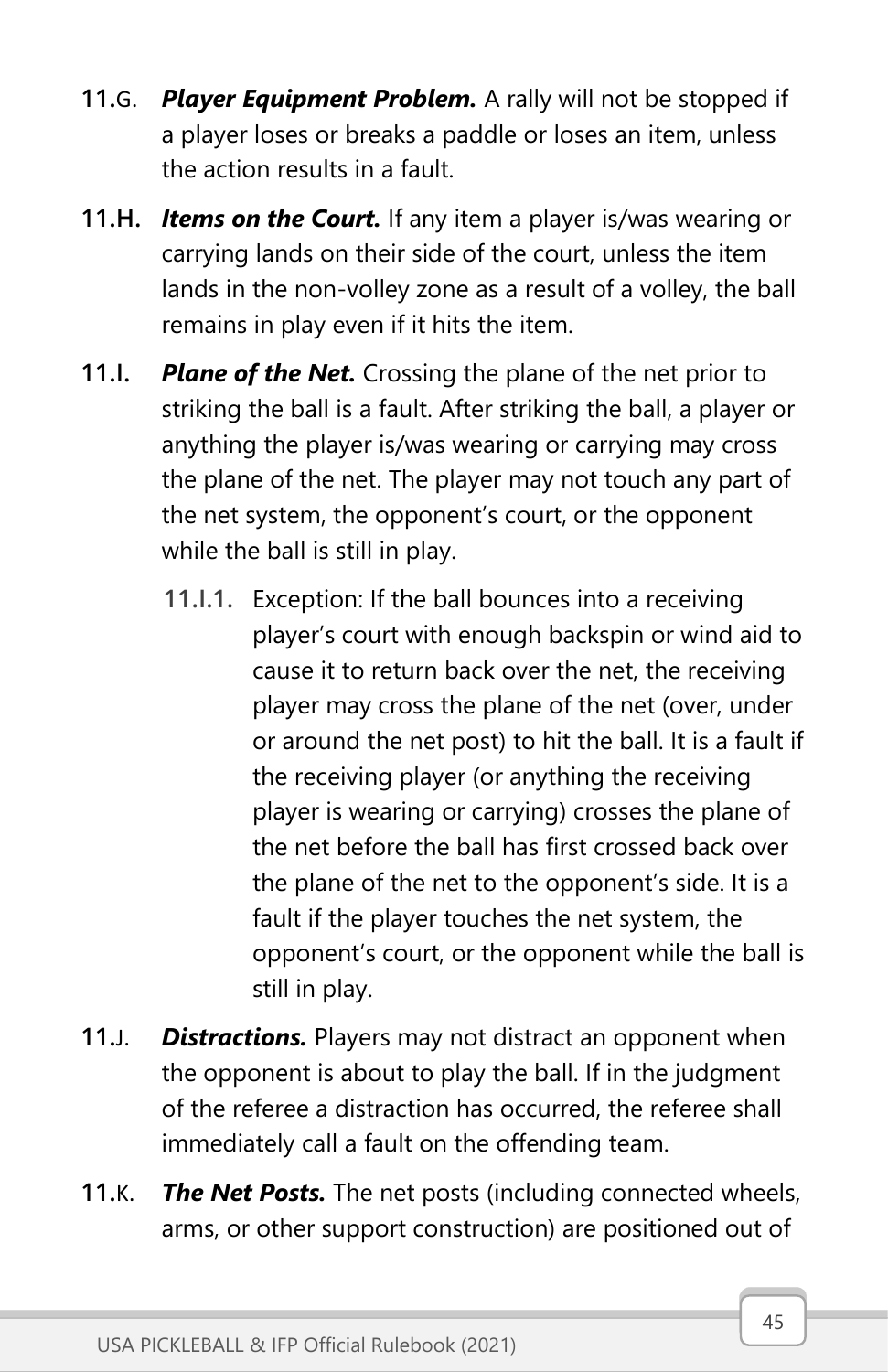bounds. It is a fault if a player contacts the net post while the ball is in play.

11.K.1. A ball contacting the net, the net cable, or rope between the net posts remains in play.

### 11.L. *The Net.*

- 11.L.1. The net and the wires or strings holding up the net are positioned (mostly) on the court. Therefore, if the ball strikes the top of the net or strikes the top net wire or string and lands inbounds, it remains in play.
- 11.L.2. If the ball travels between the net and the net post, it is a fault against the striking player.
- 11.L.3. A player is allowed to go around the net post and cross the imaginary extension line of the net after hitting the ball, so long as the player or any item he or she is/was wearing or carrying does not touch the opponent's court. If the player goes around the net post and crosses the imaginary extension line of the net but does not make contact with the ball, a fault will be declared.
- 11.L.4. If a player hits the ball over the net into the opponent's court, and then the ball bounces back over the net and bounces a second time without being touched by the opponent, the striking player wins the rally.
- 11.L.5. For net systems with a horizontal bar that includes a center base:
	- 11.L.5.a. Before going over the net, if the ball hits the horizontal bar or the center base, it is a fault.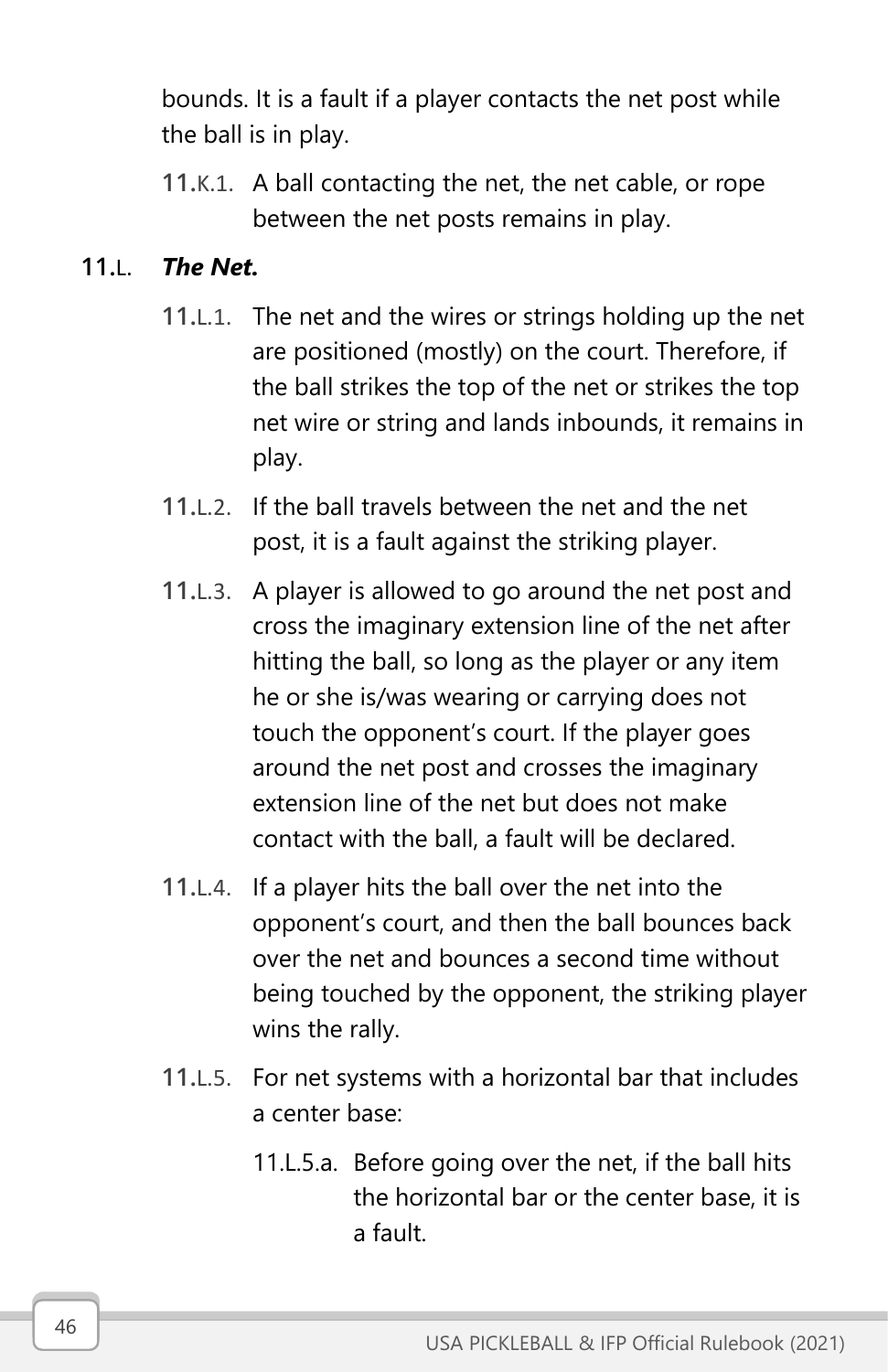- 11.L.5.b. Except on the serve, if the ball goes over the net and hits the center base, or any part of the horizontal bar, or the ball gets caught between the net and the horizontal bar, a replay will be called. Other than on the serve, if the ball goes over the net and bounces on the court and then performs any of the 3 above listed actions, a replay shall occur.
- 11.L.5.c. On the serve, if the ball hits the horizontal bar or the center base or gets caught between the net and horizontal bar after going over the net, it is a fault.
- 11.L.5.d. Any malfunction of a net system during play shall be considered a hinder.
- 11.M. *Shots Around the Net Post.* A player may return the ball around the outside of the net post.
	- 11.M.1. The ball does not need to travel back over the net.
	- 11.M.2. There is no restriction on the height of the return, meaning a player may return the ball around the net post below the height of the net.
- 11.N. *One Paddle.* A player shall not use or carry more than one paddle during a rally. A violation of this rule is a fault.
- 11.O. *Paddle Possession.* A player must have possession of the paddle when it makes contact with the ball. A violation of this rule is a fault.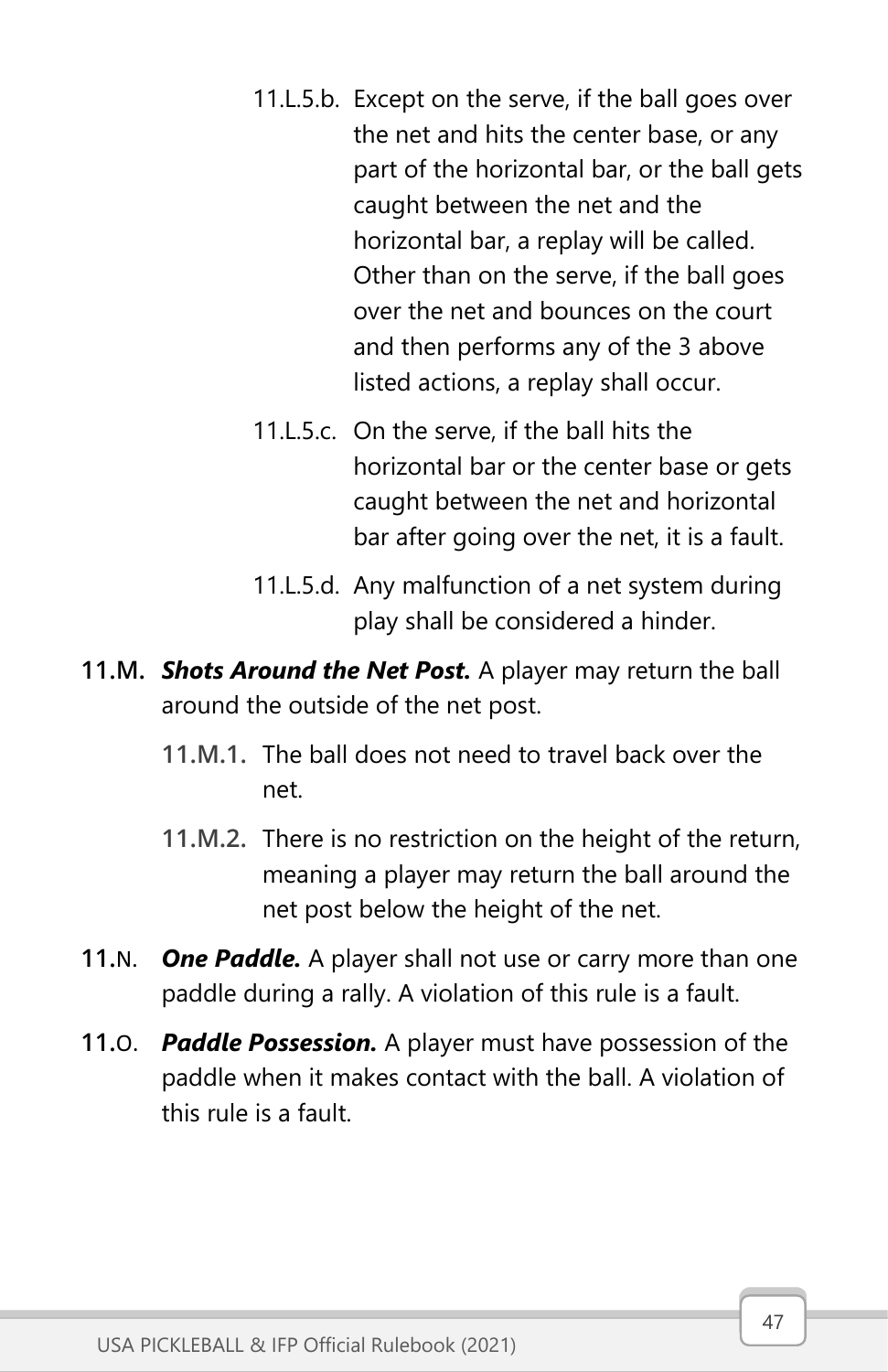## SECTION 12 – SANCTIONED TOURNAMENT POLICIES

#### 12.A. *Event Categories.*

Men: Singles and Doubles

Women: Singles and Doubles

Mixed: Doubles

Wheelchair: Singles and Doubles

- 12.A.1. In events described by gender, only members of that gender shall be allowed to play in that event.
- 12.A.2. Mixed doubles A mixed doubles team shall consist of one male and one female player.
- 12.A.3. Wheelchair players may play in Men's Doubles, Women's Doubles or Mixed Doubles with either standup partners or wheelchair doubles.
- 12.B. *Tournament Scoring Options.* The recommended tournament scoring option is best two of three games to 11 points, win by 2 points. Other options include: one game to 15 or one game to 21. All formats win by 2 points. Round Robins may also use one game to 11, win by 2, as long as the bracket has six or more teams.
- 12.C. *Tournament Formats.* There are five tournament formats that may be used. The particular format is typically the choice of the tournament sponsor or the Tournament Director.
	- 12.C.1. Single Elimination with Consolation. The first player or team to score the match-winning point by at least a 2-point margin wins. Losers from all rounds go into a consolation bracket playing for the bronze medal/third place and are eliminated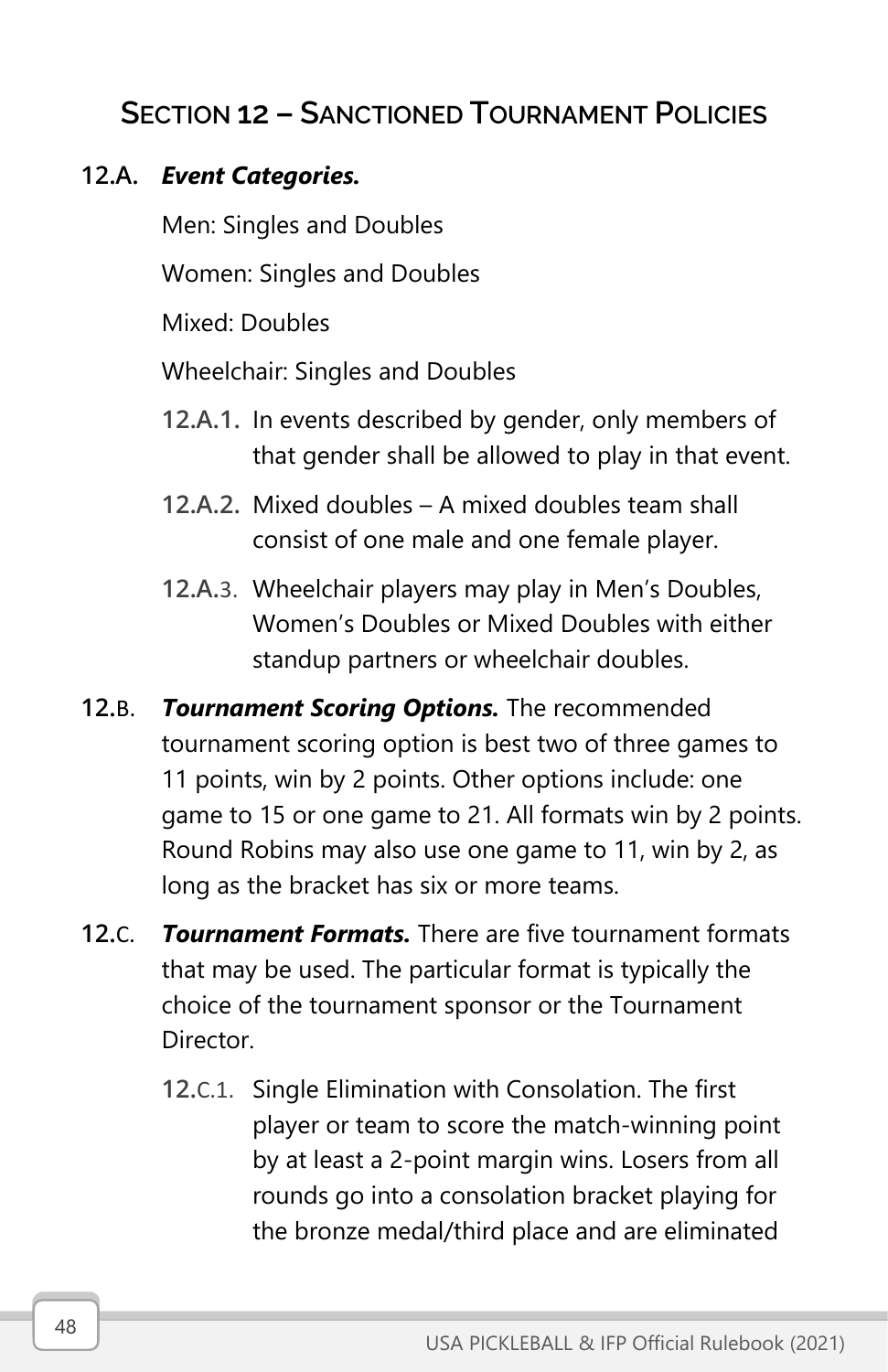after a second loss. The final two players or teams in the winner's bracket play for the gold/first-place and silver/second-place medals.

- 12.C.2. Double Elimination. The first player or team to score the match-winning point by at least a 2 point margin wins. A loss will put the loser into the consolation bracket. Players or teams are eliminated after one loss in the consolation bracket. The winner of the consolation bracket will play the winner of the winner's bracket for the championship. If the winner of the consolation bracket defeats the winner of the winner's bracket, then a tie-breaker match to 15 points must be played to determine the gold/first-place and silver/second-place medals. The loser of the consolation bracket final will receive the bronze/third-place medal.
- 12.C.3. Round Robin. All players or teams play each other. Games may use any of the approved tournament scoring options. (See Rule 12.B.) The winner is determined based on number of matches won. If two or more teams are tied:
	- 12.C.3.a. First tie-breaker: head-to-head matches won.
	- 12.C.3.b. Second tie-breaker: point differential of all games played. (e.g., Team A won Match 1 11-8, 11-4, so they would have a point differential of +10. Team A then wins the second match 11-9, 2-11, 11-6. For this round, they would have a point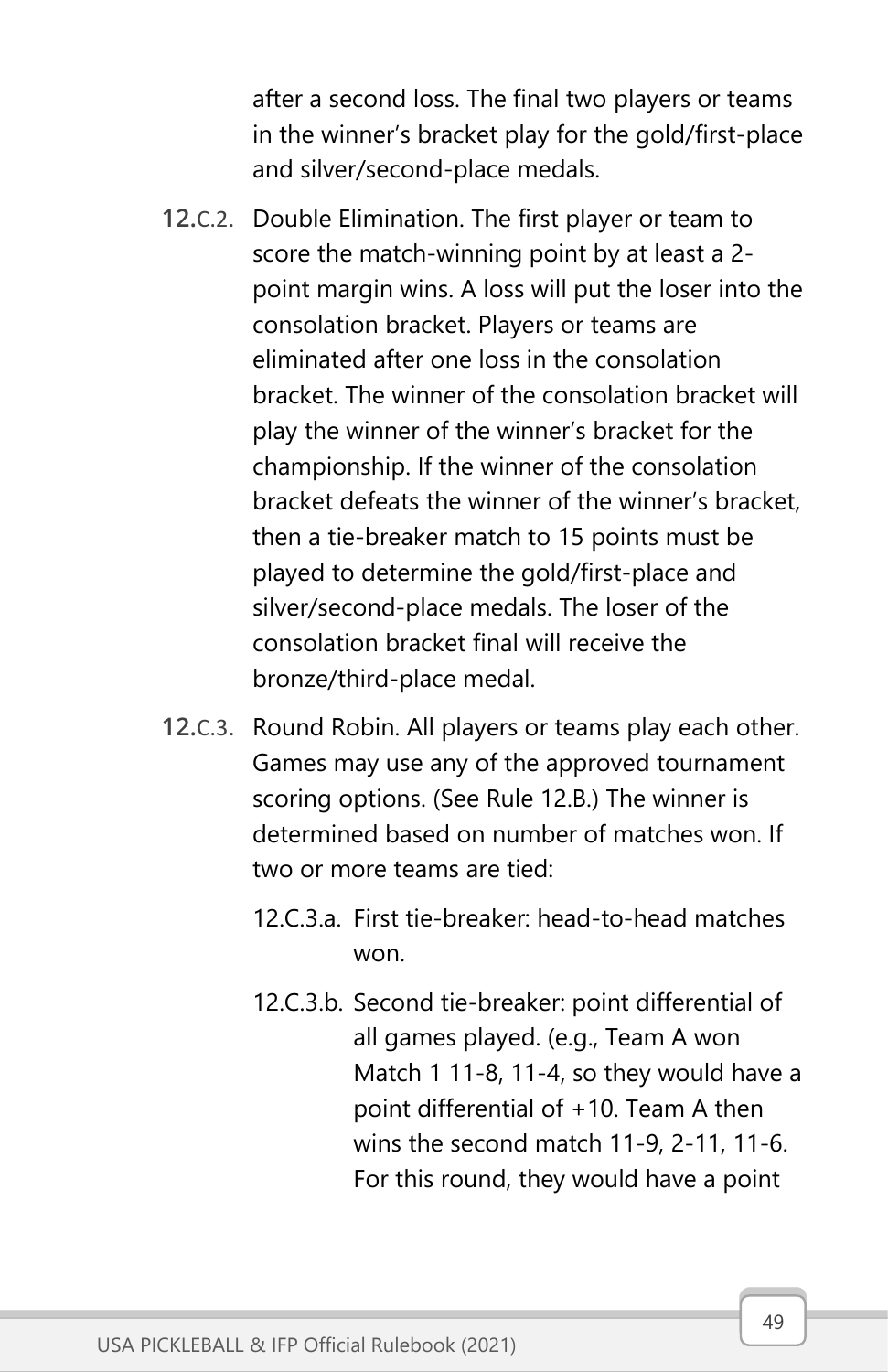differential of -2. This would give them a total for the day of  $+8$ .)

- 12.C.3.c. Third tie-breaker: head-to-head point differential.
- 12.C.3.d. Fourth tie-breaker: point differential against next-highest team. (e.g., If the teams are tied for second, use point differentials against the first-place team.)
- 12.C.4. Pool Play. The participants are divided into two or more player pools. Each pool plays a round robin to determine the qualifiers that put the players into a single-elimination or double-elimination playoff.
- 12.C.5. Non-Pool Play. The participants are seeded based on the results of the Round Robin and play either a single or double elimination medal round format of 2 of 3 games to 11, one game to 15, or 1 game to 21. Each format is win by 2 points.
- 12.D. *Draws and Seeding.* A draw and seeding committee shall be appointed by the Tournament Director to rank the players and teams and set up a fair draw for each event.
- 12.E. *Notice of Matches.* It is the responsibility of each player to check the posted schedules to determine the time and place of each match. If any change is made in the schedule after the initial posting, the Tournament Director or their designated representative shall notify the players of the changes.

### 12.F. *Retirements and Withdrawals.*

12.F.1. After the initial score has been called to start the match, the only option available for a player/team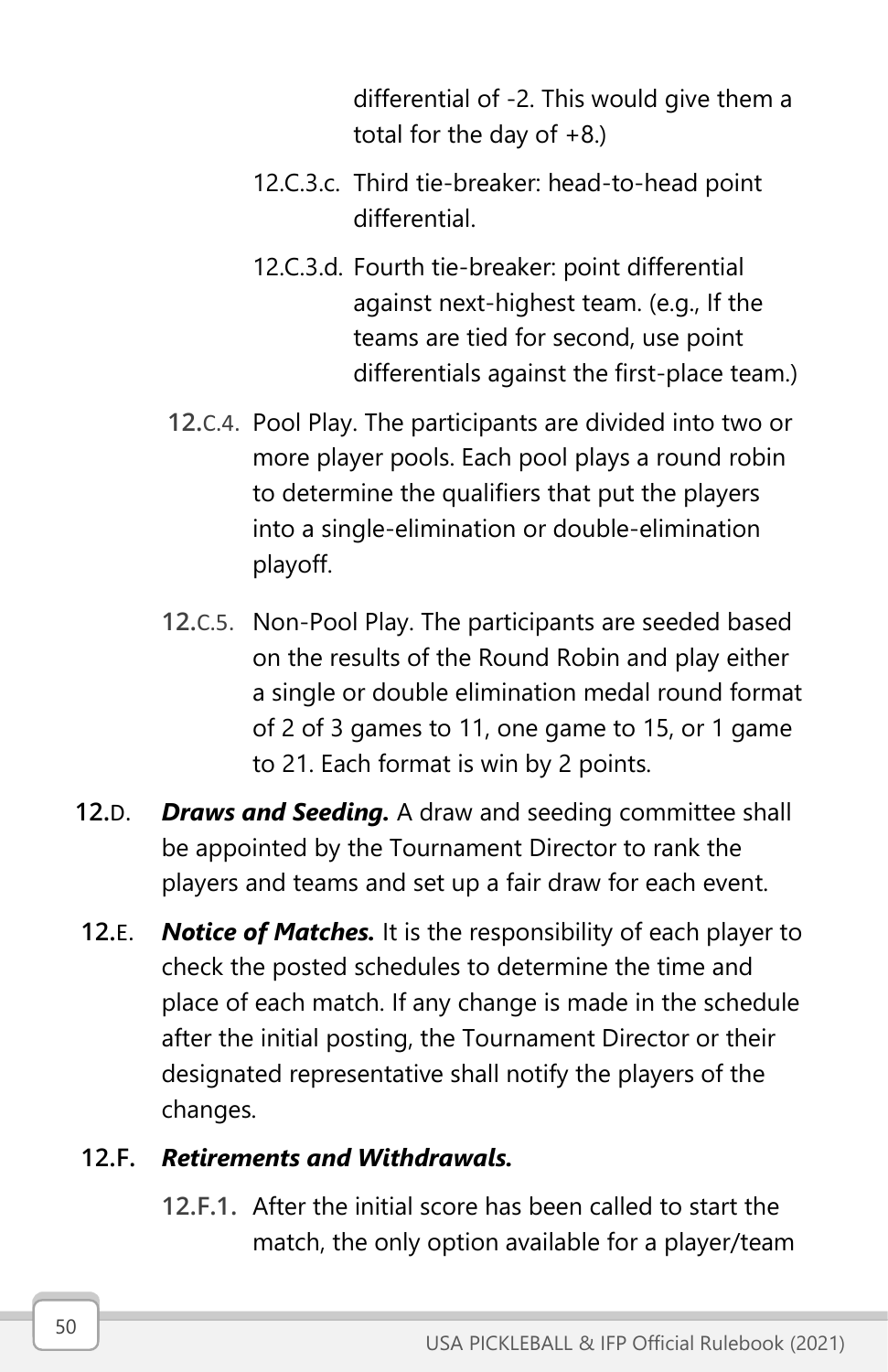to discontinue playing the match until completion is Retirement.

- 12.F.2. During a match, if a player/team cannot immediately continue after the 15-minute medical time-out period has expired, a Retirement will be imposed.
- 12.F.3. The player/team must make a Retirement request during the match to either the referee or the opposing player/team.
- 12.F.4. The player/team who requests a Retirement during a match, or a player/team on which a rule-based Forfeit has been imposed, will have all score(s) reported per the guidelines in the Retirement Scoring section. (See Rule 12. F.6.)
	- 12.F.4.a. If applicable, a player/team is still eligible for the next match in the same bracket after choosing a Retirement option for a previous match.
	- 12.F.4.b. A player/team may request a Retirement for any upcoming match in the specified bracket.

#### 12.F.5. **Withdrawals:**

- 12.F.5.a. A player/team may request to be withdrawn from any scheduled bracket(s) that have not been started by tournament operations personnel.
- 12.F.5.b. If a player/team has completed any matches, the player/team may request to be withdrawn from ALL upcoming matches in that bracket.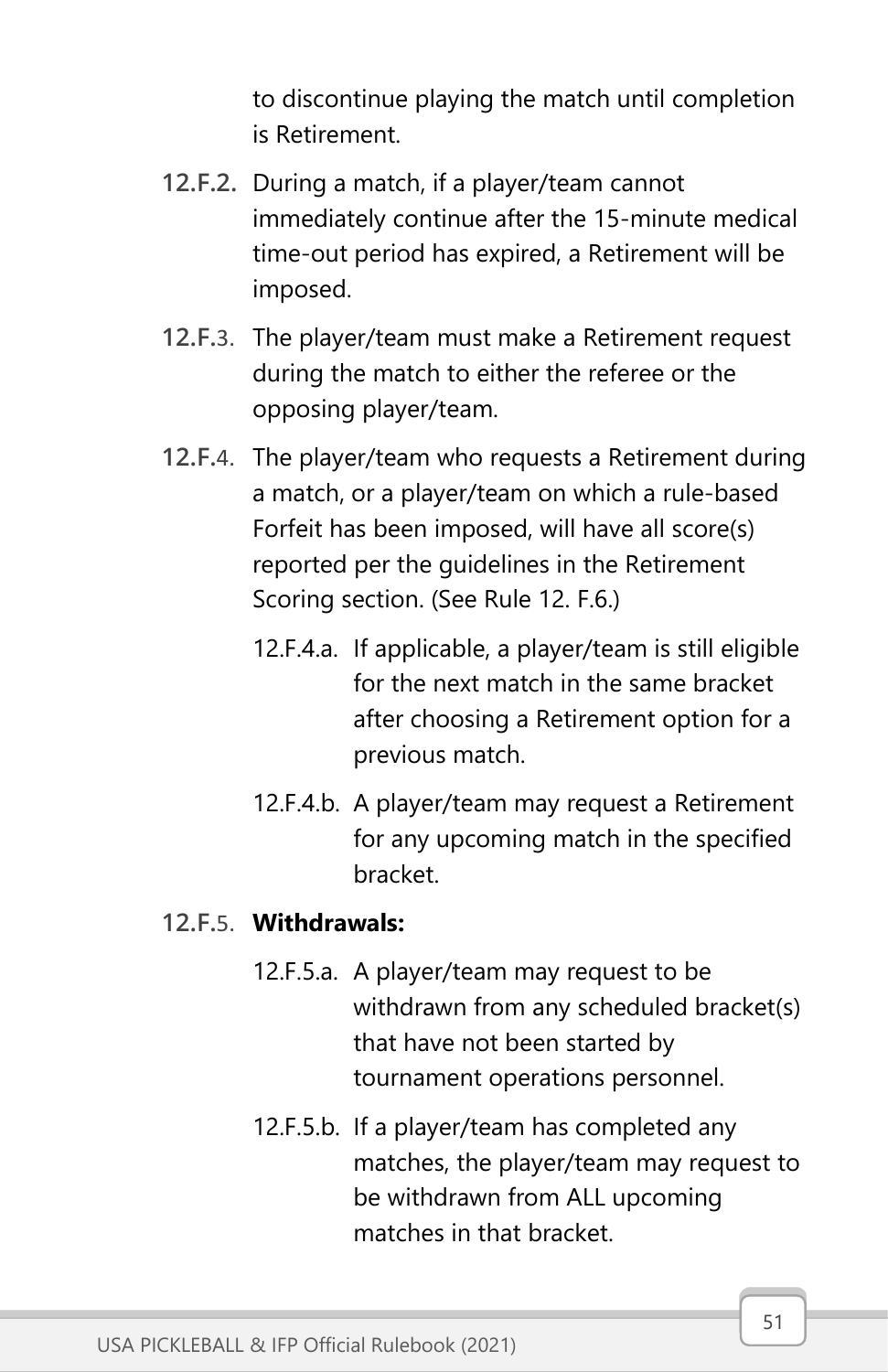- 12.F.5.c. The player/team must make their Withdrawal request to either the Tournament Director, Head Referee or operations desk personnel.
- 12.F.5.d. The withdrawn player/team shall be removed from any future participation in the specified bracket.
- 12.F.5.e. The withdrawn player/team shall have all scores reported per the guidelines in the Withdrawal Scoring section. (See Rule 12.F.7.)

### 12.F.6. **Forfeit, Ejections and Retirement Match Scoring Guidelines**

- 12.F.6.a. 2 out of 3 Format: 11-0, 11-0
	- 1 Game to 15 Format: 15-0
	- 1 Game to 21 Format: 21-0
- 12.F.6.b. If a player/team elects the Retirement option or a Forfeit has been imposed for the match, (and the Withdrawal option has not been chosen) the player/team may continue to compete in any upcoming matches.
- 12.F.6.c. All previous completed match scores, prior to an Ejection, Forfeit or a player Retirement, will be retained.

### 12.F.7. **Withdrawal Scoring Guidelines for Remaining Matches.**

- 12.F.7.a. 2 out of 3 Format: 0-0, 0-0
	- 1 Game to 15 Format: 0-0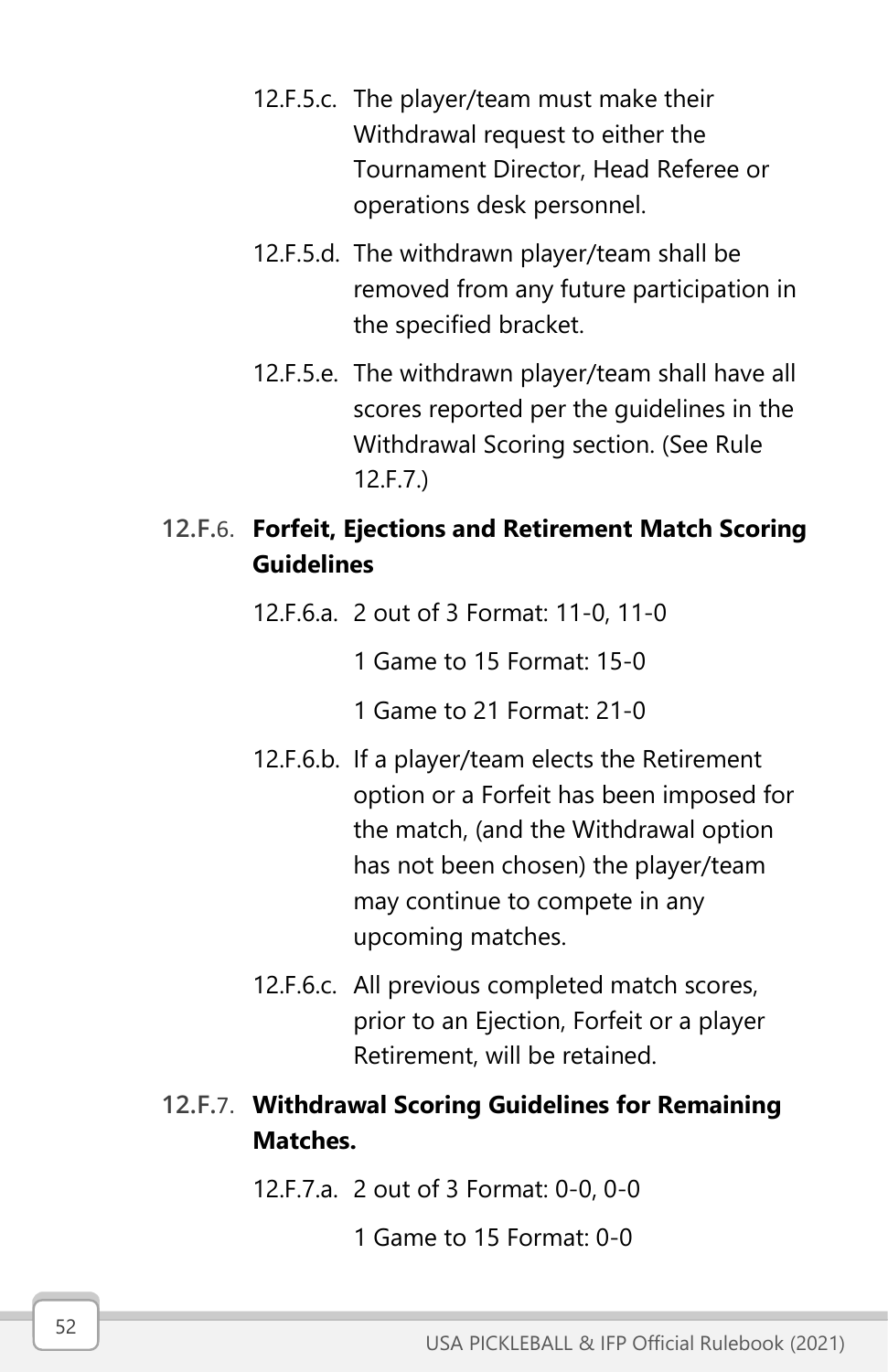### 1 Game to 21 Format: 0-0

- 12.F.7.b. Scores for all matches completed prior to the Withdrawal request will be retained.
- 12.G. *Two-Match Minimum.* In all USA PICKLEBALL-/IFPsanctioned tournaments, each entrant shall be entitled to participate in a minimum of two scheduled matches per event entered.
- 12.H. *Scheduling Matches.* A player is not permitted to enter multiple events scheduled on the same day with same or overlapping time duration.
- 12.I. *Doubles Play.* A doubles team shall consist of two players who meet the classification requirements to participate in a particular division of play.
	- 12.I.1. In an event based upon skill rating, the higherrated player determines the team's ability level. In an adult event (ages 19 and over) based upon age grouping, the lowest age of the team members will determine the team's age classification. Players may play in a younger division unless prohibited by the rules of the National Senior Games Association.
	- 12.I.2. Juniors (ages 18 and under) may enter any junior event for which they are age qualified. If a junior event is not available or does not receive enough entrants, or at the Tournament Director's permission, juniors may play as adults in the 19 and-over events.
- 12.J. Partner change may be made prior to the first-round match, with the consent of the Tournament Director, if the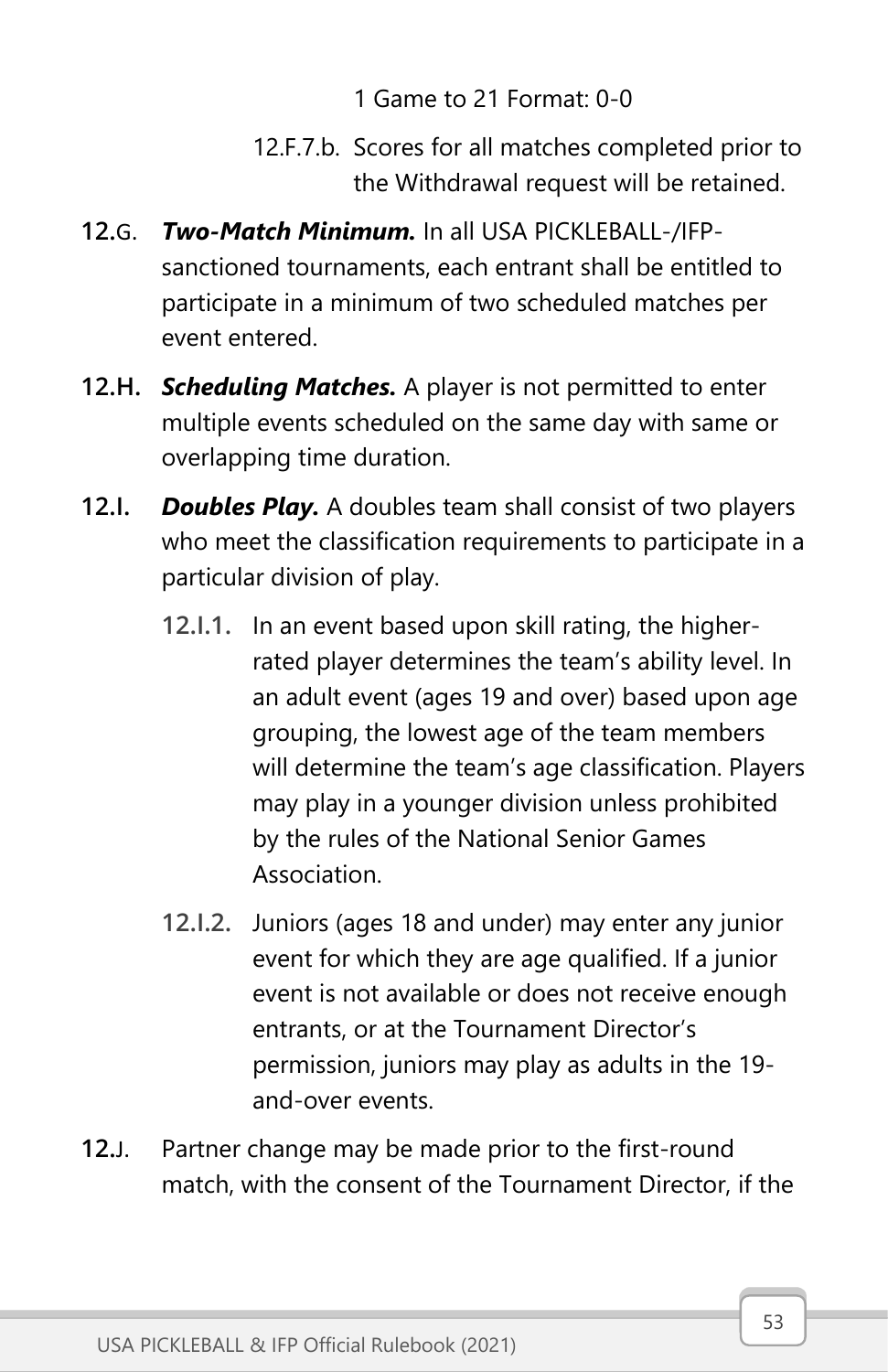change is due to injury, illness, or circumstances beyond the control of the player.

- 12.J.1. Under no circumstances can a partner change be made after the partners have begun team play.
- 12.K. *Court Changes.* In USA PICKLEBALL-/IFP-sanctioned tournaments, the Tournament Director or designee may decide on a change of courts after the completion of any tournament game if such a change will accommodate better spectator or playing conditions.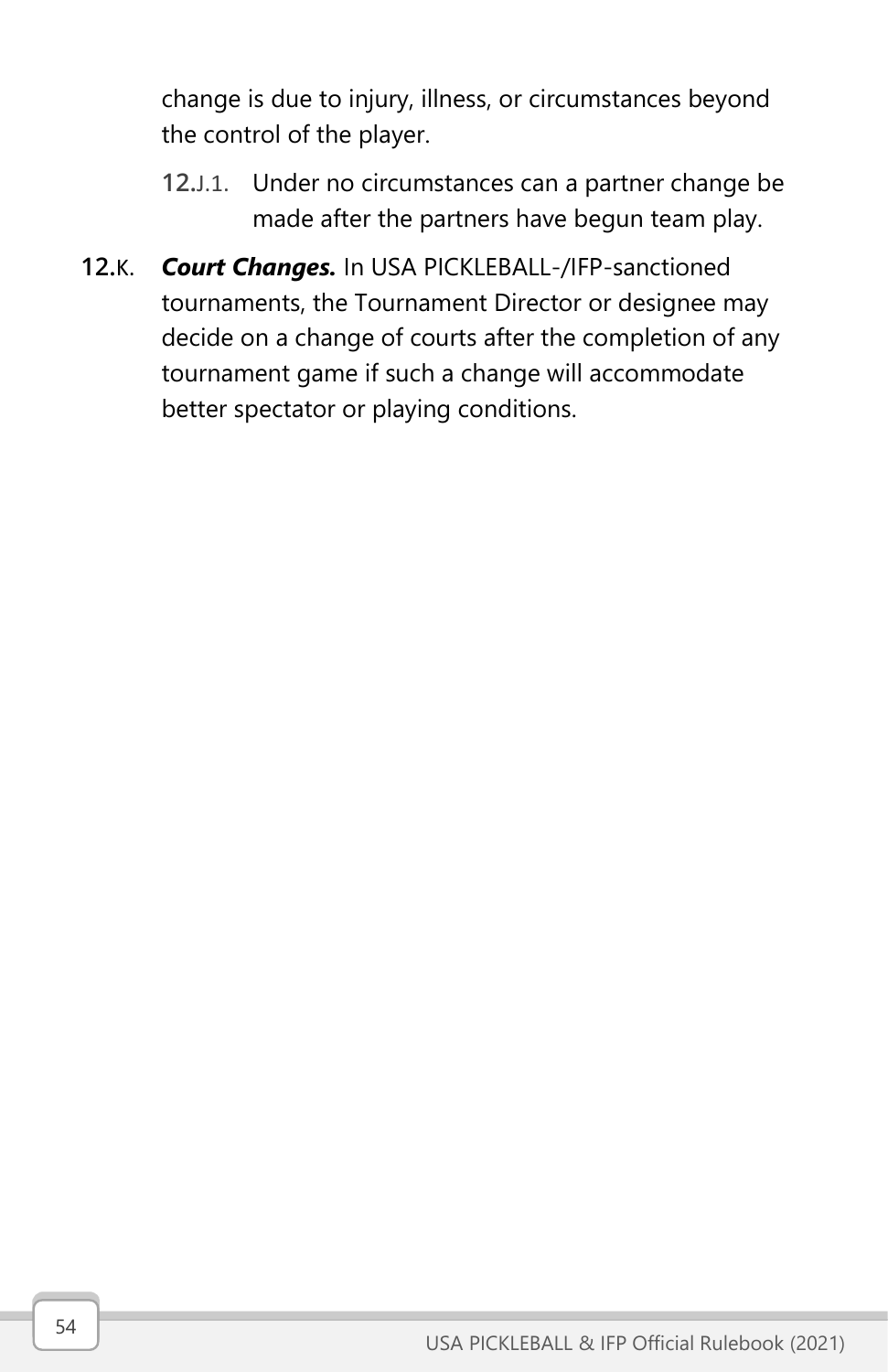# SECTION 13 – TOURNAMENT MANAGEMENT AND **OFFICIATING**

- 13.A. *Tournament Director.* A Tournament Director is responsible for the tournament. It is the Tournament Director's responsibility to designate the officials and their areas of responsibility.
	- 13.A.1. A player may appeal any officiating decision to the Tournament Director or their designee. The Tournament Director, however, retains the final decision-making authority while following the applicable rule in the Official Rulebook.
	- 13.A.2. In all USA PICKLEBALL-/IFP-sanctioned tournaments, the Tournament Director will provide some method of identifying each team's starting server for each game. This identification must be visible to all on the court during play. Refusal to wear this identification will result in forfeit of the match.
	- 13.A.3. The Tournament Director should check to ensure that planned support (e.g., first aid, tournament volunteers, etc.) is available.
	- 13.A.4. The Tournament Director has the authority to expel any player from the tournament for misconduct.
- 13.B. *Tournament Briefing.* Before the tournament, the Tournament Director shall brief players and referees on any unique features, abnormal local conditions, or hazards associated with the courts. The briefings may include but are not limited to court distances that are not uniform (such as the distance from end line to back fence or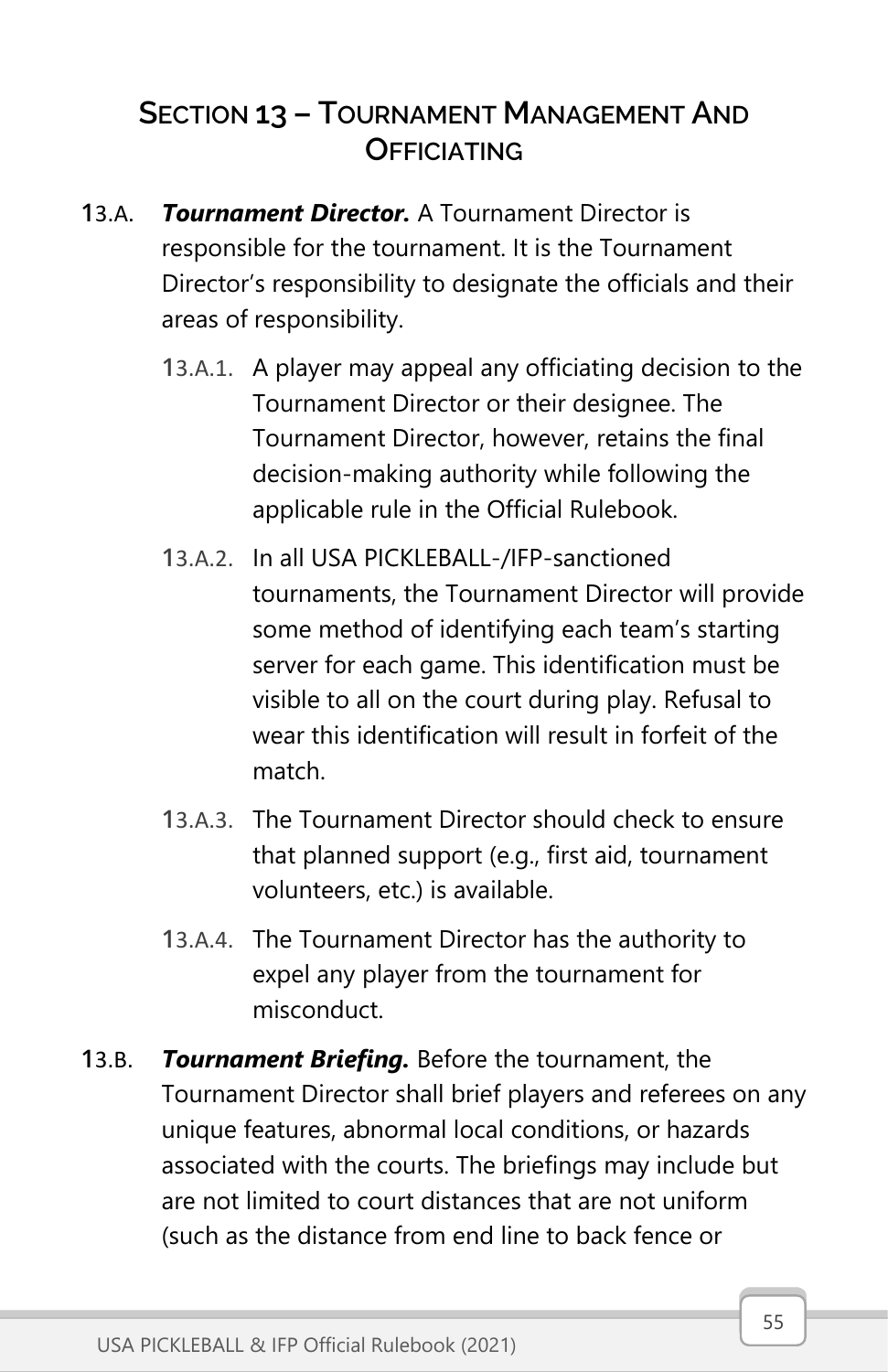barrier), low ceilings, existence of overhangs, court repairs, or damage that could affect the play of the ball. If possible, the players should be notified in writing as part of the pretournament instructions. The referees shall be briefed upon arrival at the venue by the Tournament Director or their designee.

- 13.B.1. The Tournament Director may not implement or impose any rule that is not provided in the USA Pickleball/IFP Rulebook. If the Tournament Director desires an exception to any rule because of physical limitations of the court or local conditions, the USA Pickleball Director of Officiating must grant permission before the tournament.
- 13.C. *Referee's Duties.* The referee is responsible for all decisions related to procedural and judgment calls during the match. Players may appeal any decision of the referee to the Tournament Director or their designee.
	- 13.C.1. The referee calls non-volley-zone infractions, short serves, and service foot faults.
	- 13.C.2. If the players or line judges make the line calls and there is a disputed line call, the players may request that the referee determine the line call. If the referee cannot make the line call, the player's or line judge's call will remain. If doubles partners appeal a line call that they disagree on and the referee cannot make the call, the ball will be declared "in." Note: A player may choose to overrule a line call to their disadvantage. (See Rule 6.D.13)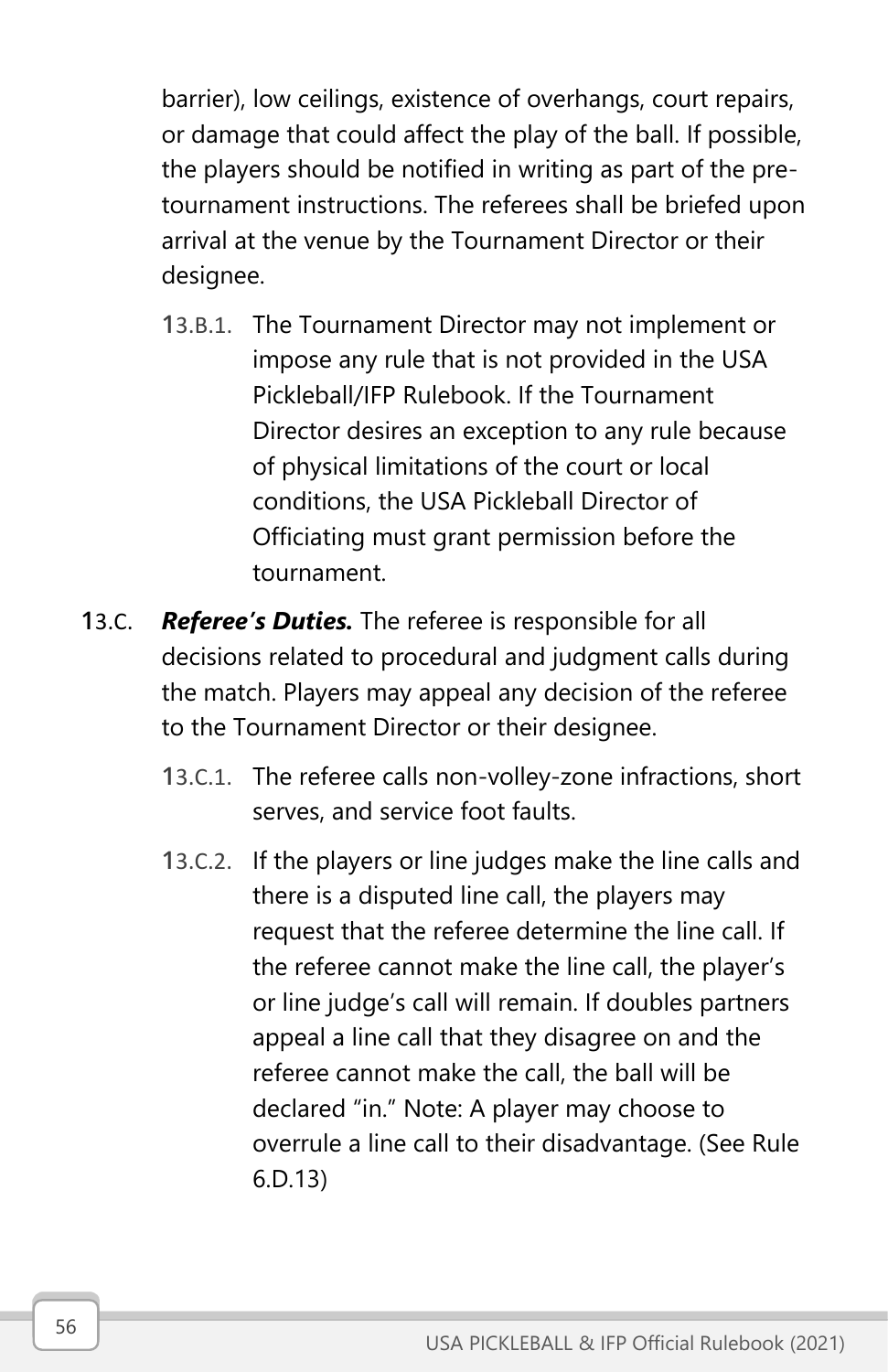- 13.C.2.a. Spectators should not be consulted on any calls.
- 13.C.3. Before each match begins, the referee must:
	- 13.C.3.a. Check on preparation of the court with respect to cleanliness, lighting, height of the net, court markings, and hazards.
	- 13.C.3.b. Check on availability and suitability of necessary materials for the match, such as balls, score sheets, pencils, and the timing device (stopwatch).
- 13.C.4. Before each match begins, the referee must meet with players at courtside to:
	- 13.C.4.a. Inspect paddles for irregularities.
	- 13.C.4.b. Before each match begins, the referee must meet with players courtside to point out approved rule modifications, court abnormalities and non-standard court conditions that could be potential safety issues, including but not limited to court repairs or seams, different distances from end lines to back fences, and spectators and their seating.
	- 13.C.4.c. Instruct players on line-calling duties of the referee, line judges, and players.
	- 13.C.4.d. Use any fair method to determine the initial selection of side, serve, or receive.
	- 13.C.4.e. Ensure the starting servers for each team are wearing the official identification. Refusal to wear the identification will result in forfeit of the match.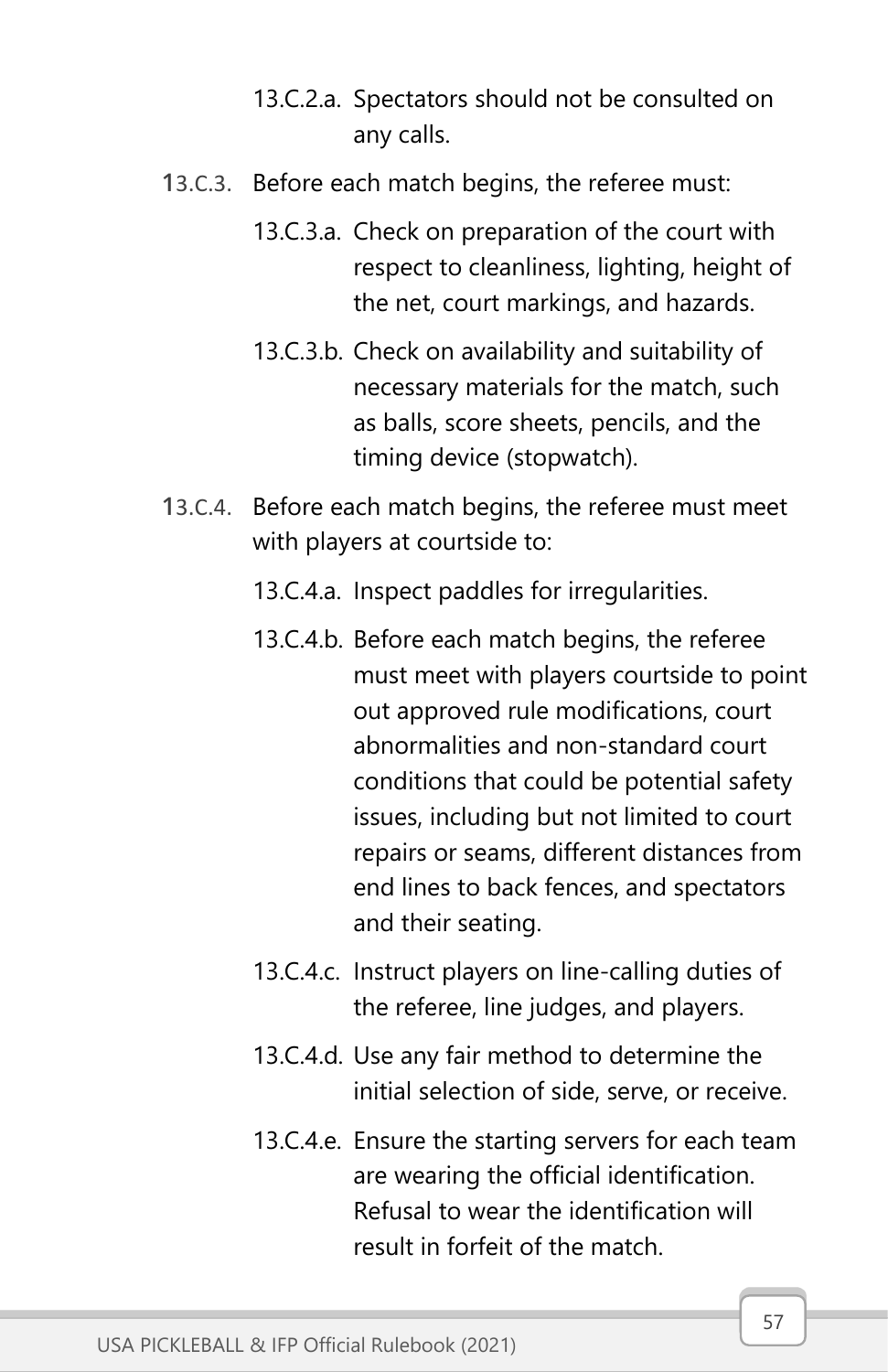- 13.C.5. During the match, the referee must:
	- 13.C.5.a. Recheck the net height and position if the net is disturbed.
	- 13.C.5.b. Call the score to start each rally. Calling the score indicates to each side that play is ready to resume.
	- 13.C.5.c. Call "point" after each is awarded.
	- 13.C.5.d. Appropriately annotate the score sheet after each rally is completed or time-out is called.
	- 13.C.5.e. In doubles matches, call "second server" after the first server's team loses the rally.
	- 13.C.5.f. Call "side out" when appropriate.
	- 13.C.5.g. Enforce time-out procedures. (See Section 10.)
	- 13.C.5.h. Maintain player conduct. In USA PICKLEBALL/IFP tournaments, the referee is empowered to call technical warnings, technical fouls, and to forfeit a game or match based on a defined combination of technical warnings and/or technical fouls. The referee may also recommend an ejection to the Tournament Director.

#### 13.D. *Player Line and Fault Call Responsibilities.*

- 13.D.1. Non-Officiated Play.
	- 13.D.1.a. Players call all lines on their side of the court, including NVZ and service foot faults.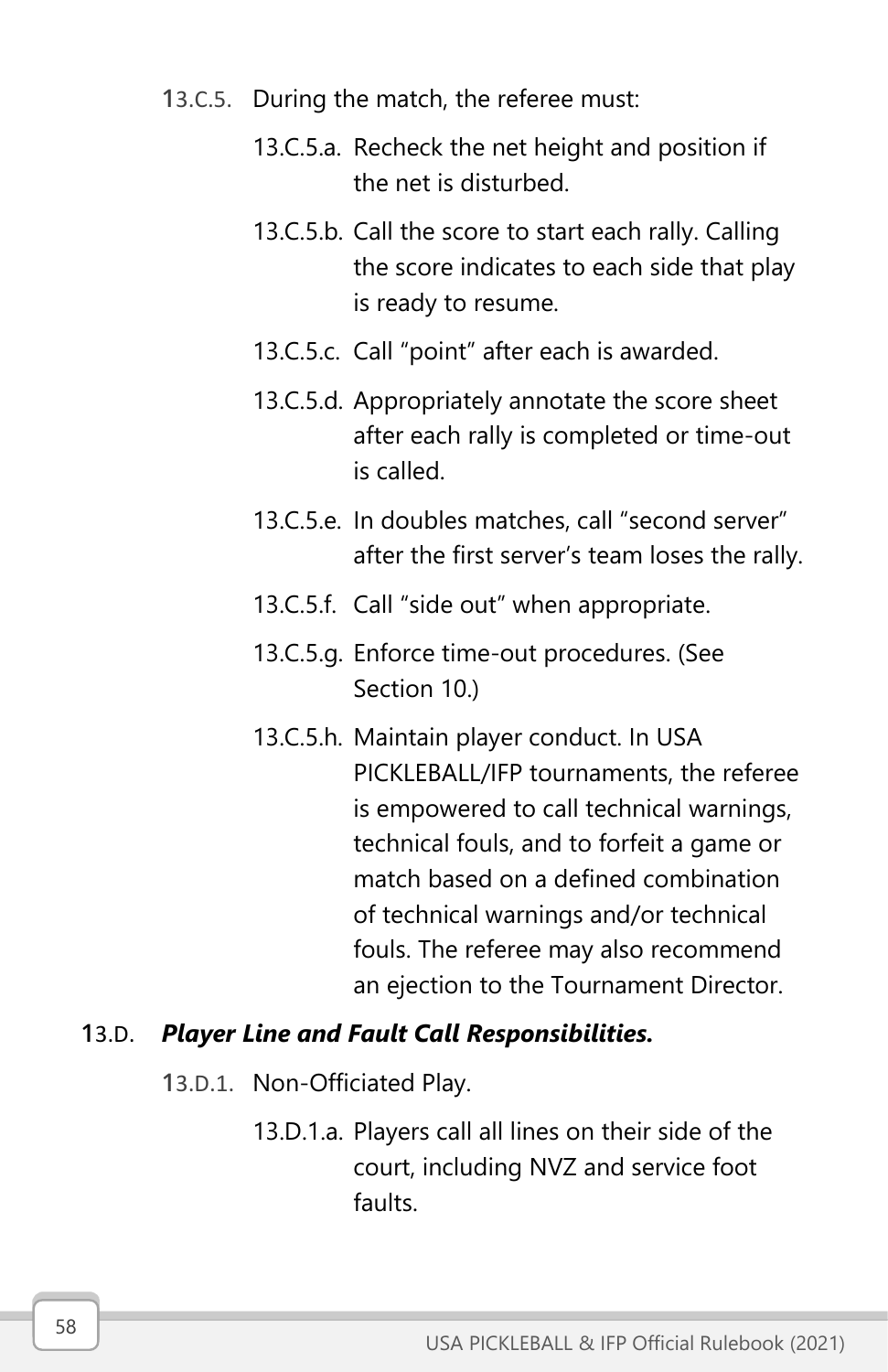- 13.D.1.b. Players may call NVZ faults and service foot faults on the opponent's side of the court. If there is any disagreement among players about the called fault, a replay shall occur.
- 13.D.1.c. In the spirit of good sportsmanship, players are expected to call faults on themselves as soon as the fault is committed or detected. The fault call must happen before the next serve occurs. For non-officiated matches, if a player believes the opponent(s) have committed a fault, they may mention the specific fault to the player(s) but have no authority to enforce them. The final decision on fault resolution belongs to the player that allegedly committed the fault. The exception to which player has enforcement authority is provided in Rule 13.D.1.b.
- 13.D.2. Officiated Play.
	- 13.D.2.a. Players call baseline, sideline, and center service line on their side of the court.
- 13.D.3. Officiated Play with Line Judges.
	- 13.D.3.a. Players call center service line on their side of the court.
	- 13.D.3.b. Except for center service line calls, player's line calls are not valid in matches with line judges, except to overrule a call to disadvantage their own team (see Rule 6.D.13). Players may appeal a line call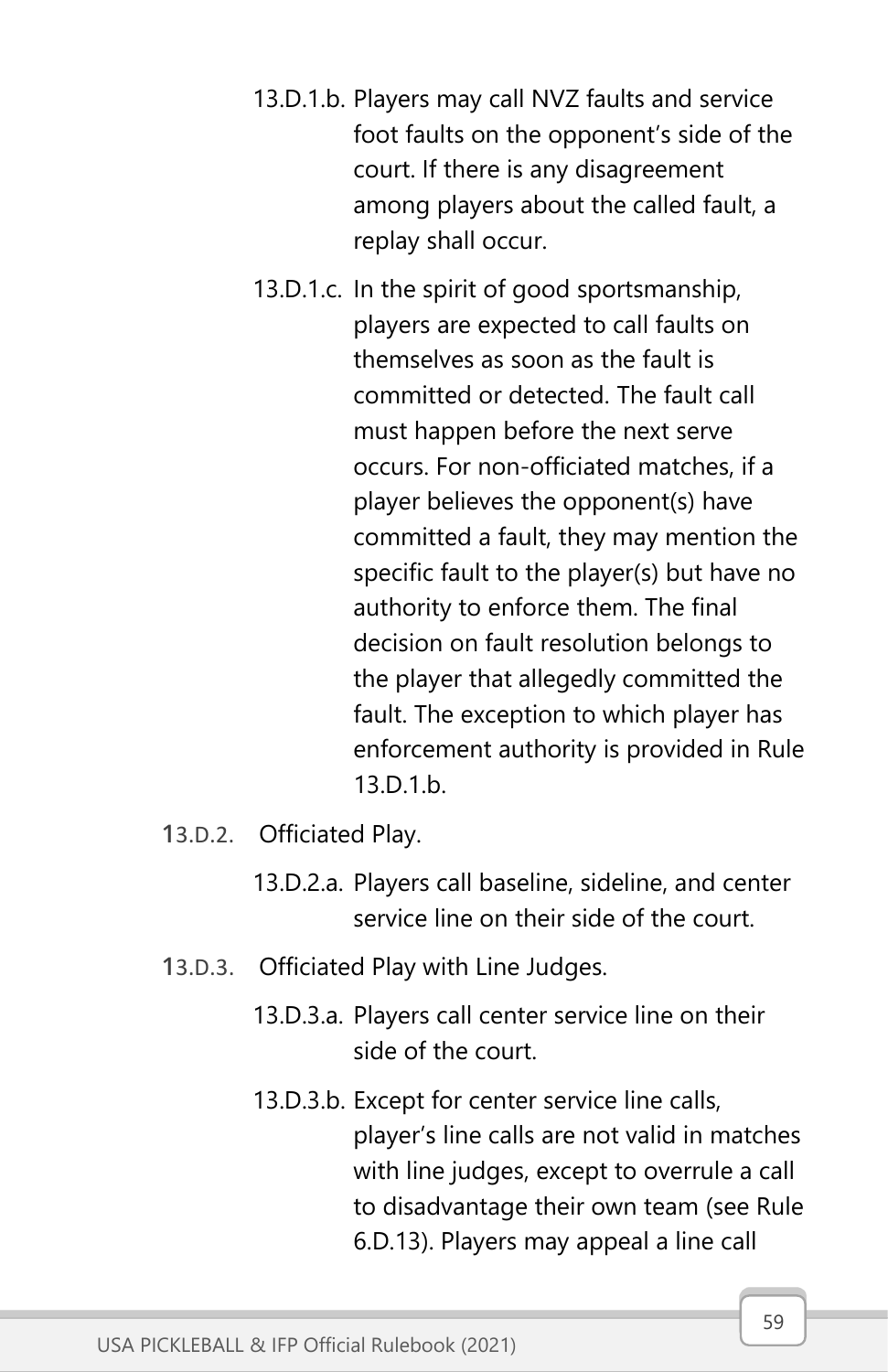made by the line judge to the referee. (See Rule 13.F.)

13.D.3.c. If the line judge(s) and referee cannot make a line call, the rally shall be replayed.

#### 13.E. *Line Judges.*

- 13.E.1. The Tournament Director shall determine which medal matches will use line judges. Line judges are recommended, but not required.
- 13.E.2. Line judges will make the assigned line and foot fault calls within their jurisdiction and will signify by loudly calling "out" (or "service foot fault") and showing the "out" signal (outstretched arm pointing in the out-of-bounds direction).
	- 13.E.3. If a line judge shows the "blocked/blinded" signal, (both hands covering the eyes) the referee can make the call immediately if they clearly saw the ball land. If the referee cannot make the call, the referee shall canvass the remaining officiating team to assist in making the call.
	- 13.E.4. Upon appeal, if a referee overrules a line judge's "out" call as "in", a replay will occur.
	- 13.E.5. If a player disagrees with a line judge's "out" call that benefited their team, the player may overrule the "out" call as "in" per rule 6.D.13. A replay will occur.
- 13.F. *Appeals.* Appeals to the referee regarding judgment calls (e.g., line calls, double bounce, etc.) shall be decided by the referee. The referee may consult players or line judges to decide the outcome of the appeal.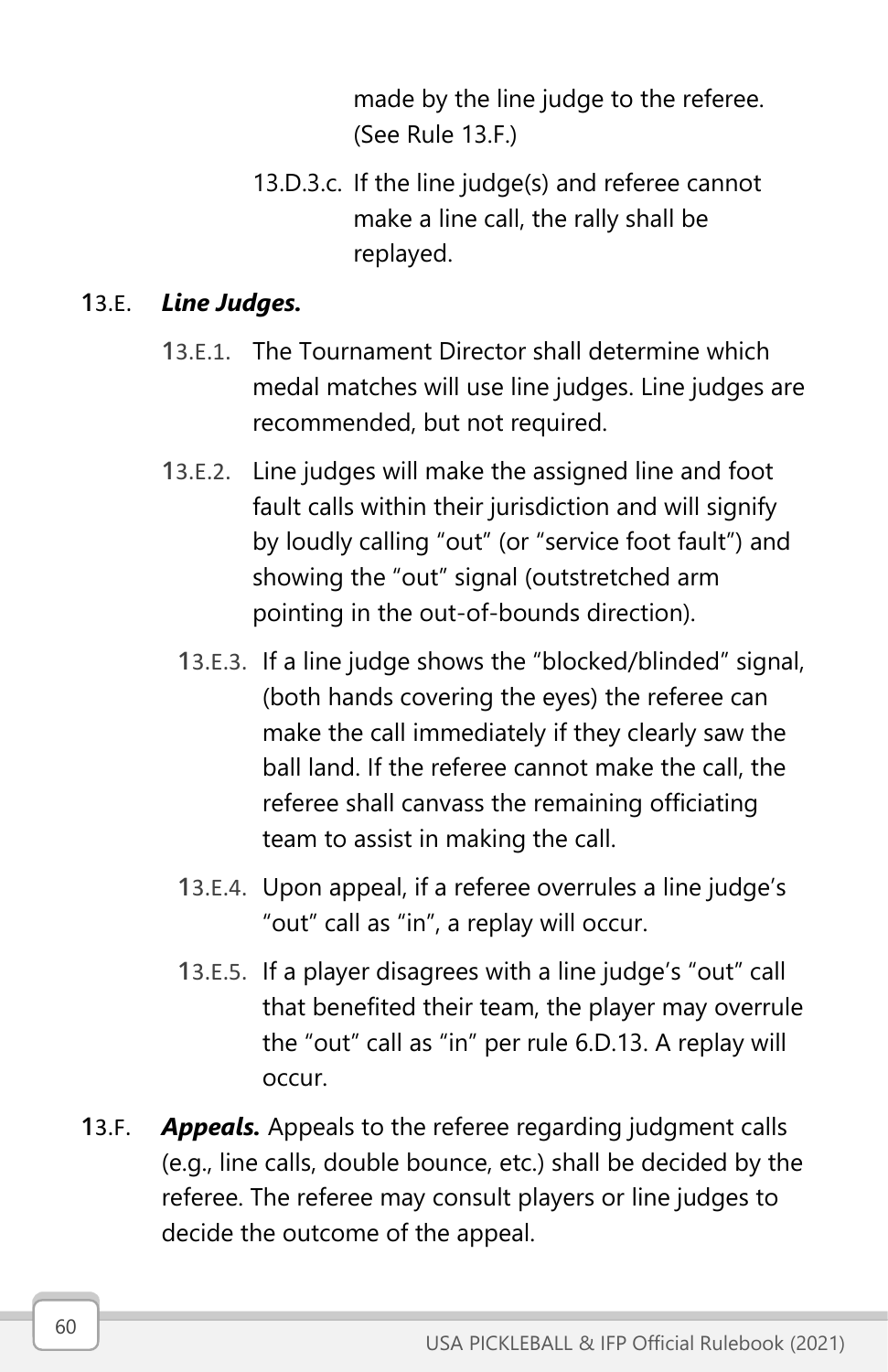- 13.F.1. In a match without line judges, if a player appeals a line call to the referee, the referee shall make a call if they clearly saw the ball land "in" or "out". If the referee is unable to make the call, the original call will remain. If no call was made, the ball will be considered "in".
- 13.F.2. A referee's decision will result in a point awarded, a service loss, or a replay.

### 13.G. *Verbal Warnings, Technical Warnings and Technical Fouls.*

- 13.G.1. Verbal Warning and Technical Warnings. The referee is empowered to issue a single verbal warning for profanity or call technical warnings. A verbal warning may be issued for a potential profanity violation. Actions or behavior that shall result in a technical warning:
	- 13.G.1.a. Objectionable language directed at another person.
	- 13.G.1.b. Profanity (audible or visible) used for any reason. The referee will determine the severity of any violation.
	- 13.G.1.c. Arguing aggressively with the officiating team, other players or spectators in a way that disrupts the flow of play.
	- 13.G.1.d. Ball abuse (aggressively or purposely breaking or stepping on the ball) or striking the ball between rallies.
	- 13.G.1.e. Taking time between rallies in a way that unnecessarily disrupts the flow of play.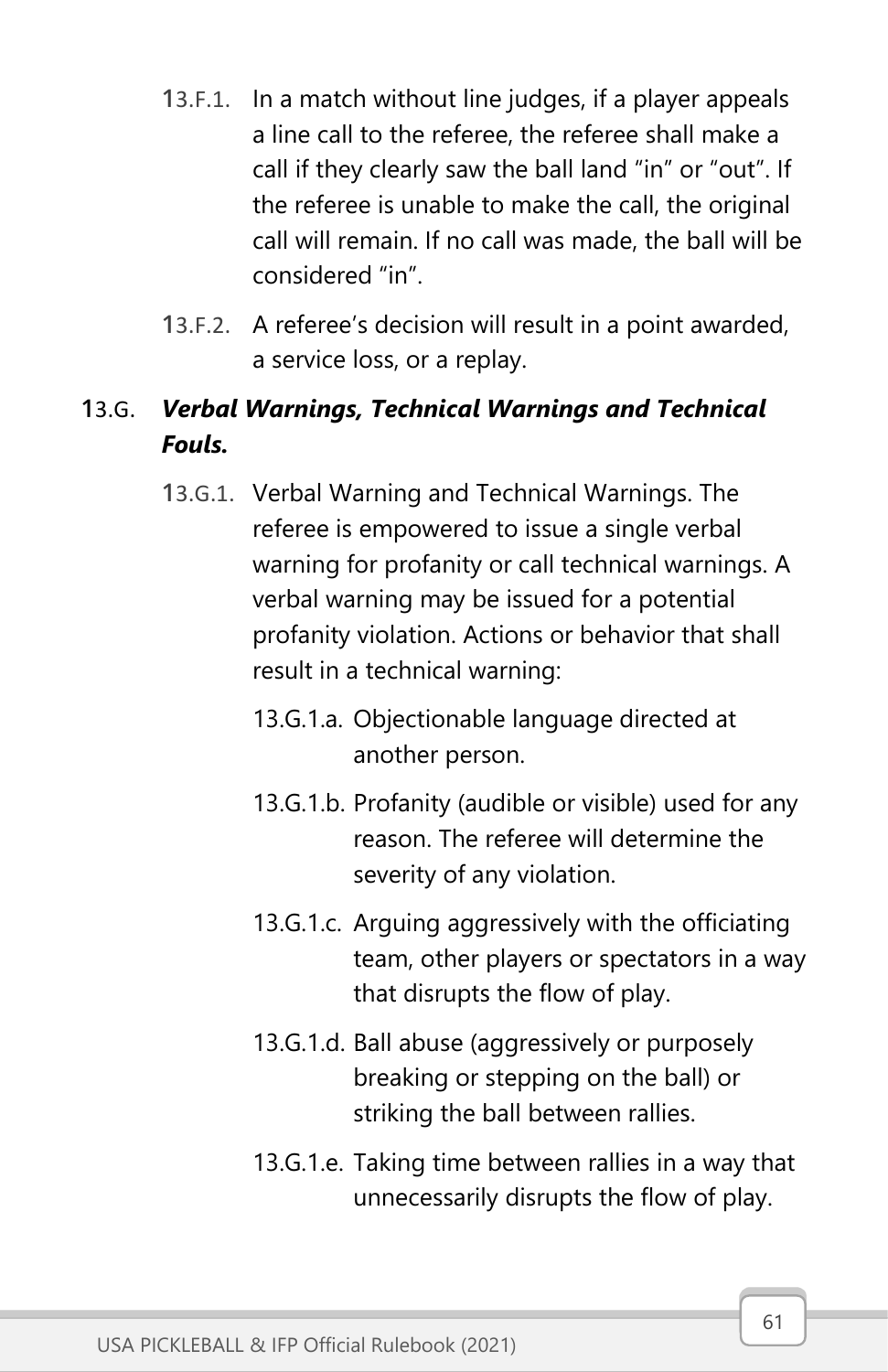- 13.G.1.f. Repeatedly appealing line calls such that the flow of play is disrupted.
- 13.G.1.g. Challenging the referee's interpretation of a rule and losing the challenge (e.g., referee's ruling was correct) and a timeout is assessed.
- 13.G.1.h. Requesting a medical time-out without a valid medical condition (time-out assessed) as determined by medical personnel or the tournament director if no medical staff if present.
- 13.G.1.i. Actions that are considered minor unsportsmanlike behavior, including but not limited to making repeated questionable 'out' calls that, upon appeal, are reversed (overruled) by the referee.
- 13.G.1.j. Except during time-outs and in-between games, receiving coaching from anyone other than a partner.
- 13.G.2. Technical Fouls The referee is empowered to call technical fouls. When a technical foul is called, one point shall be removed from the score of the offending team unless their score is zero, in which case, a point shall be added to the score of the opposing side. Actions or behavior that shall result in a technical foul (without a technical warning being issued beforehand):
	- 13.G.2.a. Aggressively or recklessly throwing a paddle in frustration or anger, with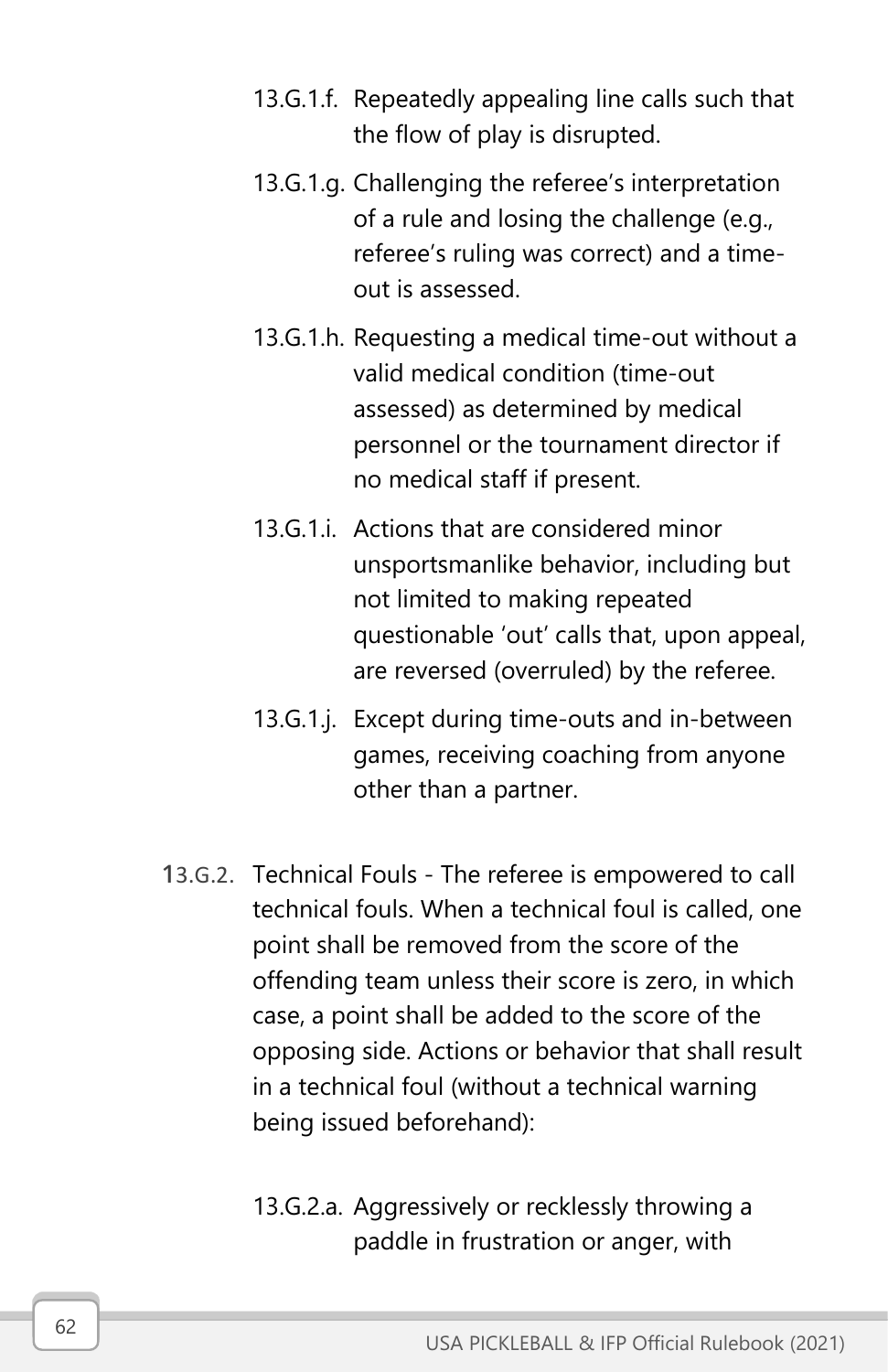negligent disregard of the consequences, **and** does not strike a person or damage property.

- 13.G.2.b. A player using extremely objectionable language, or profanity, regardless of to whom or what it is directed.
- 13.G.2.c. Making a threat or challenges of any nature toward or against any person.
- 13.G.2.d. Challenging the referee's interpretation of a rule and losing the challenge (e.g., referee's ruling was correct) and no timeout is available.
- 13.G.2.e. Any other actions that are considered extreme unsportsmanlike behavior.
- 13.G.2.f. Requesting a medical time-out without a valid medical condition, and the team (or player in a singles match) has no timeouts remaining.
- 13.G.2.g. Deliberately throwing or hitting a ball that is not in play with negligent disregard of the consequences which inadvertently hits a person.
- 13.G.3. Effect of Technical Fouls and Technical Warnings. The assessment of a technical warning or technical foul shall be accompanied by a brief explanation of the reason.
	- 13.G.3.a. A technical warning shall not result in a loss of rally or point awarded.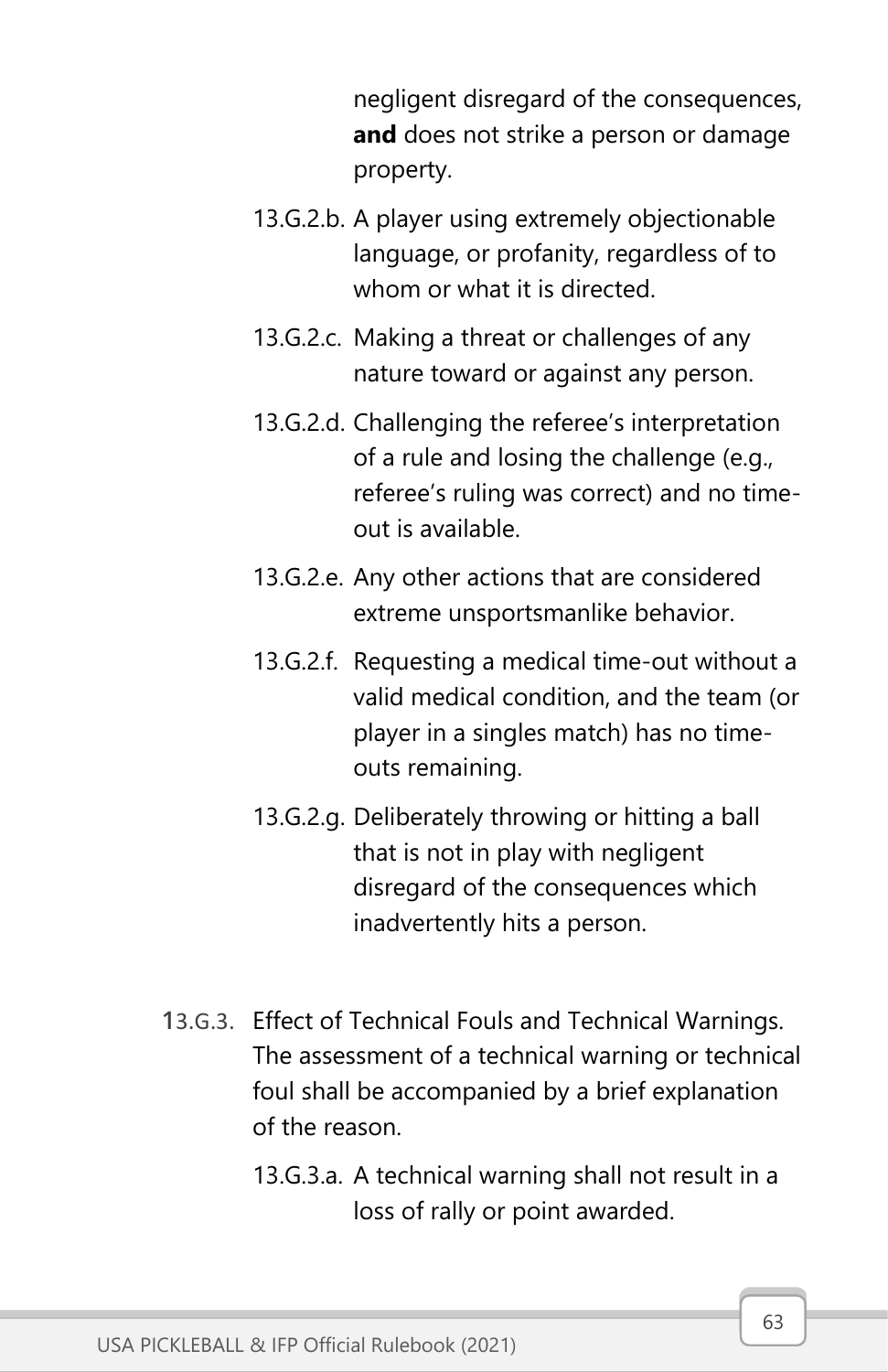- 13.G.3.b. Once a technical warning has been issued, a second technical warning for any reason, given to the same player or team during the match, will result in a technical foul being issued to the player or team.
- 13.G.3.c. If a referee issues a technical foul, one point shall be removed from the score of the offending team unless their score is zero, in which case a point shall be added to the score of the opposing side. After the point is removed or awarded, the player or team losing or awarded the point must move on their own to the correct position(s) that reflects their score.
- 13.G.3.d. A called technical warning or technical foul shall have no effect on server change or side out.
- 13.G.3.e. After assessing a technical warning or a technical foul, the referee will call a 15 second warning for the players to become ready. At the end of 15 seconds, the referee will announce the score to begin the 10-second count even if the server and receiver are not on the court or not ready to play. (See Rule 4.E.)
- 13.G.3.f. Technical warnings and technical fouls may be assessed any time during a match while the players are at the court.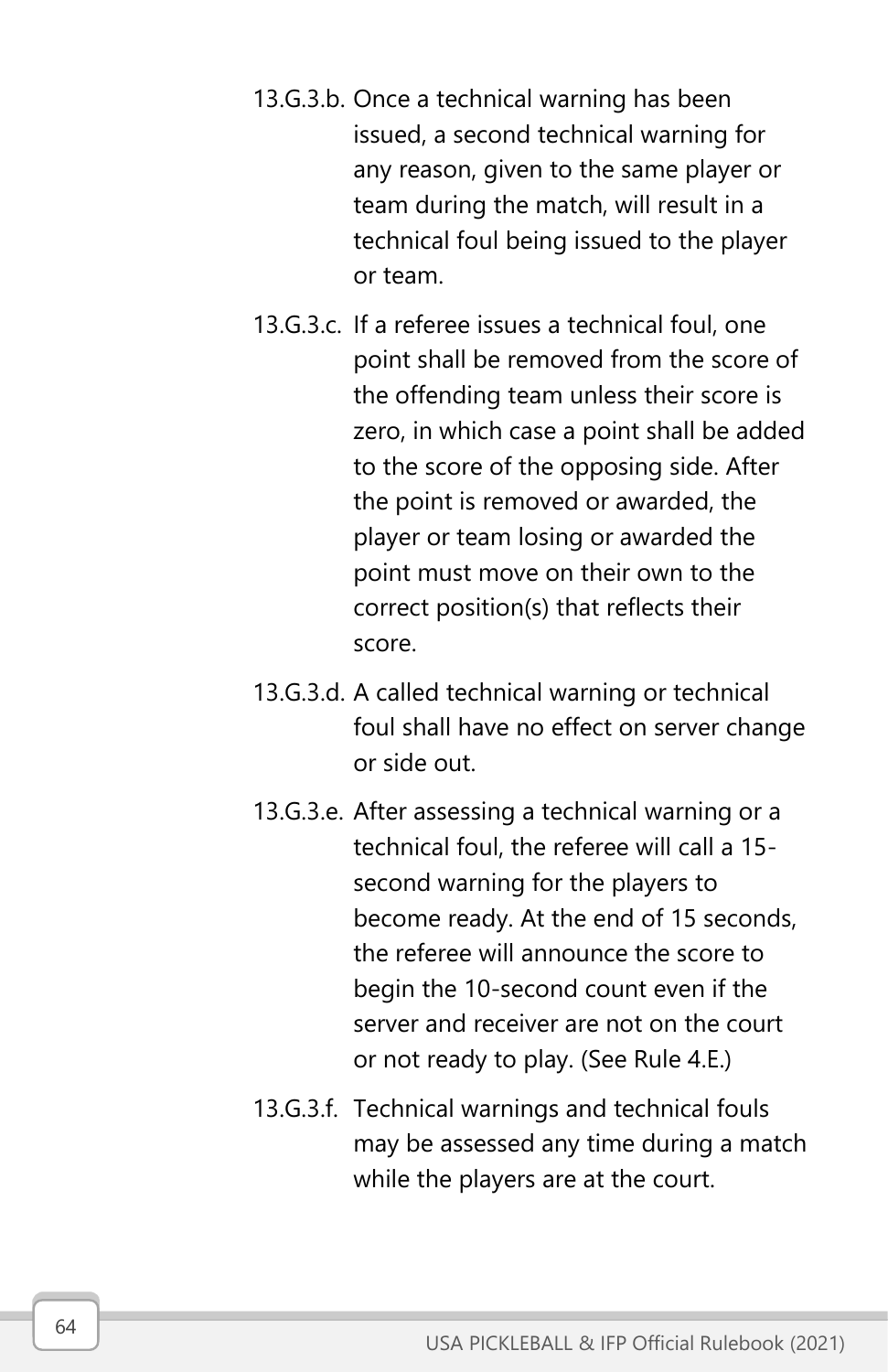#### 13.H. *Game Forfeit.*

- 13.H.1. The referee will impose a game forfeit when either of the following occurs:
	- 13.H.1.a. After one technical warning has been assessed and the subsequent issuance of a technical foul listed in Rule 13.G.2.
	- 13.H.1.b. After one technical foul has been assessed in accordance with Rule 13.G.3.c. or Rule 13.G.2. and the subsequent issuance of another technical warning for any reason.
	- 13.H.1.c. For match formats either 1 to 15 or 1 to 21, a game forfeit is equivalent to a match forfeit.
- 13.H.2. If the match is a two-out-of-three game format, a referee may impose a game forfeit when a player fails to report to play 10 minutes after the match has been called to play. A match forfeit will be imposed when a player fails to report to play 15 minutes after the match has been called to play. If the match is a 1 to 15 or 1 to 21 format game, the match forfeit occurs when the player fails to report to play 10 minutes after the match has been called to play. The Tournament Director may permit a longer delay if circumstances warrant such a decision.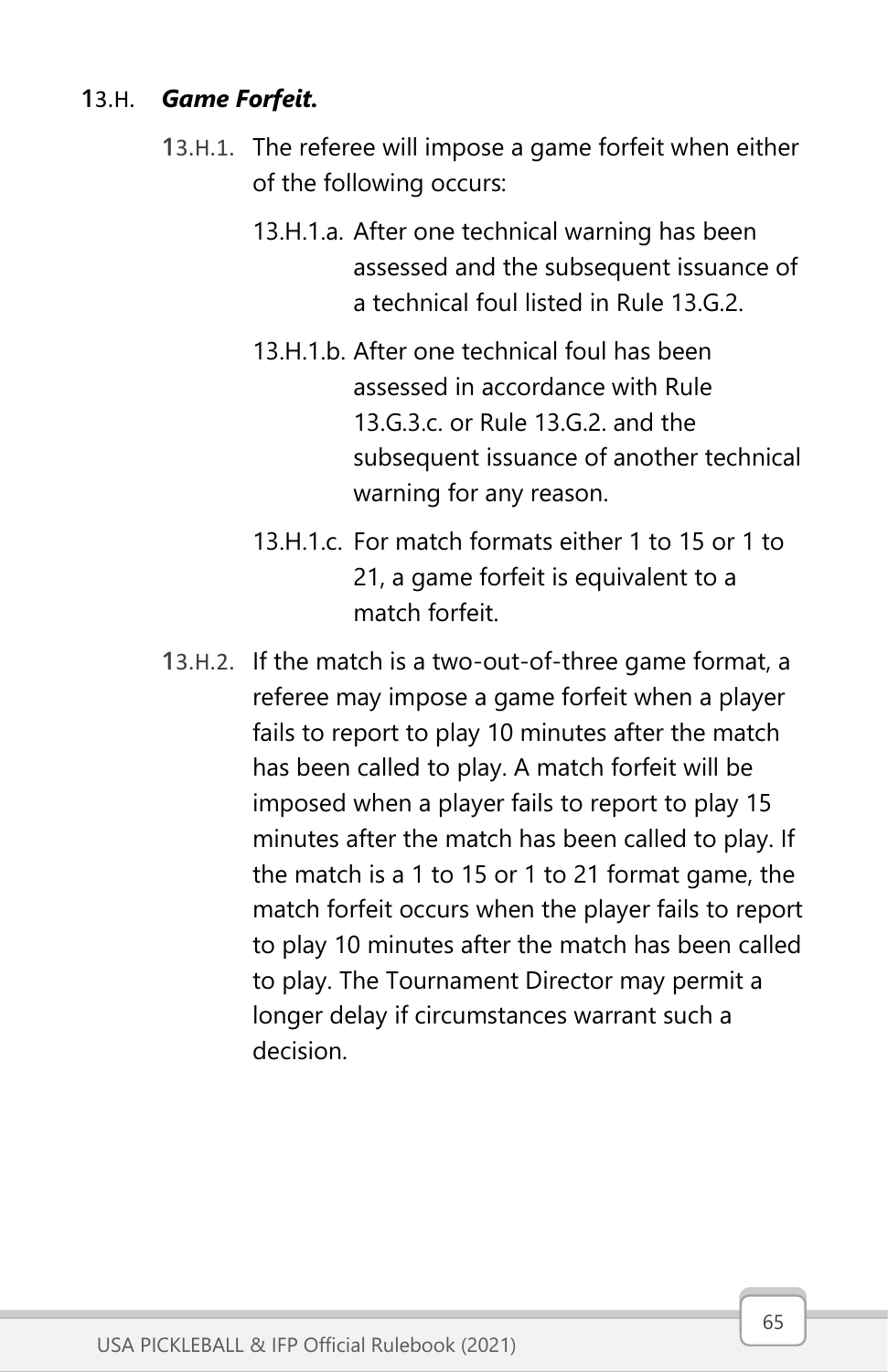#### 13.I. *Match Forfeit.*

- 13.I.1. The referee will impose a match forfeit based on a combination of Technical Warnings or Technical Fouls when either of the following occurs:
	- 13.I.1.a. The combined issuance of two technical warnings and a technical foul listed in Rule 13.G.2
	- 13.I.1.b. After one technical foul has been assessed in accordance with Rule 13.G.3.c or Rule 13.G.2 and the subsequent issuance of a second technical foul for any reason.
	- 13.I.2. Behavior that shall result in a match forfeit that is not due to a combination of Technical Warnings or Technical Fouls.
		- 13.I.2.a. Making deliberately aggressive physical contact with an opponent, official or spectator.
		- 13.I.2.b. Aggressively or recklessly striking or throwing a ball or paddle out of frustration or anger that puts an individual or facility property at risk or in danger.
	- 13.I.3. The Tournament Director may impose a match forfeit for failure to comply with the tournament or host facility's rules while on the premises, or for improper conduct on the premises between matches, or for abuse of hospitality, locker room, or other rules and procedures.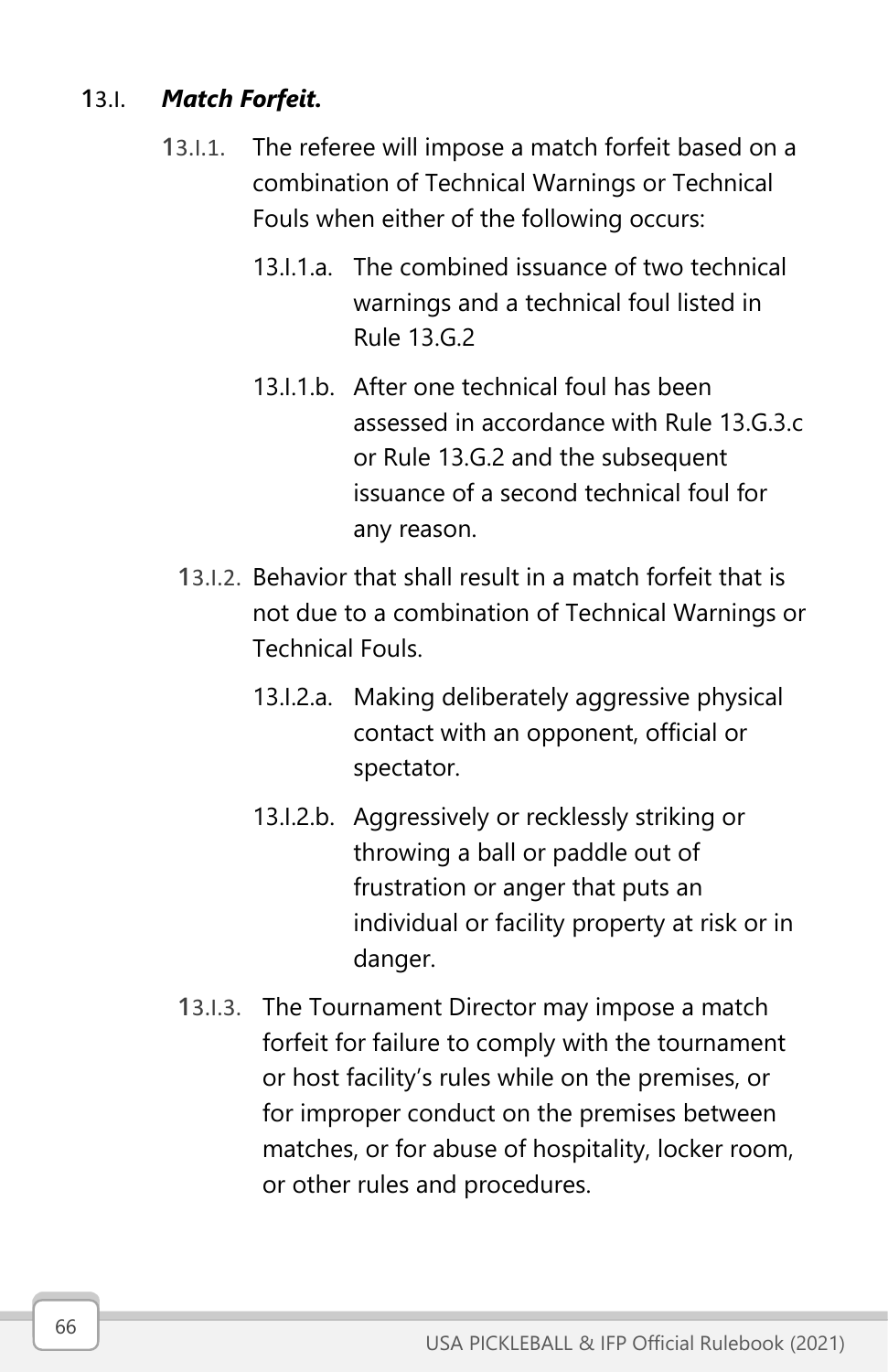- 13.J. *Rules Interpretations.* If a player disagrees with a referee's ruling or decision, that player may challenge the referee's decision by asking for the Head Referee, Tournament Director, or the Tournament Director's designee. If the referee's ruling is determined to be correct, the player or team will lose a time-out and be given a technical warning. If no time-outs are available and the referee's ruling is correct, the player or team will be given a technical foul. (See 13.G.2.d) When the referee's ruling is incorrect, the ruling will be reversed and, if applicable, the rally will be replayed.
- 13.K. *Removal of a Line Judge.* The referee may remove a line judge for any reasonable cause, based on either the referee's own observation or that of the players. If the referee decides to replace a line judge based on their own observation, the referee's decision is final. The players may also petition the referee to remove a line judge, providing all players agree. If the referee does not agree, the referee must consult with the Tournament Director for a final decision. If a line judge is removed, the Tournament Director will appoint a replacement.
	- 13.K.1. *Removal of a Referee.* If all players agree, they may petition the Tournament Director for a referee removal. The Tournament Director retains the final discretionary authority on the removal of a Referee. If a Referee is removed, the Tournament Director will appoint a replacement.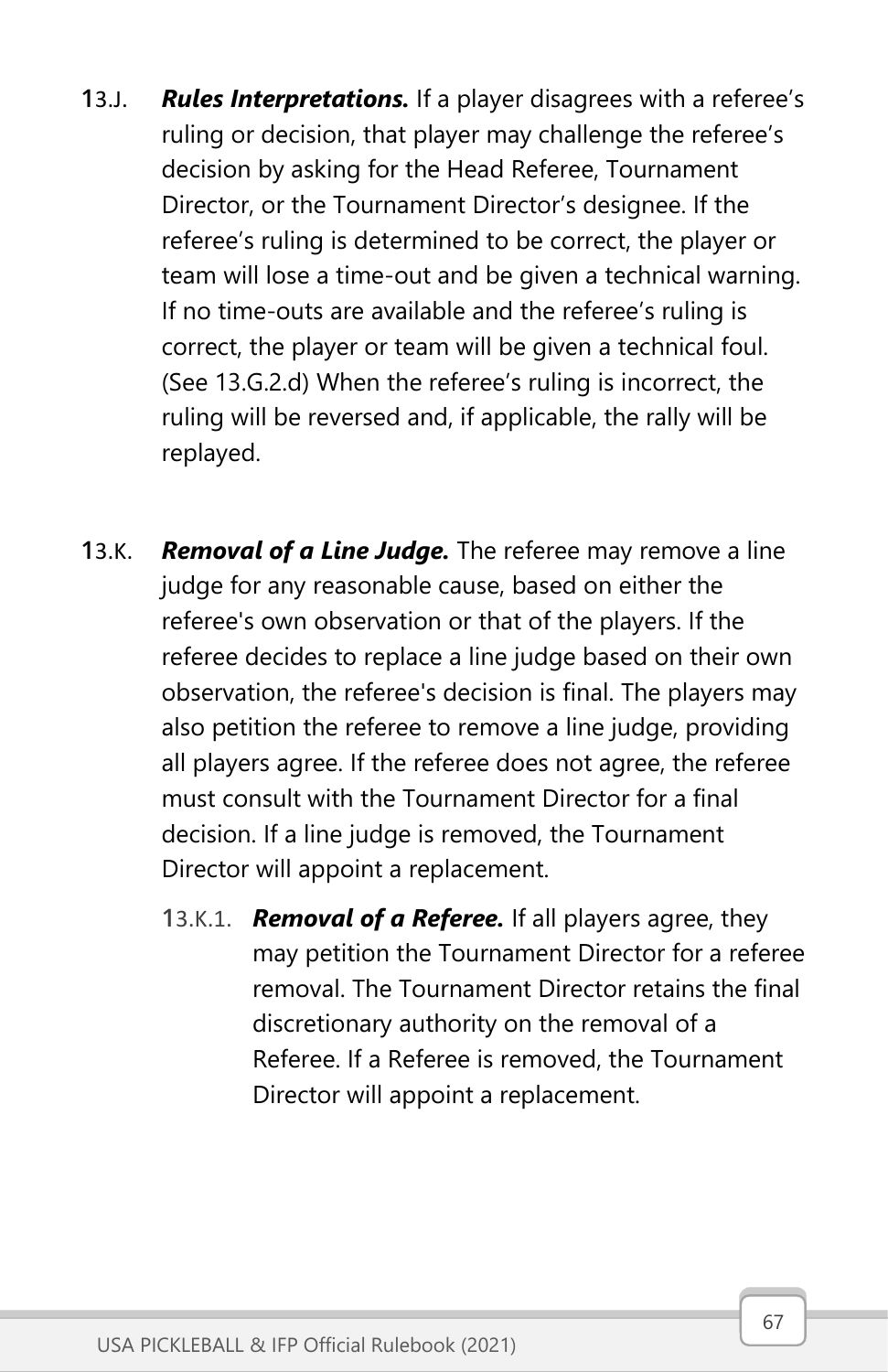- 13.L. *Non-Officiated Play.* Any player may request a referee or Tournament Director if:
	- 13.L.1. The player reasonably believes that a rule is being consistently and deliberately violated by their opponent.
	- 13.L.2. A situation arises where players are not able to quickly and easily resolve a dispute.
- 13.M. The Tournament Director may eject a player from the tournament for flagrant and particularly injurious behavior that, in the opinion of the Tournament Director, impacts the success of the tournament. An ejection can occur due to actions any time the player is at the tournament venue and may include, but is not limited to:

Note: In addition to an ejection, the Tournament Director also has the option to expel the player from the tournament venue.

- 13.M.1. Using ethnic, religious, racial, sexist, or homophobic slurs.
- 13.M.2. Injury to a player, official, or spectator through an act of paddle or ball abuse.
- 13.M.3. Spitting or coughing on a person.
- 13.M.4. Not exhibiting 'best effort'. This includes but is not limited to, defaulting, forfeiting, or not giving best efforts in matches, whether for their own benefit or otherwise.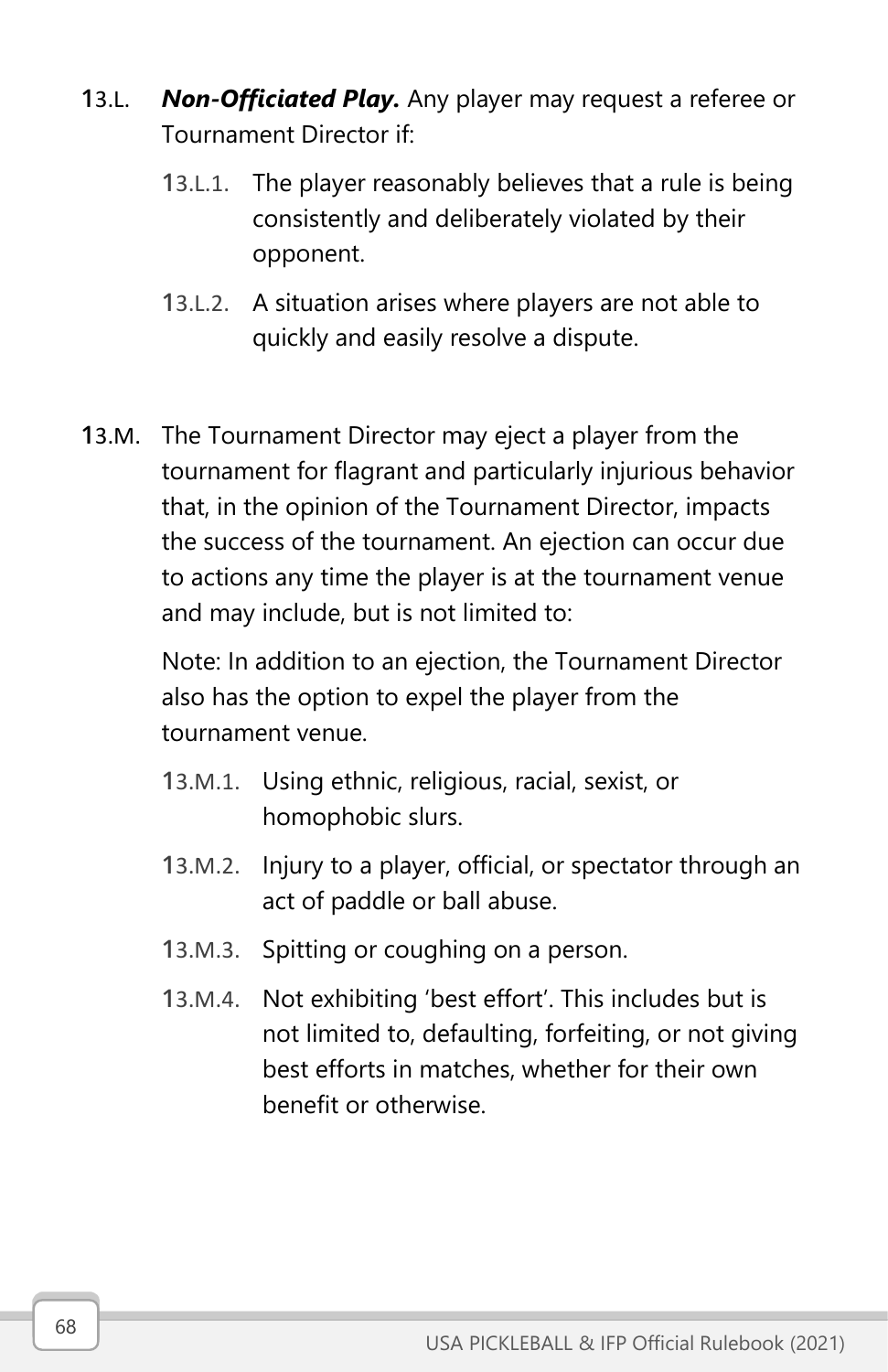## **INDEX**

## **10 second rule 4.E**

between games 5.B.2 switching sides 5.B.6 technical warning/foul 13.G.3.e time out 10.A.5 **Apparel 2.G** violation 2.G.4 **Ball specifications 2.D** cracked/broken 11.E **Calling the score 4.D** singles matches 4.I doubles matches 4.J wrong score called 4.K **Carry 3.A.1** deliberate carry 7.N **Change of ends 5.B Coaching 13.G.1.j Court 3.A.3** baseline 2.B.1 centerline 2.B.5 court specifications 2.A cross court 3.A.4 items on court 11.H left/odd court 3.A.17; 2.B.7 lines and areas 2.B net (see net) non-volley zone 2.B.3 right/even court 3.A.31; 2.B.6 service court 3.A.36; 2.B.4 side lines 2.B.2 **Dead ball**  definition 3.A.5 rules 8 **Distractions**  definition 3.A.6 rule 11.J

**Double bounce 3.A.7** Wheelchair play 1 (see also two-bounce rule)

**Double hit** definition 3.A.8 allowed 11.A **Ejection** 3.A.9 scoring guidelines 12.F.6 from tournament 13.M **Equipment prob. (player) 11.G** item on court 11.H **Expel** 3.A.10; 13.M from tournament 13.A.4 **Fault rules 7** definition 3.A.11 double bounce 7.E non-volley zone 9.B to 9.D plane of net 7.M; 11.I receiver faults 4.N service faults 4.M striking permanent object 7.J touching live ball 7.H; 7.I touching net system or post 7.G two-bounce rule 7.A **Forfeit**

defined 3.A.13 game 13.H match 13.I scoring guidelines 12.F.6 **Hinder 3.A.16 Incorrect player positions 4.B.9, 4.B.10, 4.B.11 Injury during rally 11.F**

medical time-out 10.B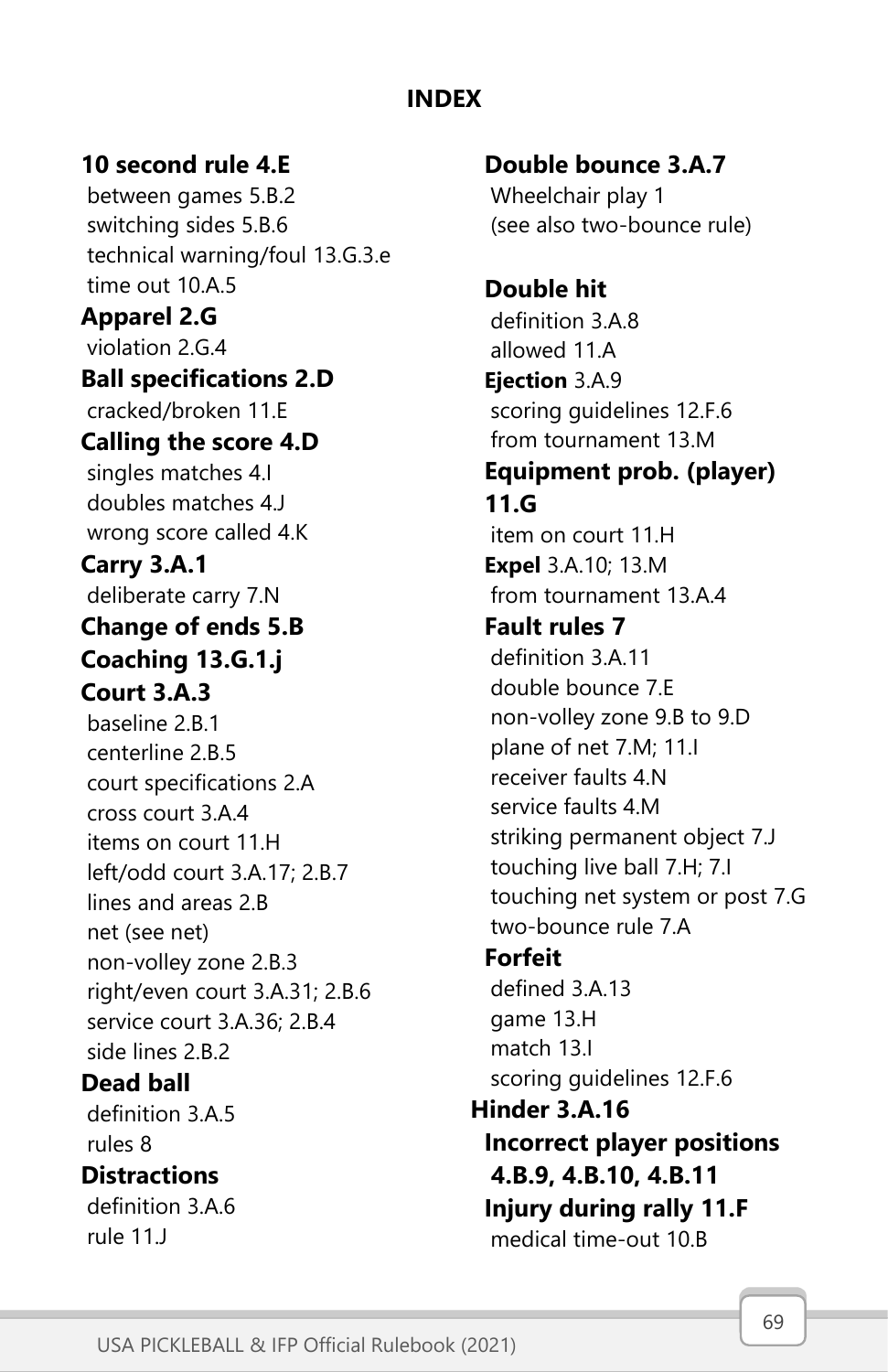## **Line call rules 6**

benefit of doubt 6.D.3; 6.D.9 called promptly 6.D.8; 6.D.10 called before bounce 6.D.11 called after bounce 6.D.12 definition 3.A.18 point of contact 6.C requesting opponent help 6.D.6 requesting referee help 6.D.3 **Live ball 3.A.19 Missed shot 11.D Non-volley zone (NVZ)** defined 3.A.21 volley momentum 9.B; 9.C rules 9 **Not ready signals 4.C.1 Net 2.C** ball spins back untouched 11.L.4 bottom 2.C.6 height 2.C.5 net posts 11.K net in play 11.L specifications 2.C **Paddle**  one paddle 11.N paddle possession 11.O **Paddle specifications 2.E** alterations 2.E.5; 2.E.6 approved paddle 2.F.1 grip adjustment 3.A.22 model designation 2.E.7 prohibited alterations 2.E.6 size 2.E.3 surface 2.E.2

**Permanent object 3.A.24; 7.J Player positions 4.B** questions to referee 4.B.9; 4.B.10 **Playing surface 3.A.26 Points 4.G Rally 3.A.27 Receiver 3.A.28 Referee/line judge removal 13.J, 13.K. Replay 3.A.29** Cracked/broken ball 11.E line call, officiated play 13.D.3.c wrong score called 4.K.1 **Rules challenge 13.A.1 Sanctioned tournament 12 Scoring 4.F Select side, serve, receive, or defer 5.A Serve** definition 3.A.34 first server 3.A.12 horizontal bar w/center base 11.L.5 identification, starting server 5.A.2; readiness 4.C second serve 3.A.32 second server 3.A.33 service court 3.A.36 service faults 4.M service foot fault 4.L service motion 4.A.3-5

violation 2.F.1.a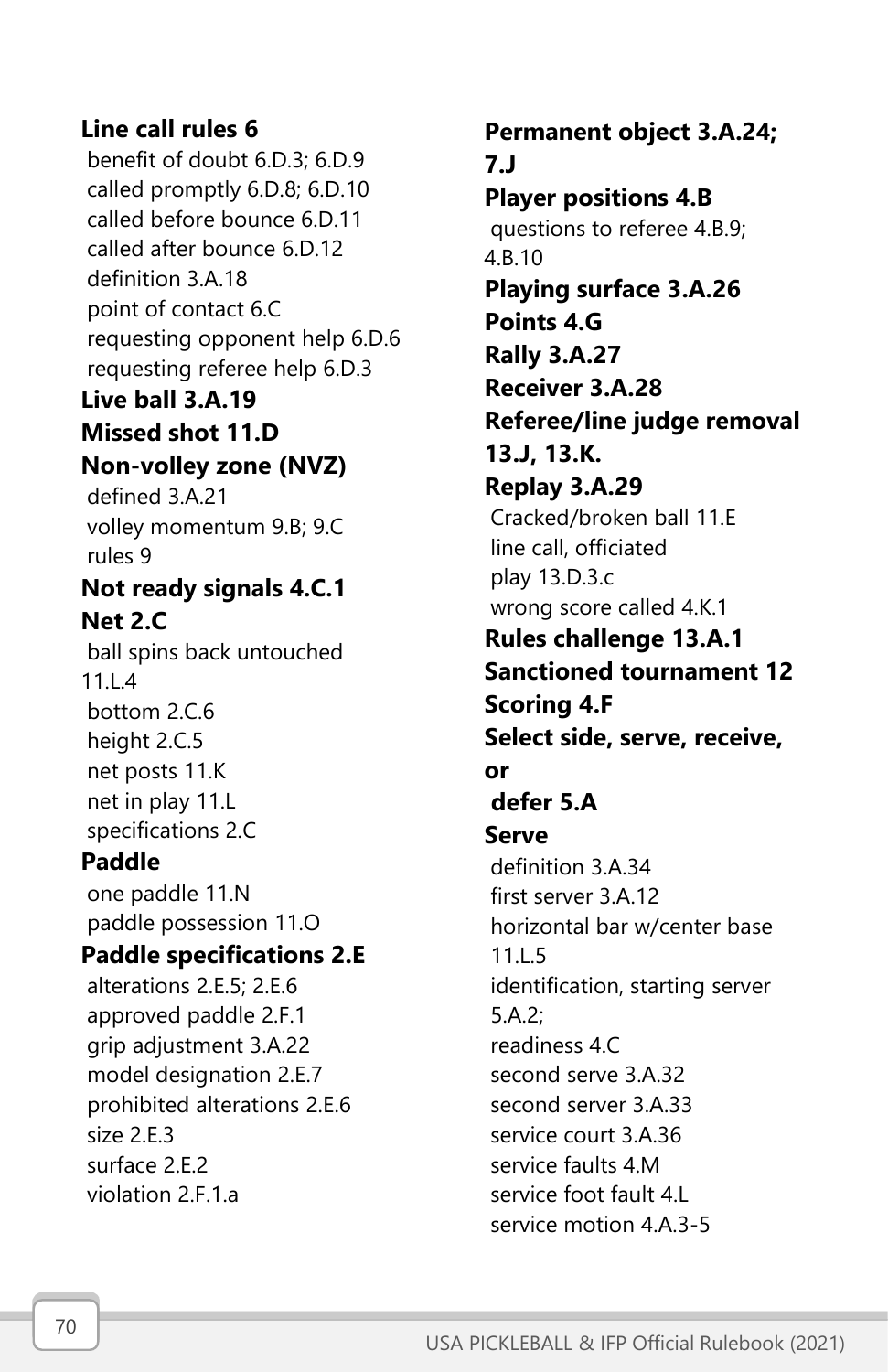server 3.A.35 serving area 3.A.37 starting server 3.A.39 (see starting server) **Shot around net post 11.M; 11.L.3 Side out 3.A.38 Side selection rules 5.A.1 Singles** calling the score 4.I player positions 4.B.5 wheelchair play 4.B.6 **Starting Server** changing starting server 5.A.2 definition 3.A.39 identification band 5.A.3 suspended games 10.G **Technical foul 3.A.40; 13.G.2 Technical warning 3.A.41; 13.G.1 Time allowances** between games 5.B.2; 10.E between matches 10.F end change during game 5.B.6 **Time-out rules 10** called before serve occurs 10.A.3 before match or game 10.H.1 blood 10.B.5 equipment time out 10.D extenuating circumstances 10.H.2 Continuous play 10.C medical time-out 10.B standard time-out 10.A **Tournament management and officiating 13**

appeals 13.F forfeiture of game 13.H forfeiture of match 13.I line judges 13.E player line/fault call responsibilities 13.D referee's duties 13.C removal of referee or line judge 13.K, 13.K.1 rules interpretation 13.J technical warning/foul 13.G tournament director 13.A **Two-bounce rule** *Page* **1; 7.A Two-handed shot 11.C Volley 3.A.42 Winning the game** *page* **1, 4.H Withdraw 3.A.43** scoring guidelines 12.F.7 tournament rules 12.F.5 **Wrong score called 4.K**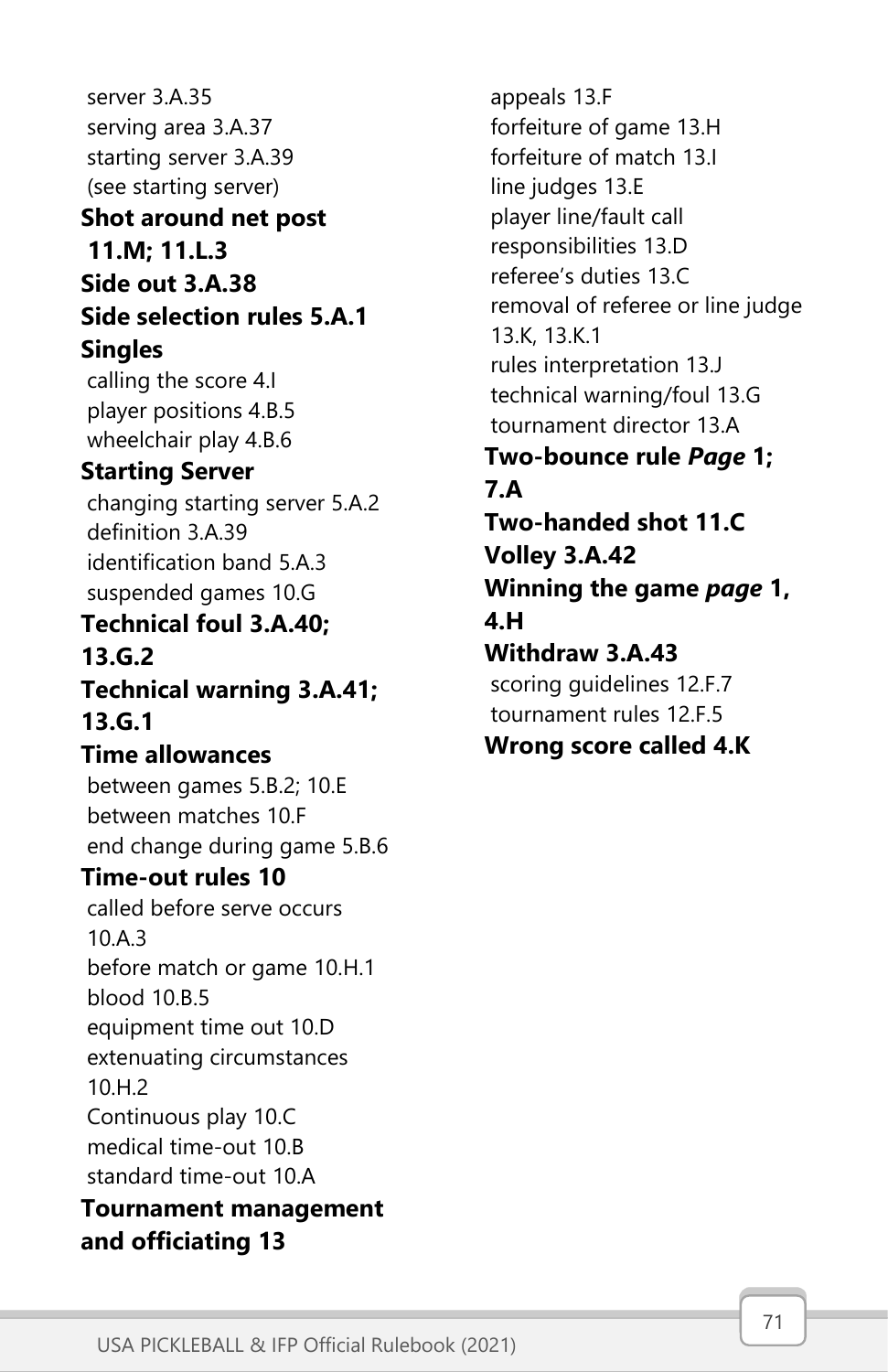| <b>NOTES</b> |  |  |
|--------------|--|--|
|              |  |  |
|              |  |  |
|              |  |  |
|              |  |  |
|              |  |  |
|              |  |  |
|              |  |  |
|              |  |  |
|              |  |  |
|              |  |  |
|              |  |  |
|              |  |  |
|              |  |  |
|              |  |  |
|              |  |  |
|              |  |  |
|              |  |  |
|              |  |  |
|              |  |  |
|              |  |  |
|              |  |  |
|              |  |  |